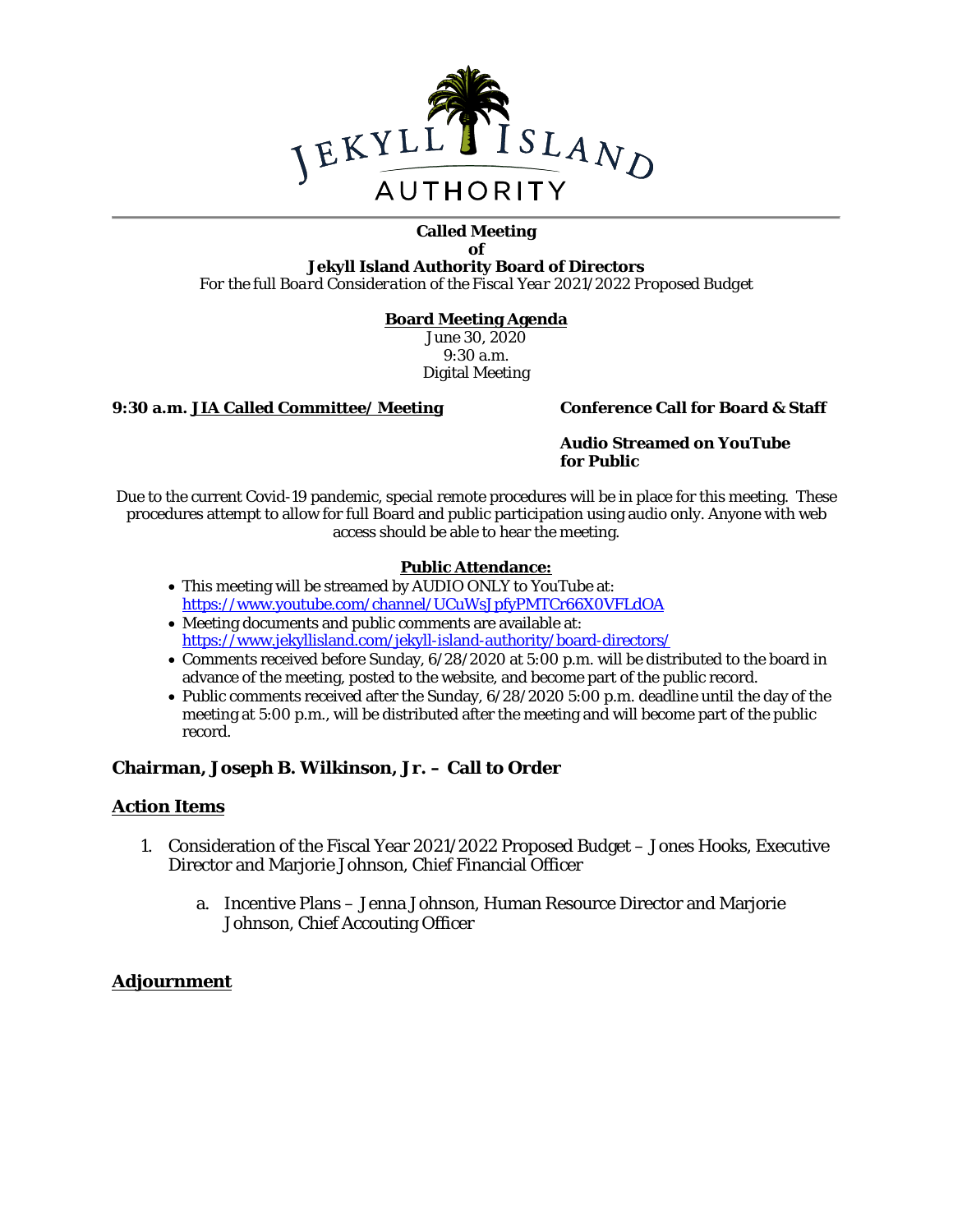*Fiscal Year 2021 Budget Jekyll Island Authority*

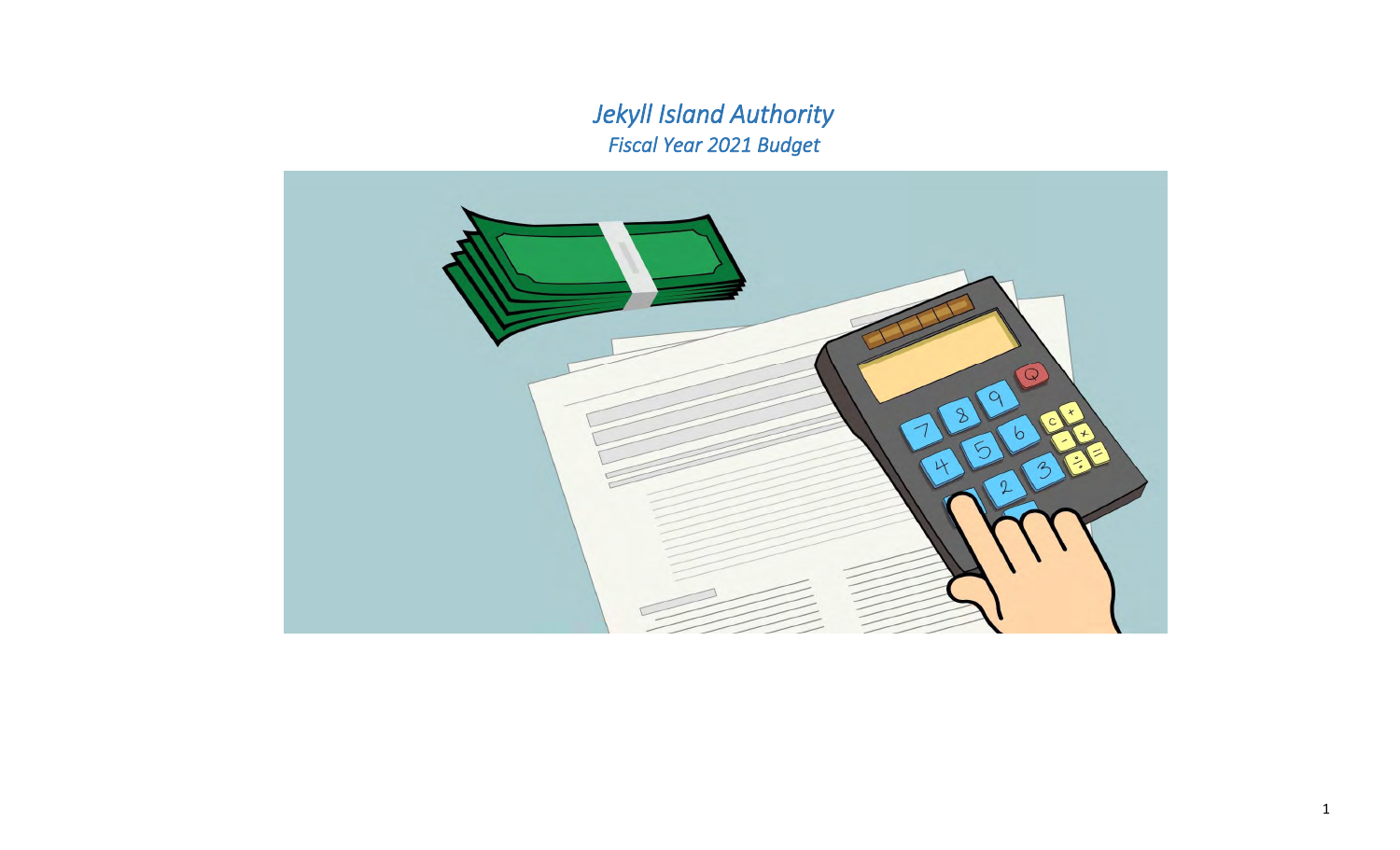### *Jekyll Island Authority -Consolidated* Proposed Budget *FY2021 Budget*

|                                        | <b>Budget</b><br>FY2021        | Comments                                                                                                                                                                                                                                                                                                                                                            | <b>Budget</b><br>FY2020 | Actual<br>FY2019 | Actual<br>FY2018 | Actual<br>FY2017 | Actual<br>FY2016 | Actual<br>FY2015 |
|----------------------------------------|--------------------------------|---------------------------------------------------------------------------------------------------------------------------------------------------------------------------------------------------------------------------------------------------------------------------------------------------------------------------------------------------------------------|-------------------------|------------------|------------------|------------------|------------------|------------------|
| <i><b>REVENUES</b></i>                 |                                |                                                                                                                                                                                                                                                                                                                                                                     |                         |                  |                  |                  |                  |                  |
| <b>GROSS REVENUES</b>                  |                                | 29,358,568.02 Business leases \$4.9M; Lot leases \$468K; Daily parking fee \$3.2M; H/M tax \$2.2M; Concessions \$2.5M; Food<br>\$2M; Admission fees \$2.6M; Camp site rental \$1.6M; Green fees & carts \$1M                                                                                                                                                        | 32,415,784.10           | 31,701,259.43    | 29,899,981.59    | 29,343,154.15    | 26,681,623.35    | 23,148,002.11    |
| COST OF GOODS SOLD                     |                                | 1,812,826.48 Cost of merchandise, food, beverage and fuel sold                                                                                                                                                                                                                                                                                                      | 2,073,790.43            | 1,889,105.88     | 1,819,716.46     | 2,065,475.37     | 1,863,187.94     | 1,629,819.16     |
| NET REVENUE                            | 27,545,741.54                  |                                                                                                                                                                                                                                                                                                                                                                     | 30,341,993.66           | 29,812,153.55    | 28,080,265.13    | 27,277,678.78    | 24,818,435.41    | 21,518,182.95    |
| EXPENSES                               |                                |                                                                                                                                                                                                                                                                                                                                                                     |                         |                  |                  |                  |                  |                  |
| PERSONNEL                              |                                | 13,767,178.03 FT labor \$7.6M; PT labor \$1.7M; staffing service labor \$260K; Health insurance \$1.6M; Retirement \$1.8M; FICA<br>\$620K; employee development \$43K; \$300K retention & retirement fund                                                                                                                                                           | 14,503,466.50           | 12,667,952.32    | 12,543,526.62    | 11,804,335.98    | 11,229,200.71    | 9,939,927.91     |
| MOTOR VEHICLE                          |                                | 272.661.13 Fuel for vehicles & equipment \$171K; R&M of vehicles and ATV's \$102K                                                                                                                                                                                                                                                                                   | 294,664.10              | 256,276.65       | 237,433.05       | 222,937.94       | 201,253.21       | 230,706.43       |
| <b>SUPPLIES &amp; MATERIALS</b>        |                                | 1,571,819.38 Chemicals & Fertilizers \$543K; Special Event supplies \$93K; Plants & Seeds \$47K; Bathroom/cleaning supplies<br>\$133K; Uniforms \$69K; Sand & Soil \$53K; First Aid/Medical Supplies \$70K; shop supplies \$74K                                                                                                                                     | 2,035,300.77            | 1,850,740.96     | 1,701,862.96     | 1,694,142.49     | 1,651,796.42     | 1,588,509.50     |
| <b>REPAIRS &amp; MAINTENANCE</b>       |                                | 1.431.537.21 Building/Structure R&M \$481K (Historic bldgs \$174K; Summer Waves \$82K; Convention Center \$72K);<br>Roads/Grounds R&M \$94K (road & path improvements, cart path improvements, concrete repair, etc);<br>Equipment R&M \$262K (pumps, motors, wells, mowers, etc); Service Contracts \$595K (Water tower maint<br>\$203K; equipment svc agreements) | 1,916,428.13            | 1,575,951.94     | 1,410,583.86     | 1,580,381.76     | 1,421,108.90     | 1,442,491.76     |
| UTILITIES                              | \$124K                         | 1,980,863.45 Electricity \$1.1M; heating/cooking fuel \$36K; water/sewer \$295K; trash \$310K; internet/cable \$126K; telephone                                                                                                                                                                                                                                     | 2,035,781.46            | 1,900,587.16     | 1,927,045.83     | 1,866,167.09     | 1,696,278.86     | 1,747,615.26     |
| INSURANCE                              |                                | 831.882.25 Worker's comp \$254K; liability ins \$100K; property ins \$42K; vehicle ins \$7K; fire fee \$424K                                                                                                                                                                                                                                                        | 824,632.81              | 879,553.88       | 807,138.76       | 844,487.09       | 821,443.86       | 874,461.17       |
| ADVERTISING & PROMOTION                |                                | 808.522.98 Brand & advertising \$453K; Public Relations \$70K; BGIVB \$100K; Convention Sales \$29K; Group promotions<br>(meetings, promotional) \$61K; Event promotins \$45K; help wanted \$1.5K                                                                                                                                                                   | 1,239,114.91            | 1,504,226.52     | 1,301,632.76     | 1,007,841.93     | 1,176,771.48     | 857,953.57       |
| TRAVEL                                 |                                | 39,885.00 Sales travel; continuing education & conference travel; Board meals & lodging                                                                                                                                                                                                                                                                             | 111,586.00              | 96,828.64        | 73,822.77        | 74,032.91        | 70,343.48        | 66,012.54        |
| LICENSES, REGISTRATIONS & SUBCRIPTIONS |                                | 281,097.25 Professional associations; training registration fees; Microsoft subscription; web hosting                                                                                                                                                                                                                                                               | 265,315.21              | 231,693.63       | 201,880.04       | 196,315.83       | 149,280.07       | 125,736.61       |
| CONTRACTS                              |                                | 3,106,814.90 SMG contract and staffing \$1.8M; Special events \$131K (entertainment, fireworks, etc); Sanitation \$306K; Golf<br>Course Master Plan completion \$15K; GSTC concept design \$30K; Tennis Management \$76K; Summer Waves<br>Management \$84K; Website redesign \$100K; also includes payroll processing; IT managed services                          | 3,763,707.33            | 3,298,477.64     | 3,237,532.88     | 3,044,249.11     | 2,679,025.22     | 2,171,208.96     |
| <b>BUILDING &amp; EQUIPMENT RENTAL</b> |                                | 649,324.69 Golf carts and maintenance equipment leases; golf maintenance equipment lease; Event equipment rental;<br>heavy equipment rental; manlift rental; copier rental                                                                                                                                                                                          | 740,903.05              | 613,899.50       | 497,299.26       | 370,949.86       | 358,399.96       | 317,559.09       |
| CREDIT CARD FEES & BANK FEES           |                                | 318,298.72 Credit card processing fees, bank stop payment fees, statement fees                                                                                                                                                                                                                                                                                      | 306,569.06              | 332,803.67       | 267,558.34       | 273,447.65       | 250,844.85       | 218,674.46       |
| PRINTING & PUBLICATIONS                | cards                          | 97,847.90 Marketing \$58K (Island Guide, maps, brand books, etc.); new gate system - no longer need AVI tags and prox                                                                                                                                                                                                                                               | 131,957.45              | 267,875.27       | 221,939.82       | 187,094.24       | 173,385.07       | 172,859.10       |
| EQUIPMENT PURCHASES <\$5K              | table saw, tool sets, bicycles | 98.950.20 General equipment: Computers, blowers, edgers, weedeaters, pumps, controllers, small appliances, chainsaws,                                                                                                                                                                                                                                               | 164,288.00              | 264,733.90       | 214,158.78       | 195,623.81       | 205,559.74       | 129,503.72       |
| <b>INTEREST EXPENSE</b>                |                                | 0.00 Converted to grant 06/17 - no further payments due                                                                                                                                                                                                                                                                                                             | 0.00                    | 0.00             | 0.00             | 41.194.10        | 33.616.33        | 0.00             |
| TOTAL OPERATING EXPENSES               | 25,256,683.09                  |                                                                                                                                                                                                                                                                                                                                                                     | 28,333,714.77           | 25,741,601.68    | 24,643,415.73    | 23,403,201.79    | 22,118,308.16    | 19,883,220.08    |
| OPERATING INCOME                       | 2,289,058.45                   |                                                                                                                                                                                                                                                                                                                                                                     | 2,008,278.89            | 4,070,551.87     | 3,436,849.40     | 3,874,476.99     | 2,700,127.25     | 1,634,962.87     |
|                                        |                                |                                                                                                                                                                                                                                                                                                                                                                     |                         |                  |                  |                  |                  |                  |

*BOARD DESIGNATED FUND CONTRIBUTIONS*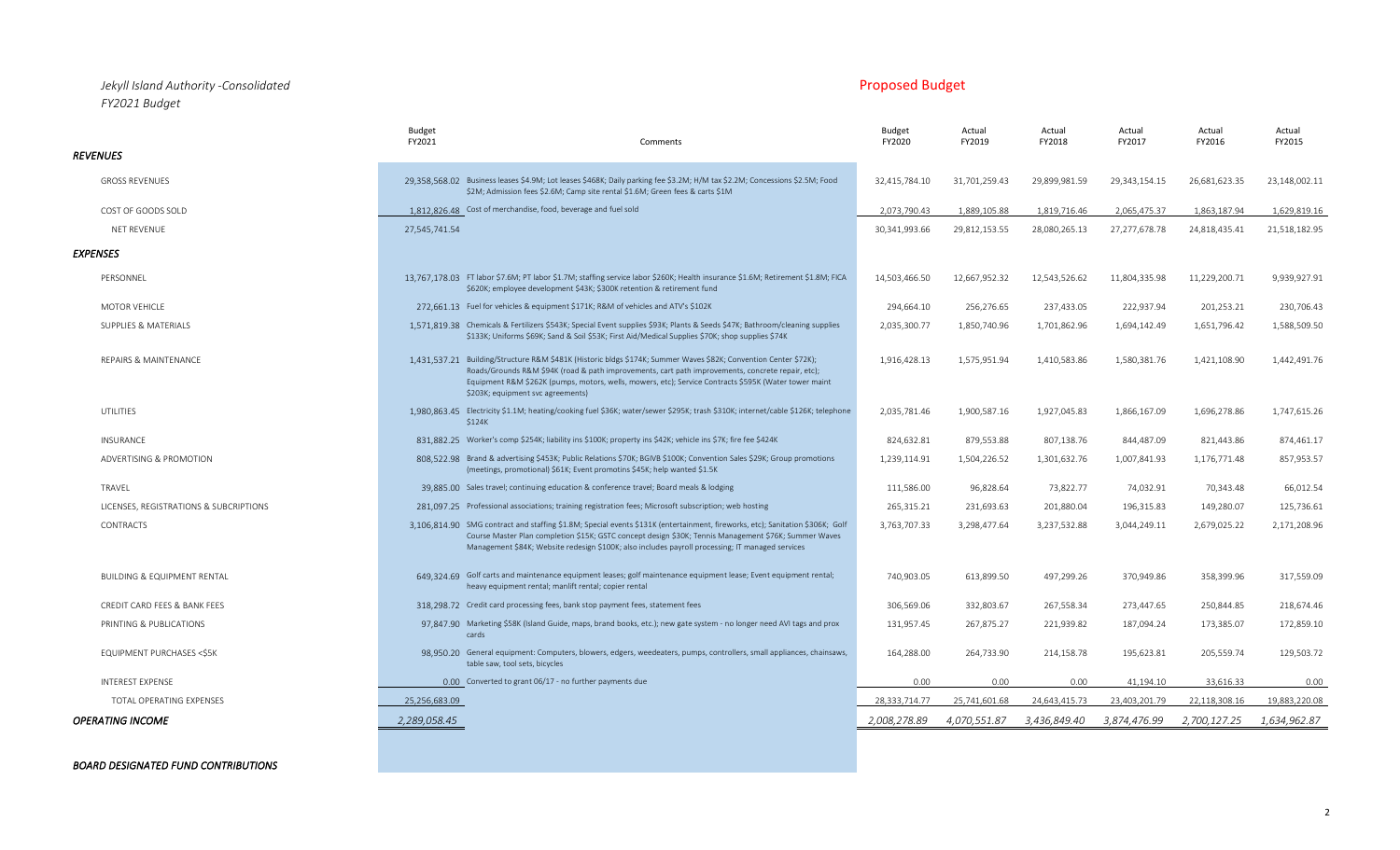|                                               | Budget<br>FY2021 | Comments                                              | <b>Budget</b><br>FY2020 | Actual<br>FY2019 | Actual<br>FY2018 | Actual<br>FY2017 | Actual<br>FY2016 | Actual<br>FY2015 |
|-----------------------------------------------|------------------|-------------------------------------------------------|-------------------------|------------------|------------------|------------------|------------------|------------------|
|                                               |                  |                                                       |                         |                  |                  |                  |                  |                  |
| Tourism Development Fund                      | 671,805.37       |                                                       | 706,605.00              | 697,323.00       | 603,569.41       | 601,448.08       | 548,841.00       | 243,444.00       |
| Water / Sewer Fund                            | 450,223.74       |                                                       | 557,911.03              | 351,836.00       | 305,497.09       | 400,646.39       | 261,657.00       | 197,498.00       |
| Retail Village \$1.6M loan payment (fixed)    |                  | 0.00 Converted to grant 06/17; no future payments due | 0.00                    | 0.00             | 0.00             | 142,792.70       | 150,370.47       | 0.00             |
| Fire Department equipment fund                | 270.216.17       |                                                       | 222,000.00              | 194,162.00       | 182,019.00       | 72,090.18        | 25,000.00        | 28,000.00        |
| Public area & Utilities Improvement Fund      | 268,233.85       |                                                       | 275,555.53              | 0.00             | 0.00             | 0.00             | 0.00             | 0.00             |
| Beach Village Entertainment fees (carryover)  | 0.00             |                                                       | 0.00                    | 10,194.00        | 16,547.00        | 0.00             | 0.00             | 0.00             |
| Hollybourne Lintel Project                    | 0.00             |                                                       | 0.00                    | 0.00             | 180,663.00       | 0.00             | 0.00             | 0.00             |
| Payment to JIF for Mosaic project             | 0.00             |                                                       | 0.00                    | 300,000.00       | 150,000.00       | 150,000.00       | 150,000.00       | 0.00             |
| Total Designated Fund Contributions           | 1,660,479.13     |                                                       | 1,762,071.56            | 1,553,515.00     | 1,438,295.50     | 1,366,977.35     | 1,135,868.47     | 468,942.00       |
| AMOUNT AVAILABLE FOR CAPITAL OR CASH RESERVES | 628,579.32       |                                                       | 246,207.33              | 2,517,036.87     | 1,998,553.90     | 2,507,499.64     | 1,564,258.78     | 1,166,020.87     |
|                                               |                  |                                                       |                         |                  |                  |                  |                  |                  |

Recommended rate changes requiring Board consideration:

Water rates – 0% increase<br>Sewer rates – 0% increase Sewer rates – 0% increase The EMT to Full time EMT to Full time<br>
Campground - monthly winter rates - increase \$27/month<br>
Campground - monthly winter rates - increase \$27/month

Proposed Full time positions included in FY2021 budget:

Campground - monthly winter rates - increase \$27/month entity Maintenance & Golf<br>
Campground - daily rates - increase \$1/night<br>
Campground - daily rates - increase \$1/night entity Maintenance & Golf Marketing 1 additional Wastewater department - requesting 1 additional Operator position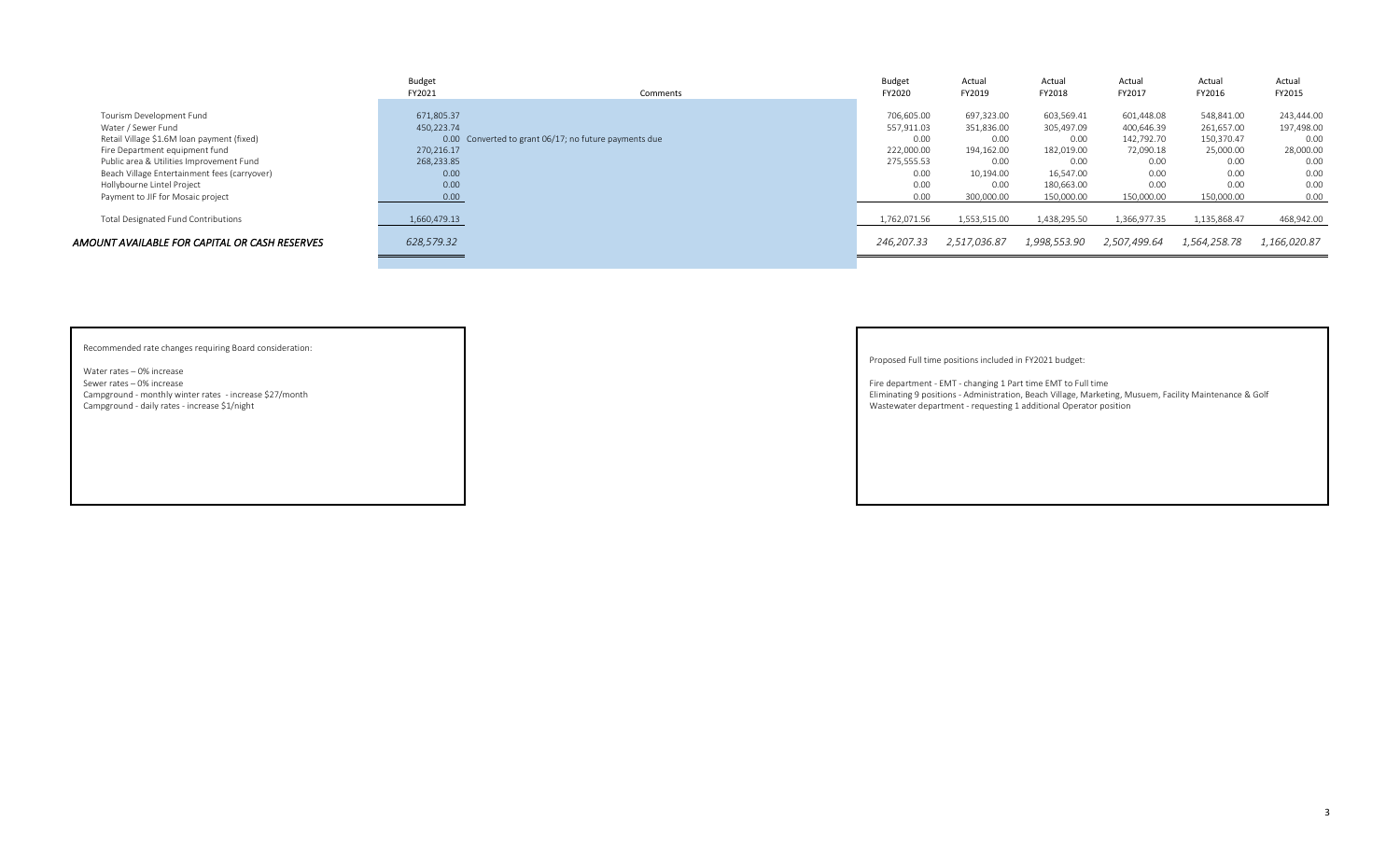### *Jekyll Island Authority -Administration* Proposed Budget *FY2021 Budget*

|                                        | <b>Budget</b><br>FY2021<br>Comments                                                                                                                                                                                              | <b>Budget</b><br>FY2020 | Actual<br>FY2019 | Actual<br>FY2018 | Actual<br>FY2017 | Actual<br>FY2016 | Actual<br>FY2015 |
|----------------------------------------|----------------------------------------------------------------------------------------------------------------------------------------------------------------------------------------------------------------------------------|-------------------------|------------------|------------------|------------------|------------------|------------------|
| <b>REVENUES</b>                        |                                                                                                                                                                                                                                  |                         |                  |                  |                  |                  |                  |
| <b>GROSS REVENUES</b>                  | 4.124.194.98 Business leases \$3.5M; Lot leases \$468K (fewer participation fees expected in FY21); Alcohol license, alcohol taxes &<br>residential rental licenses \$135K; Reimbursement from property insurance FY20 \$19.5K   | 3,670,086.86            | 4,414,388.33     | 4,423,425.32     | 4,180,020.91     | 3,675,504.37     | 3,549,549.19     |
| COST OF GOODS SOLD                     | 0.00                                                                                                                                                                                                                             | 0.00                    | 0.00             | 0.00             | 0.00             | 0.00             | 0.00             |
| <b>NET REVENUE</b>                     | 4,124,194.98                                                                                                                                                                                                                     | 3,670,086.86            | 4,414,388.33     | 4,423,425.32     | 4,180,020.91     | 3,675,504.37     | 3,549,549.19     |
| <b>EXPENSES</b>                        |                                                                                                                                                                                                                                  |                         |                  |                  |                  |                  |                  |
| PERSONNEL                              | 2,349,216.83 19 FT staff; eliminated 2 positions; no merit increase; employee benefits; \$300K retention/retirement funds; staff<br>training & software \$20K; tuition reimbursement \$11K; employee & supervisor meetings \$10K | 2,223,588.61            | 1,909,676.16     | 1,812,438.38     | 1,703,465.91     | 1,641,655.59     | 1,225,405.94     |
| <b>MOTOR VEHICLE</b>                   | 980.00 Fuel and misc repairs for admin vehicle                                                                                                                                                                                   | 910.00                  | 715.42           | 181.97           | 928.03           | 638.14           | (313.67)         |
| <b>SUPPLIES &amp; MATERIALS</b>        | 31.401.52 Office supplies \$18K; postage \$12K; cleaning supplies \$1K; first aid supplies                                                                                                                                       | 40,411.28               | 33,738.04        | 39,942.20        | 35,748.44        | 57,568.63        | 36,980.60        |
| REPAIRS & MAINTENANCE                  | 102.523.03 General building R&M \$21K for admin building and leased properties; Service contracts \$80K (incl \$63K POS, water<br>billing & accounting systems; HVAC service agreement \$14K; pest control)                      | 97,471.82               | 94,275.06        | 73,875.45        | 116,800.44       | 95,046.28        | 126,304.21       |
| UTILITIES                              | 86.352.44 Electricity \$20K; Water/Sewer \$6.9K; Trash \$3K; internet \$19K; telephones \$37K                                                                                                                                    | 109,043.77              | 91,997.56        | 93,829.78        | 95,800.07        | 78,218.62        | 99,252.22        |
| INSURANCE                              | 130,157.76 Fire fee \$51K; worker's comp \$37K; liability ins \$16K; building ins \$21K; Business interruption ins \$5K                                                                                                          | 134,761.66              | 167,141.10       | 126,566.43       | 152,696.16       | 128,439.31       | 152,632.83       |
| ADVERTISING & PROMOTION                | 14,800.00 Board and general meeting expenses and promo items \$13.8K; help wanted ads \$1K                                                                                                                                       | 15,300.00               | 12,250.15        | 16,086.38        | 14,984.75        | 18,465.73        | 15,146.06        |
| TRAVEL                                 | 19.300.00 Board members \$9K; Auditor travel \$5K; Staff travel \$5K                                                                                                                                                             | 22,300.00               | 21,120.04        | 24,763.79        | 21,504.29        | 18,069.37        | 22,593.65        |
| LICENSES, REGISTRATIONS & SUBCRIPTIONS | 92.931.28 Professional association fees; training & registration fees, Microsoft Office 365 subscription, web hosting, licenses;<br>anti-virus software licensing                                                                | 75,836.61               | 56,956.09        | 67,332.86        | 65,965.52        | 46,491.07        | 20,349.01        |
| <b>CONTRACTS</b>                       | 257.192.74 Dept of Law \$36K; completion of Golf Course Master Plan \$15K; Ecomonic study - golf course plan \$20K; Payroll<br>processing \$69K; IT services \$80K; Turtle Center design \$30K                                   | 526,880.00              | 306,311.65       | 407,244.93       | 390,957.81       | 319,931.76       | 227,490.69       |
| <b>BUILDING &amp; EQUIPMENT RENTAL</b> | 10.018.80 Copier rental \$7.4K; postage meter rental \$1.5K; water coolers \$1K                                                                                                                                                  | 9,222.37                | 12,237.89        | 10,121.76        | 9,353.03         | 9,970.99         | 15,995.64        |
| CREDIT CARD FEES & BANK FEES           | 25.143.14 Credit card processsing fees; stop payment fees; statement fees                                                                                                                                                        | 15,843.75               | 23,394.37        | 19,311.55        | 14,266.10        | 21,554.03        | 21,253.29        |
| PRINTING & PUBLICATIONS                | 4,937.04 Business cards, checks, letterhead                                                                                                                                                                                      | 4,377.54                | 5,968.08         | 4,100.93         | 3,057.92         | 2,957.57         | 2,734.95         |
| EQUIPMENT PURCHASES <\$5K              | 10.426.00 Replace 12 computers & 10 monitors                                                                                                                                                                                     | 37,681.00               | 37,010.52        | 19,966.41        | 37,067.53        | 8,100.07         | 9,569.00         |
| <b>INTEREST EXPENSE</b>                | 0.00                                                                                                                                                                                                                             | 0.00                    | 0.00             | 0.00             | 0.00             | 0.00             | 0.00             |
| TOTAL OPERATING EXPENSES               | 3,135,380.58                                                                                                                                                                                                                     | 3.313.628.41            | 2.772.792.13     | 2,715,762.82     | 2.662.596.00     | 2.447.107.16     | 1.975.394.42     |
| <b>OPERATING INCOME</b>                | 988,814.40                                                                                                                                                                                                                       | 356,458.45              | 1,641,596.20     | 1,707,662.50     | 1,517,424.91     | 1,228,397.21     | 1,574,154.77     |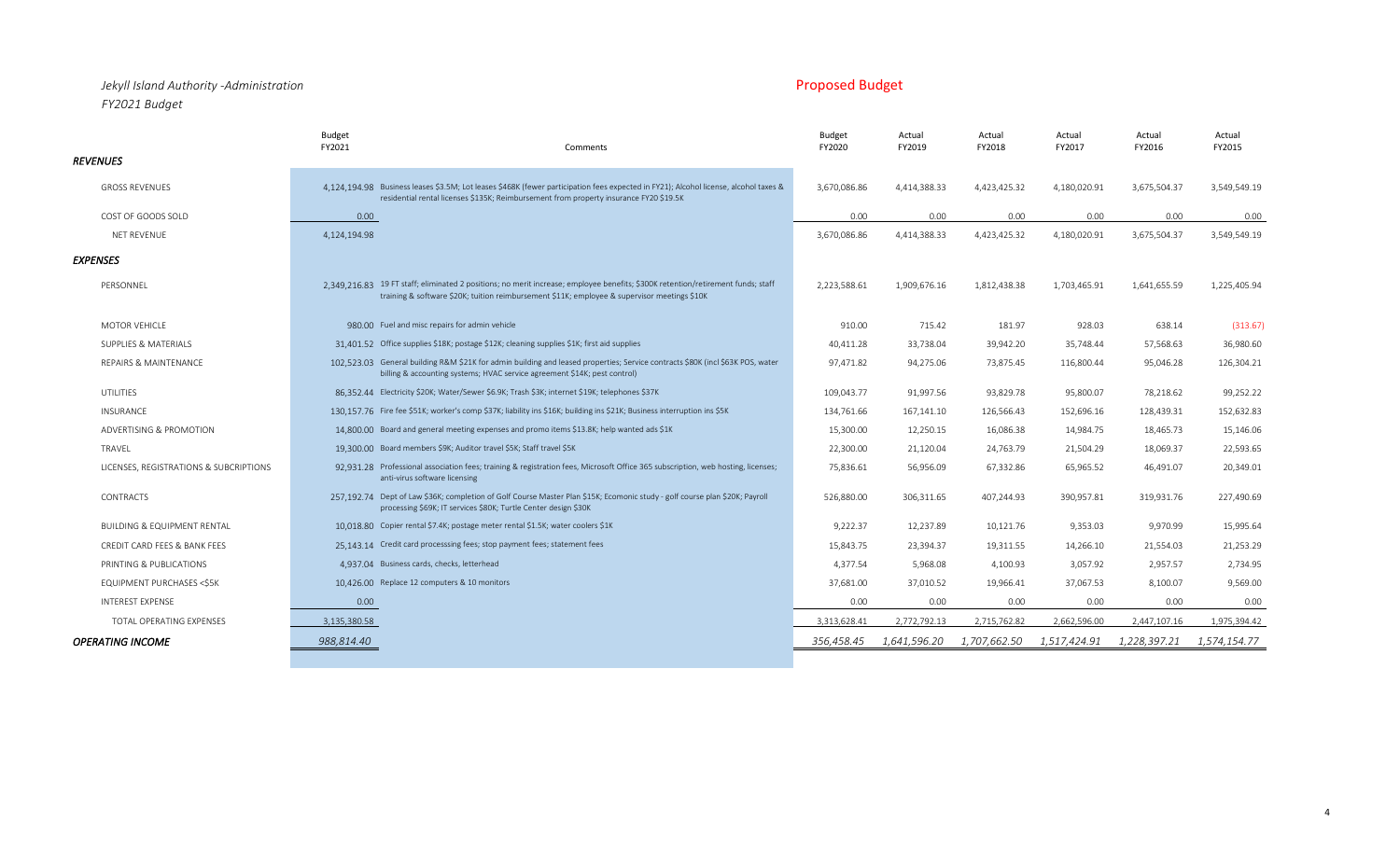## *Jekyll Island Authority -Conservation* Proposed Budget **Proposed Budget** Proposed Budget *FY2021 Budget*

|                                        | <b>Budget</b><br>FY2021 | Comments                                                                                                                                                                                            | <b>Budget</b><br>FY2020 | Actual<br>FY2019 | Actual<br>FY2018 | Actual<br>FY2017 | Actual<br>FY2016 | Actual<br>FY2015 |
|----------------------------------------|-------------------------|-----------------------------------------------------------------------------------------------------------------------------------------------------------------------------------------------------|-------------------------|------------------|------------------|------------------|------------------|------------------|
| <b>REVENUES</b>                        |                         |                                                                                                                                                                                                     |                         |                  |                  |                  |                  |                  |
| <b>GROSS REVENUES</b>                  |                         | 415.159.34 Lease payments for solar farm \$5K; nature programs & tours \$4.5K; parking fees allocated for conservation<br>expenses \$373K; CIG Fortson Pond reimbursable expenses (Federal) \$32.5K | 483,419.34              | 389,392.43       | 369,258.78       | 315,210.26       | 235,298.61       | 190,555.95       |
| COST OF GOODS SOLD                     | 0.00                    |                                                                                                                                                                                                     | 0.00                    | 0.00             | 0.00             | 0.00             | 0.00             | 0.00             |
| NET REVENUE                            | 415,159.34              |                                                                                                                                                                                                     | 483,419.34              | 389,392.43       | 369,258.78       | 315,210.26       | 235,298.61       | 190,555.95       |
| <b>EXPENSES</b>                        |                         |                                                                                                                                                                                                     |                         |                  |                  |                  |                  |                  |
| PERSONNEL                              |                         | 313.834.96 4 FT Employees & PT rangers; includes benefits; rabies vaccinations \$2.8K                                                                                                               | 316,065.35              | 289,857.68       | 270,709.34       | 206,794.35       | 194,057.67       | 137,900.72       |
| <b>MOTOR VEHICLE</b>                   |                         | 6,074.29 Gas for UTVs and vehicles; misc. repair                                                                                                                                                    | 5,460.00                | 6,263.25         | 3,695.84         | 2,182.45         | 761.94           | 833.19           |
| SUPPLIES & MATERIALS                   |                         | 7,420.81 Gloves, trashbags, first aid supplies, jellyfish sting ointment, uniforms \$1.4K; office supplies \$1.5K; supplies for<br>conservation programs \$1.4K; landscape materials \$1.5K         | 18,907.15               | 9,615.93         | 4,200.38         | 3,270.05         | 7,443.19         | 7,222.03         |
| REPAIRS & MAINTENANCE                  |                         | 26.550.00 Equipment R&M \$2.4K; materials for CIG grant project \$24K                                                                                                                               | 20,200.00               | 902.91           | 1,217.49         | 796.96           | 650.97           | 158.72           |
| UTILITIES                              |                         | 3.809.37 Electricity \$626; Land lines and cell phones \$3.2K                                                                                                                                       | 4,620.00                | 3,439.41         | 3,848.00         | 3,661.30         | 1,125.25         | 881.20           |
| INSURANCE                              |                         | 6,179.91 Amounts set by state; allocated based on #FT employees in dept.                                                                                                                            | 5,765.63                | 7,576.48         | 7,212.02         | 5,820.87         | 4,182.56         | 2,799.64         |
| ADVERTISING & PROMOTION                |                         | 350.00 Parking passes and sponsorships for key partners; refreshments for select meetings                                                                                                           | 580.00                  | 458.97           | 163.66           | 319.24           | 144.00           | 64.48            |
| TRAVEL                                 |                         | 0.00 Travel expense for Director and Managers                                                                                                                                                       | 3,000.00                | 2,929.21         | 614.52           | 0.00             | 8.00             | 1,716.51         |
| LICENSES, REGISTRATIONS & SUBCRIPTIONS | workshop registrations  | 860.00 Wildlife Society membership; GIS software; Prescribed fire recertification; boat tow insurance; meetings and                                                                                 | 4,160.00                | 4,545.18         | 1,839.00         | 458.71           | 60.00            | 570.00           |
| CONTRACTS                              |                         | 38,580.00 Pond maint \$14K; Living shoreline construction \$7.3K; Conservation Plan \$2.5K; Waste study \$2.5K                                                                                      | 86,986.21               | 57,569.34        | 78,621.82        | 70,866.81        | 32,318.74        | 14,998.00        |
| <b>BUILDING &amp; EQUIPMENT RENTAL</b> |                         | 5,000.00 Excavator rental - Fortson Pond CIG project matching expense                                                                                                                               | 5,000.00                | 0.00             | 0.00             | 0.00             | 0.00             | 402.28           |
| CREDIT CARD FEES & BANK FEES           | 0.00                    |                                                                                                                                                                                                     | 0.00                    | 0.00             | 0.00             | 0.00             | 0.00             | 0.00             |
| PRINTING & PUBLICATIONS                |                         | 3,800.00 Promo signs for ranger walks and gatorology (\$600), beach rules signs (\$3.2K), other misc. signs (\$400)                                                                                 | 5,400.00                | 4,750.99         | 4,693.55         | 450.97           | 69.99            | 509.40           |
| EQUIPMENT PURCHASES <\$5K              |                         | 2,700.00 Wildlife response equipment; snake transmitters; wildlife cameras                                                                                                                          | 7,275.00                | 16,507.07        | 2,894.35         | 1,908.79         | 5,137.81         | 2,716.24         |
| INTEREST EXPENSE                       | 0.00                    |                                                                                                                                                                                                     | 0.00                    | 0.00             | 0.00             | 0.00             | 0.00             | 0.00             |
| TOTAL OPERATING EXPENSES               | 415,159.34              |                                                                                                                                                                                                     | 483,419.34              | 404,416.42       | 379,709.97       | 296,530.50       | 245,960.12       | 170,772.41       |
| <b>OPERATING INCOME</b>                | 0.00                    |                                                                                                                                                                                                     | 0.00                    | (15,023.99)      | (10, 451.19)     | 18,679.76        | (10, 661.51)     | 19,783.54        |
|                                        |                         |                                                                                                                                                                                                     |                         |                  |                  |                  |                  |                  |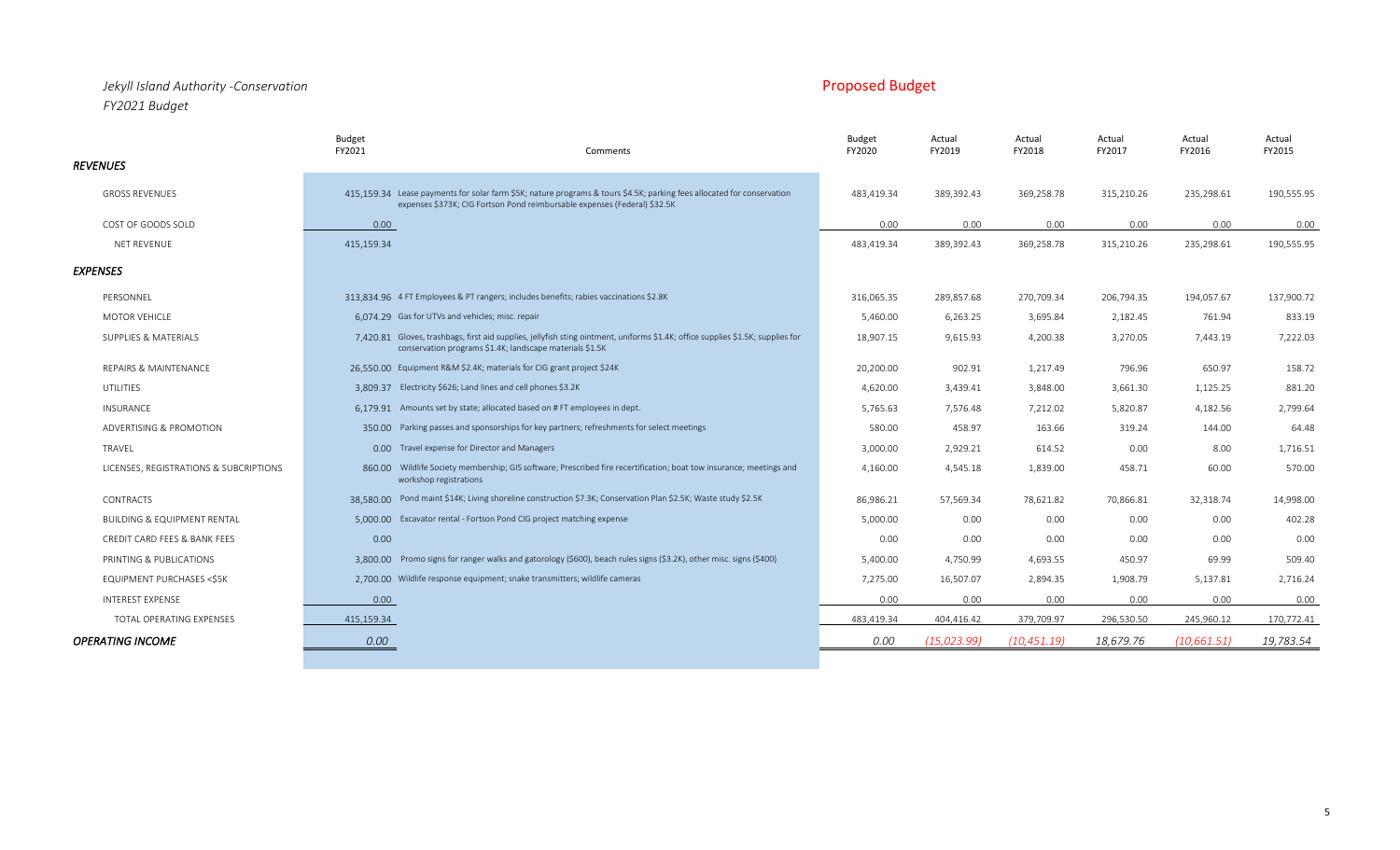## *Jekyll Island Authority -Intern Housing* Proposed Budget *FY2021 Budget*

|                                        | <b>Budget</b><br>FY2021 | Comments                                                                                                                                            | <b>Budget</b><br>FY2020 | Actual<br>FY2019 | Actual<br>FY2018 | Actual<br>FY2017 | Actual<br>FY2016 | Actual<br>FY2015 |
|----------------------------------------|-------------------------|-----------------------------------------------------------------------------------------------------------------------------------------------------|-------------------------|------------------|------------------|------------------|------------------|------------------|
| <b>REVENUES</b>                        |                         |                                                                                                                                                     |                         |                  |                  |                  |                  |                  |
| <b>GROSS REVENUES</b>                  |                         | 50.375.00 Rental income from Americorps members and interns; Prior year income contains reimb from GSTC for<br>improvements to intern housing \$50K | 100,975.00              | 97,200.00        | 44,335.00        | 104,772.76       | 44,010.00        | 39,547.50        |
| COST OF GOODS SOLD                     | 0.00                    |                                                                                                                                                     | 0.00                    | 0.00             | 0.00             | 0.00             | 0.00             | 0.00             |
| NET REVENUE                            | 50,375.00               |                                                                                                                                                     | 100,975.00              | 97,200.00        | 44,335.00        | 104,772.76       | 44,010.00        | 39,547.50        |
| <b>EXPENSES</b>                        |                         |                                                                                                                                                     |                         |                  |                  |                  |                  |                  |
| PERSONNEL                              |                         | 0.00 No staff assigned to this department                                                                                                           | 0.00                    | 0.00             | 0.00             | 0.00             | 0.00             | 0.00             |
| MOTOR VEHICLE                          |                         | 0.00 No vehicles assigned to this department                                                                                                        | 0.00                    | 0.00             | 0.00             | 0.00             | 0.00             | 0.00             |
| <b>SUPPLIES &amp; MATERIALS</b>        |                         | 3.600.60 Furniture for renovated houses \$3K; misc household supplies; pots, pans, dishes, small tools                                              | 4,050.00                | 4,338.07         | 2,751.10         | 6,869.25         | 2,172.28         | 1,565.22         |
| REPAIRS & MAINTENANCE                  |                         | 4.200.00 General maint \$3K; pest control \$1.2K                                                                                                    | 54,200.00               | 46,579.86        | 11,203.81        | 51,923.86        | 20,192.01        | 2,503.08         |
| UTILITIES                              |                         | 21,405.67 Electricity \$11K; water/sewer \$3.5K (no change FY21 in water/sewer rates); trash \$2.9K; internet \$4.2K                                | 20,889.11               | 20,027.47        | 19,996.06        | 24,038.78        | 19,211.85        | 17,493.39        |
| INSURANCE                              |                         | 1,501.14 Fire protection fee \$1.4K; property insurance \$81                                                                                        | 1,501.15                | 1,409.91         | 1,474.14         | 1,491.48         | 1,491.48         | 1,491.48         |
| ADVERTISING & PROMOTION                | 0.00                    |                                                                                                                                                     | 0.00                    | 0.00             | 0.00             | 0.00             | 0.00             | 0.00             |
| TRAVEL                                 | 0.00                    |                                                                                                                                                     | 0.00                    | 0.00             | 0.00             | 0.00             | 0.00             | 0.00             |
| LICENSES, REGISTRATIONS & SUBCRIPTIONS | 0.00                    |                                                                                                                                                     | 0.00                    | 0.00             | 0.00             | 0.00             | 0.00             | 0.00             |
| <b>CONTRACTS</b>                       |                         | 3.000.00 Cleaning of houses 2x per year                                                                                                             | 3,000.00                | 1,230.00         | 0.00             | 0.00             | 0.00             | 0.00             |
| <b>BUILDING &amp; EQUIPMENT RENTAL</b> | 0.00                    |                                                                                                                                                     | 0.00                    | 0.00             | 0.00             | 0.00             | 0.00             | 0.00             |
| CREDIT CARD FEES & BANK FEES           | 0.00                    |                                                                                                                                                     | 0.00                    | 0.00             | 0.00             | 0.00             | 0.00             | 0.00             |
| PRINTING & PUBLICATIONS                | 0.00                    |                                                                                                                                                     | 0.00                    | 0.00             | 0.00             | 0.00             | 0.00             | 0.00             |
| <b>EQUIPMENT PURCHASES &lt;\$5K</b>    |                         | 600.00 Small appliance replacement                                                                                                                  | 5,000.00                | 9,169.97         | 8,289.90         | 4,439.88         | 6,344.29         | 4,651.00         |
| INTEREST EXPENSE                       |                         | 0.00 No HVAC replacement needed in FY21                                                                                                             | 0.00                    | 0.00             | 0.00             | 0.00             | 0.00             | 0.00             |
| TOTAL OPERATING EXPENSES               | 34,307.41               |                                                                                                                                                     | 88.640.26               | 82.755.28        | 43.715.01        | 88.763.25        | 49.411.91        | 27,704.17        |
| <b>OPERATING INCOME</b>                | 16,067.59               |                                                                                                                                                     | 12,334.74               | 14,444.72        | 619.99           | 16,009.51        | (5,401.91)       | 11,843.33        |
|                                        |                         |                                                                                                                                                     |                         |                  |                  |                  |                  |                  |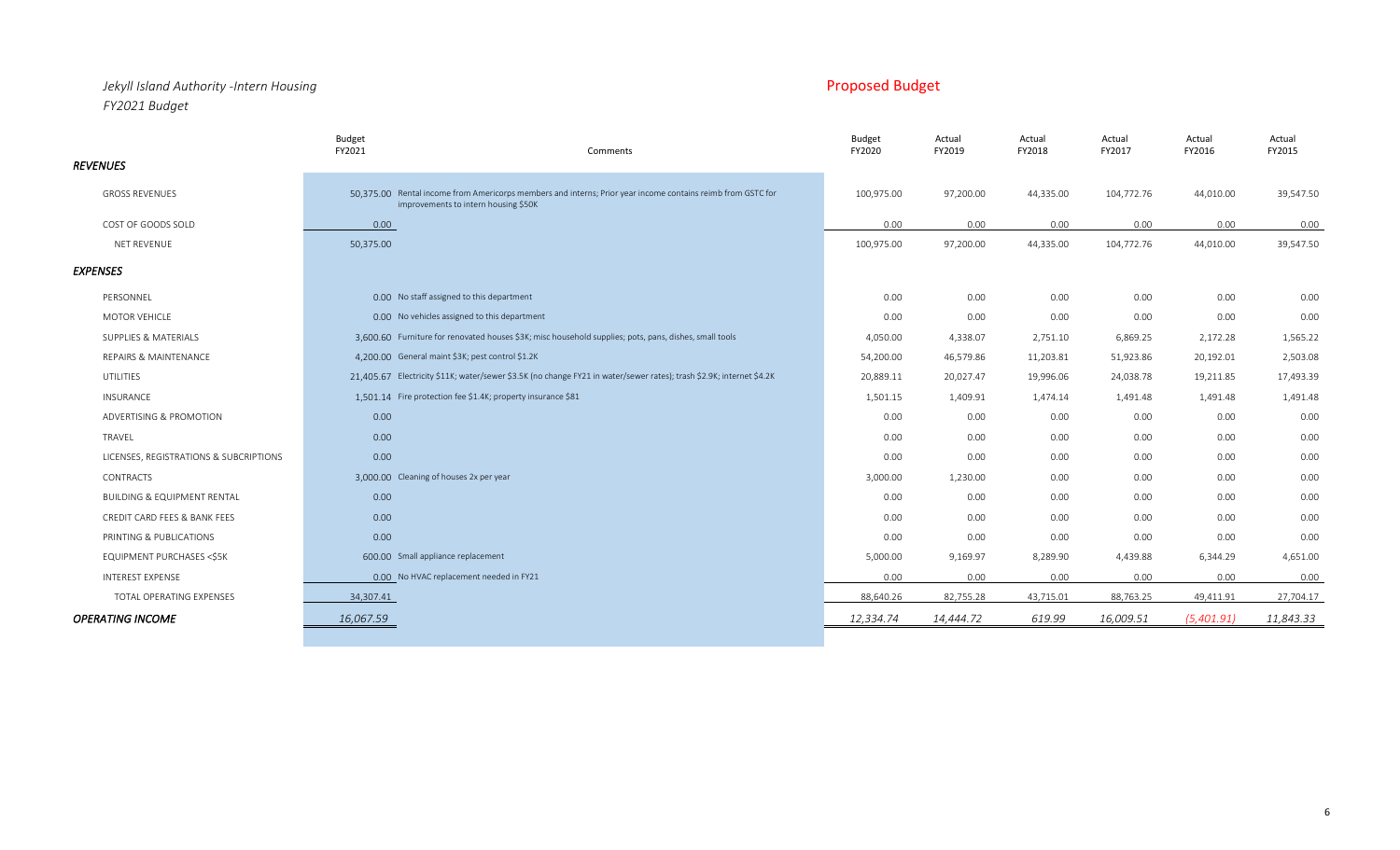### *Jekyll Island Authority - Airport* Proposed Budget *FY2021 Budget*

| <b>REVENUES</b>                        | <b>Budget</b><br>FY2021                                   | Comments                                                                                                                                                                      | Budget<br>FY2020 | Actual<br>FY2019 | Actual<br>FY2018 | Actual<br>FY2017 | Actual<br>FY2016 | Actual<br>FY2015 |
|----------------------------------------|-----------------------------------------------------------|-------------------------------------------------------------------------------------------------------------------------------------------------------------------------------|------------------|------------------|------------------|------------------|------------------|------------------|
| <b>GROSS REVENUES</b>                  |                                                           | 86.400.00 Red Bug Motors lease \$8.4K; Aviation fuel (began selling May 2020) \$78K                                                                                           | 105,869.00       | 8,100.00         | 8,150.00         | 0.00             | 0.00             | 3,308.18         |
| COST OF GOODS SOLD                     | 49.998.00 Estimated cost of fuel 75%                      |                                                                                                                                                                               | 71,264.25        | 0.00             | 0.00             | 0.00             | 0.00             | 0.00             |
| NET REVENUE                            | 36,402.00                                                 |                                                                                                                                                                               | 34,604.75        | 8,100.00         | 8,150.00         | 0.00             | 0.00             | 3,308.18         |
| <b>EXPENSES</b>                        |                                                           |                                                                                                                                                                               |                  |                  |                  |                  |                  |                  |
| PERSONNEL                              | 0.00 No employees in this department                      |                                                                                                                                                                               | 0.00             | 0.00             | 0.00             | 0.00             | 0.00             | 0.00             |
| MOTOR VEHICLE                          | 0.00                                                      |                                                                                                                                                                               | 0.00             | 0.00             | 0.00             | 0.00             | 0.00             | 0.00             |
| SUPPLIES & MATERIALS                   |                                                           | 0.00 Restroom supplies - Red Bug Motors is providing supplies                                                                                                                 | 0.00             | 70.50            | 0.00             | 0.00             | 0.00             | 85.07            |
| REPAIRS & MAINTENANCE                  |                                                           | 2,963.50 General Repair \$1.1K; install fire extinguishers at fuel tanks \$350; secondary exit improvements \$500; Fuel cell<br>service \$960; fire extinguisher service \$53 | 4,600.00         | 440.50           | 7,221.29         | 0.00             | 0.00             | 0.00             |
| UTILITIES                              | \$1.3K                                                    | 16.420.40 Electricity for runway lights & terminal lights \$10.2K; water & sewer fees \$3.3K; trash fee \$1.6K; cable TV/internet                                             | 16,337.78        | 14,514.71        | 13,489.86        | 0.00             | 0.00             | 0.00             |
| INSURANCE                              | 2.204.97 Fire protection \$2.1K, property insurance \$119 |                                                                                                                                                                               | 0.00             | 863.41           | 0.00             | 0.00             | 0.00             | 0.00             |
| ADVERTISING & PROMOTION                | 0.00                                                      |                                                                                                                                                                               | 0.00             | 0.00             | 0.00             | 0.00             | 0.00             | 0.00             |
| TRAVEL                                 | 0.00                                                      |                                                                                                                                                                               | 0.00             | 0.00             | 0.00             | 0.00             | 0.00             | 0.00             |
| LICENSES, REGISTRATIONS & SUBCRIPTIONS |                                                           | 400.00 Airport license renewal \$100; GA Airports Assoc \$300                                                                                                                 | 400.00           | 300.00           | 100.00           | 0.00             | 0.00             | 0.00             |
| <b>CONTRACTS</b>                       | 0.00                                                      |                                                                                                                                                                               | 0.00             | 0.00             | 0.00             | 0.00             | 0.00             | 3,223.11         |
| <b>BUILDING &amp; EQUIPMENT RENTAL</b> | 0.00                                                      |                                                                                                                                                                               | 0.00             | 0.00             | 0.00             | 0.00             | 0.00             | 0.00             |
| CREDIT CARD FEES & BANK FEES           | 0.00                                                      |                                                                                                                                                                               | 0.00             | 0.00             | 0.00             | 0.00             | 0.00             | 0.00             |
| PRINTING & PUBLICATIONS                | 0.00                                                      |                                                                                                                                                                               | 0.00             | 0.00             | 0.00             | 0.00             | 0.00             | 0.00             |
| EQUIPMENT PURCHASES <\$5K              | 200.00 Wheel chocks, tie downs, wind socks                |                                                                                                                                                                               | 0.00             | 3,489.27         | 0.00             | 0.00             | 0.00             | 0.00             |
| <b>INTEREST EXPENSE</b>                | 0.00                                                      |                                                                                                                                                                               | 0.00             | 0.00             | 0.00             | 0.00             | 0.00             | 0.00             |
| TOTAL OPERATING EXPENSES               | 22,188.87                                                 |                                                                                                                                                                               | 21,337.78        | 19,678.39        | 20,811.15        | 0.00             | 0.00             | 3,308.18         |
| <b>OPERATING INCOME</b>                | 14,213.13                                                 |                                                                                                                                                                               | 13,266.97        | (11, 578.39)     | (12, 661.15)     | 0.00             | 0.00             | 0.00             |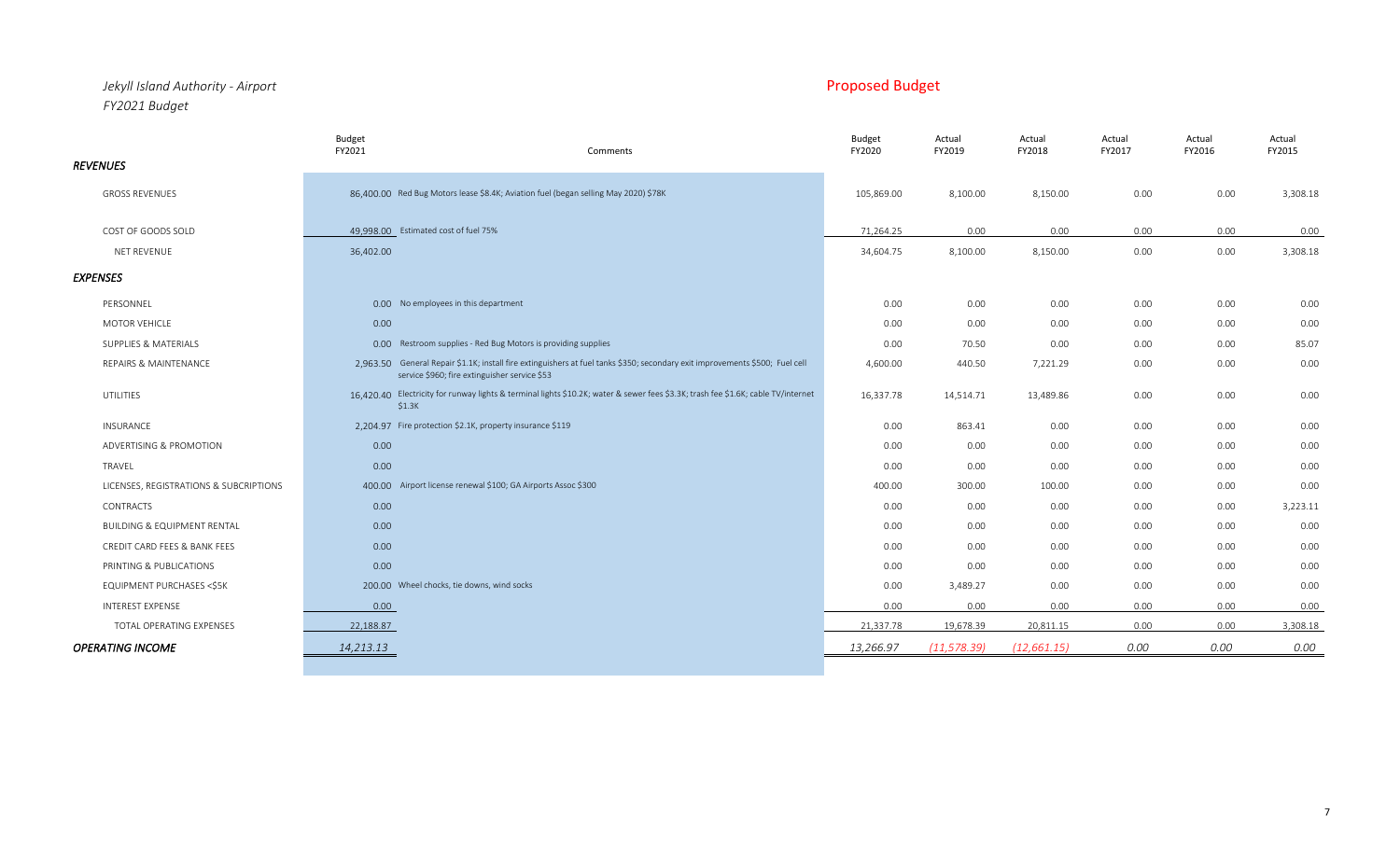### *Jekyll Island Authority -Foundation* Proposed Budget *FY2021 Budget*

|                                        | <b>Budget</b><br>FY2021                            | Comments                                                                                            | <b>Budget</b><br>FY2020 | Actual<br>FY2019 | Actual<br>FY2018 | Actual<br>FY2017 | Actual<br>FY2016 | Actual<br>FY2015 |
|----------------------------------------|----------------------------------------------------|-----------------------------------------------------------------------------------------------------|-------------------------|------------------|------------------|------------------|------------------|------------------|
| <b>REVENUES</b>                        |                                                    |                                                                                                     |                         |                  |                  |                  |                  |                  |
| <b>GROSS REVENUES</b>                  |                                                    | 9.587.17 Reimbursement for expenses paid by JIA (JIF reimburses all except H/R expenses)            | 10,024.09               | 66,090.62        | 63,959.29        | 69,747.05        | 63,275.76        | 103,999.56       |
| COST OF GOODS SOLD                     | 0.00                                               |                                                                                                     | 0.00                    | 0.00             | 0.00             | 0.00             | 0.00             | 0.00             |
| NET REVENUE                            | 9,587.17                                           |                                                                                                     | 10,024.09               | 66,090.62        | 63,959.29        | 69,747.05        | 63,275.76        | 103,999.56       |
| <b>EXPENSES</b>                        |                                                    |                                                                                                     |                         |                  |                  |                  |                  |                  |
| PERSONNEL                              |                                                    | 186.012.63 2 FT employees; includes retirement, FICA and health insurance benefits                  | 188,891.52              | 212,463.60       | 173,454.34       | 185,670.19       | 169,900.95       | 143,881.86       |
| <b>MOTOR VEHICLE</b>                   | 0.00 No vehicle assigned to this department        |                                                                                                     | 0.00                    | 0.00             | 0.00             | 0.00             | 0.00             | 0.00             |
| SUPPLIES & MATERIALS                   | 0.00 Foundation will purchase directly in FY21     |                                                                                                     | 0.00                    | 1,806.70         | 3,465.55         | 3,060.31         | 3,273.46         | 3,705.28         |
| <b>REPAIRS &amp; MAINTENANCE</b>       | 0.00 Pest control coded to Museum budget           |                                                                                                     | 140.00                  | 0.00             | 70.00            | 140.00           | 1,441.60         | 86.25            |
| UTILITIES                              |                                                    | 4.586.49 Electricity \$2.2K; telephone \$2.2K; water/sewer rates \$164                              | 4,781.28                | 2,774.73         | 4,829.65         | 5,213.57         | 6,202.13         | 4,093.44         |
| INSURANCE                              | 3.019.37 Worker's comp \$2.6K; liability ins \$339 |                                                                                                     | 2,882.81                | 3,788.23         | 3,606.01         | 6,677.16         | 6,488.36         | 5,599.28         |
| ADVERTISING & PROMOTION                | 0.00 Foundation will purchase directly in FY21     |                                                                                                     | 0.00                    | 3,172.22         | 2,445.52         | 3,528.43         | 3,325.11         | 2,834.00         |
| TRAVEL                                 | 0.00 Foundation will purchase directly in FY21     |                                                                                                     | 0.00                    | 1,795.07         | 2,187.62         | 2,288.75         | 2,643.42         | 3,970.99         |
| LICENSES, REGISTRATIONS & SUBCRIPTIONS | 0.00 Foundation will purchase directly in FY21     |                                                                                                     | 0.00                    | 622.09           | 1,264.97         | 1,506.02         | 973.54           | 2,606.50         |
| <b>CONTRACTS</b>                       | 0.00 Foundation will purchase directly in FY21     |                                                                                                     | 0.00                    | 39,836.46        | 32,831.46        | 31,750.00        | 29,350.00        | 26,743.02        |
| <b>BUILDING &amp; EQUIPMENT RENTAL</b> |                                                    | 1.981.31 Copier lease; (Prior years included rent which is now invoiced directly to JIF each month) | 2,220.00                | 2,286.36         | 7,916.04         | 7,802.03         | 7,928.18         | 2,304.02         |
| CREDIT CARD FEES & BANK FEES           | 0.00                                               |                                                                                                     | 0.00                    | 0.00             | 0.00             | 0.00             | 0.00             | 35.00            |
| PRINTING & PUBLICATIONS                | 0.00 Foundation will purchase directly in FY21     |                                                                                                     | 0.00                    | 2,294.17         | 4,203.50         | 3,587.08         | 3,862.87         | 6,707.90         |
| EQUIPMENT PURCHASES <\$5K              | 0.00 Foundation will purchase directly in FY21     |                                                                                                     | 0.00                    | 474.84           | 1,138.97         | 279.99           | 0.00             | 329.95           |
| <b>INTEREST EXPENSE</b>                | 0.00                                               |                                                                                                     | 0.00                    | 0.00             | 0.00             | 0.00             | 0.00             | 0.00             |
| TOTAL OPERATING EXPENSES               | 195,599.80                                         |                                                                                                     | 198,915.61              | 271,314.47       | 237,413.63       | 251,503.53       | 235,389.62       | 202,897.49       |
| <b>OPERATING INCOME</b>                | (186, 012.63)                                      |                                                                                                     | (188, 891.52)           | (205, 223.85)    | (173, 454, 34)   | (181, 756.48)    | (172.113.86)     | (98, 897.93)     |
|                                        |                                                    |                                                                                                     |                         |                  |                  |                  |                  |                  |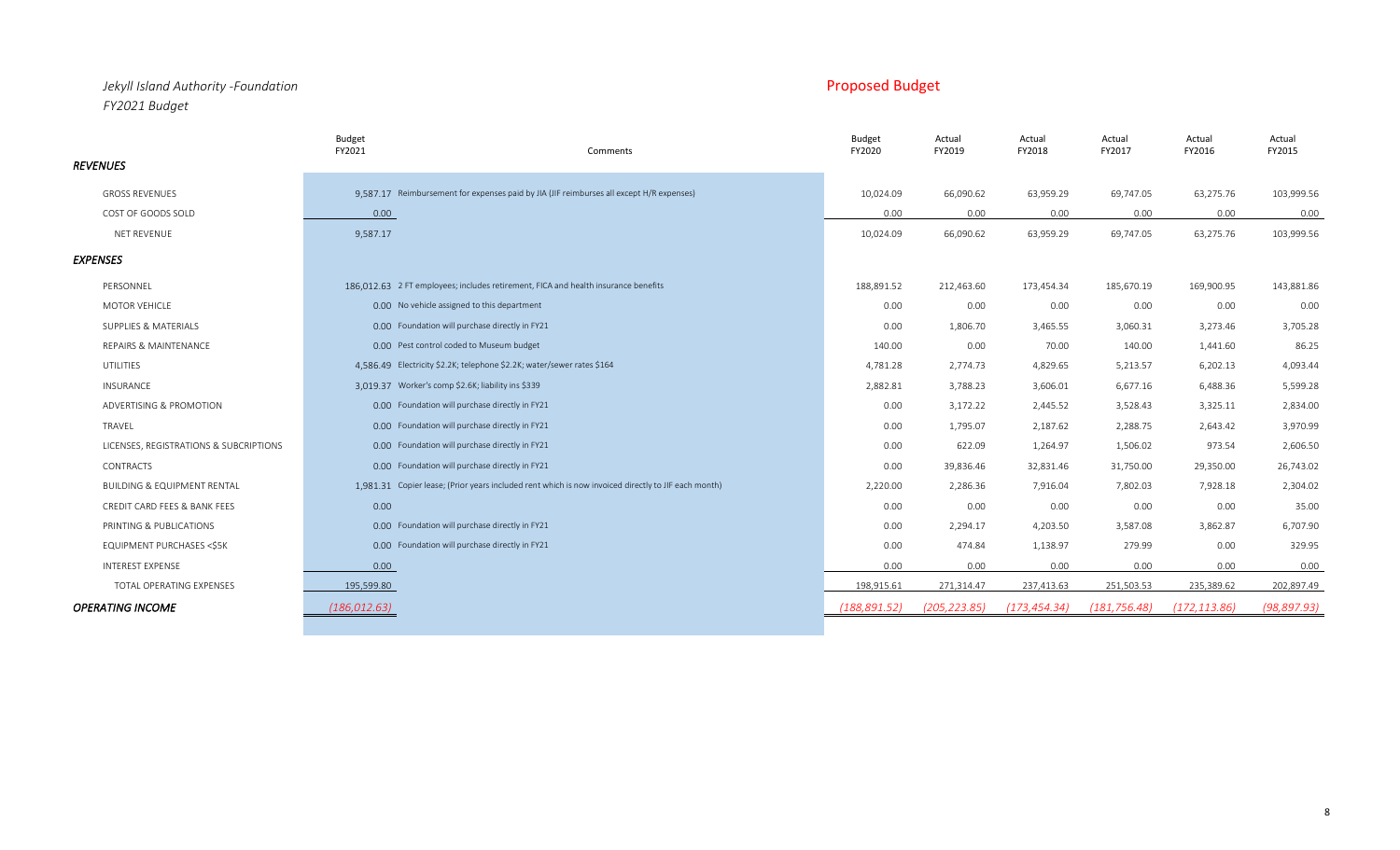## *Jekyll Island Authority -Life is Good* Proposed Budget *FY2021 Budget*

|                                        | <b>Budget</b><br>FY2021<br>Comments                                                                                          | <b>Budget</b><br>FY2020 | Actual<br>FY2019 | Actual<br>FY2018 | Actual<br>FY2017 | Actual<br>FY2016 | Actual<br>FY2015 |
|----------------------------------------|------------------------------------------------------------------------------------------------------------------------------|-------------------------|------------------|------------------|------------------|------------------|------------------|
| <b>REVENUES</b>                        |                                                                                                                              |                         |                  |                  |                  |                  |                  |
| <b>GROSS REVENUES</b>                  | 339.232.13 Retail sales - clothing and other merchandise                                                                     | 339,000.00              | 342,485.95       | 280,508.71       | 244,882.79       | 207,886.72       | 0.00             |
| COST OF GOODS SOLD                     | 169.556.07 Cost of merchandise sold                                                                                          | 169,500.00              | 170,231.73       | 142,710.87       | 120,861.72       | 104,070.35       | 0.00             |
| NET REVENUE                            | 169,676.06                                                                                                                   | 169,500.00              | 172,254.22       | 137,797.84       | 124,021.07       | 103,816.37       | 0.00             |
| <b>EXPENSES</b>                        |                                                                                                                              |                         |                  |                  |                  |                  |                  |
| PERSONNEL                              | 81,942.59 1 FT manager and PT employees                                                                                      | 84,507.02               | 80,993.30        | 80,391.71        | 95,315.80        | 75,531.33        | 4,224.40         |
| MOTOR VEHICLE                          | 0.00 No vehicle assigned to this department                                                                                  | 0.00                    | 0.00             | 0.00             | 0.00             | 0.00             | 0.00             |
| SUPPLIES & MATERIALS                   | 2,849.70 Office supplies \$450; bathroom/cleaning supplies \$100; shop supplies \$1.3K; uniforms \$700; store fixtures \$300 | 1,774.01                | 3,036.34         | 2,860.62         | 3,884.05         | 5,741.78         | 12,981.91        |
| REPAIRS & MAINTENANCE                  | 1,064.00 General R&M, pest control                                                                                           | 660.00                  | 2,823.35         | 942.94           | 672.41           | 53,261.44        | 12,865.75        |
| UTILITIES                              | 5.719.51 Electricity \$3.7K; Water/sewer \$517; internet \$1.2K; telephone \$351                                             | 7,287.09                | 6,584.52         | 5,482.94         | 3,380.79         | 3,187.17         | 174.10           |
| <b>INSURANCE</b>                       | 1,509.68 Worker's comp \$1.3K; liability insurance \$170                                                                     | 1,441.41                | 1,894.13         | 1,803.00         | 2,001.62         | 2,091.28         | 0.00             |
| ADVERTISING & PROMOTION                | 0.00 Life is Good ads, local publicatons, sponsored facebook ads                                                             | 600.00                  | 0.00             | 1,000.00         | 702.97           | 11,076.66        | 0.00             |
| TRAVEL                                 | 0.00 Local mileage reimbursement                                                                                             | 0.00                    | 395.93           | 10.70            | 0.00             | 0.00             | 0.00             |
| LICENSES, REGISTRATIONS & SUBCRIPTIONS | 395.40 XM Radio                                                                                                              | 395.40                  | 0.00             | 0.00             | 0.00             | 161.94           | 120.00           |
| <b>CONTRACTS</b>                       | 0.00                                                                                                                         | 0.00                    | 0.00             | 825.00           | 297.00           | 3,141.00         | 7,032.19         |
| <b>BUILDING &amp; EQUIPMENT RENTAL</b> | 23,980.53 Rent \$21,773.11; special event fee \$2,207.42                                                                     | 23,688.05               | 23,440.93        | 22,906.08        | 21,148.56        | 19,269.38        | 488.20           |
| CREDIT CARD FEES & BANK FEES           | 6.675.00 Credit card processing fees based on estimated sales                                                                | 6,199.99                | 6,682.50         | 4,967.31         | 4,805.56         | 3,289.00         | 0.00             |
| PRINTING & PUBLICATIONS                | 0.00                                                                                                                         | 0.00                    | 0.00             | 0.00             | 0.00             | 265.73           | 16.50            |
| EQUIPMENT PURCHASES <\$5K              | 0.00                                                                                                                         | 0.00                    | 4,222.54         | 0.00             | 0.00             | 1,731.07         | 0.00             |
| INTEREST EXPENSE                       | 0.00                                                                                                                         | 0.00                    | 0.00             | 0.00             | 0.00             | 0.00             | 0.00             |
| TOTAL OPERATING EXPENSES               | 124,136.41                                                                                                                   | 126,552.97              | 130,073.54       | 121,190.30       | 132,208.76       | 178,747.78       | 37,903.05        |
| <b>OPERATING INCOME</b>                | 45,539.65                                                                                                                    | 42,947.03               | 42,180.68        | 16,607.54        | (8, 187.69)      | (74, 931.41)     | (37, 903.05)     |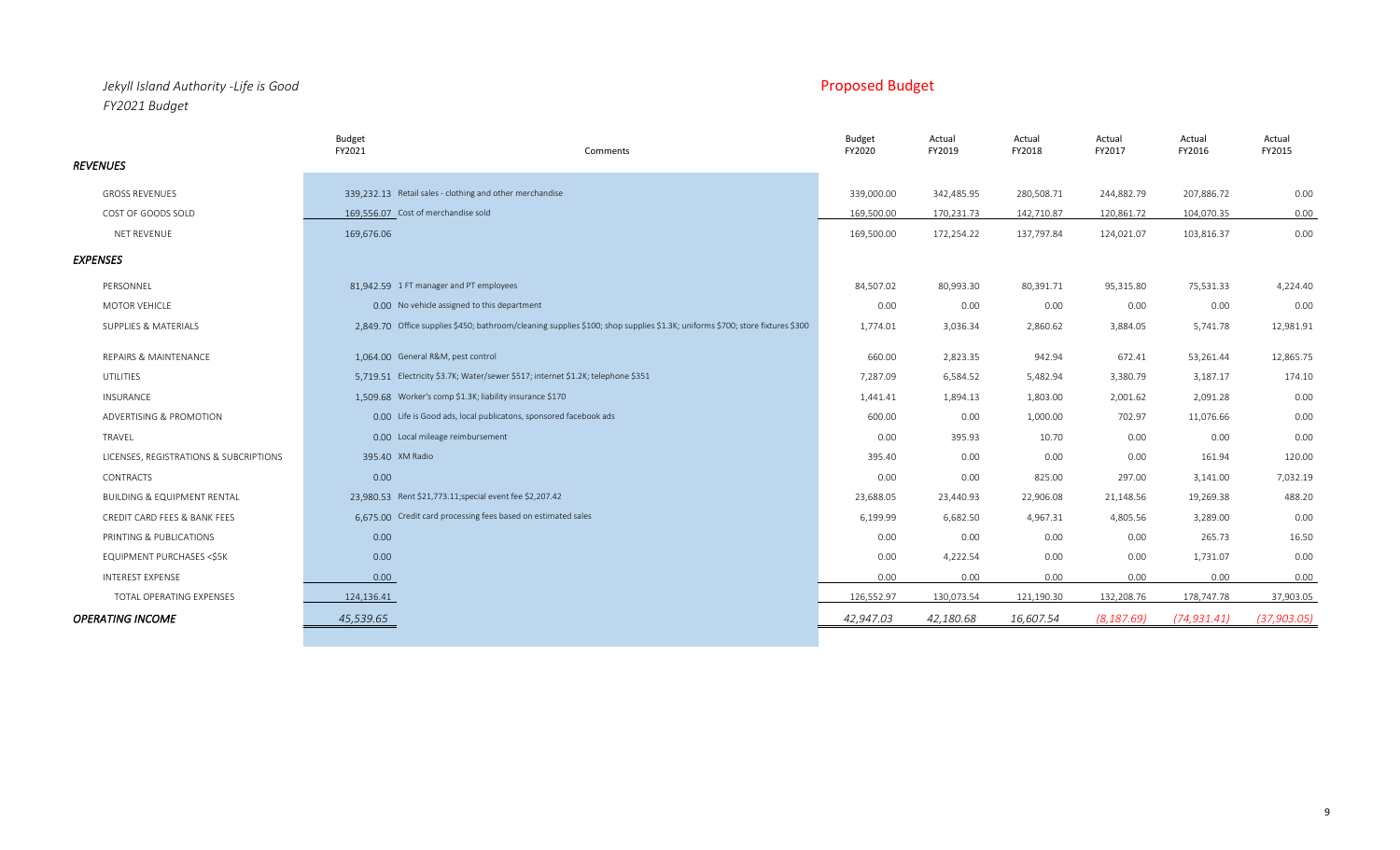## *Jekyll Island Authority -Village Retail* Proposed Budget *FY2021 Budget*

|                                        | <b>Budget</b><br>FY2021                      | Comments                                                                                                                                                                                                            | <b>Budget</b><br>FY2020 | Actual<br>FY2019 | Actual<br>FY2018 | Actual<br>FY2017 | Actual<br>FY2016 | Actual<br>FY2015 |
|----------------------------------------|----------------------------------------------|---------------------------------------------------------------------------------------------------------------------------------------------------------------------------------------------------------------------|-------------------------|------------------|------------------|------------------|------------------|------------------|
| <i><b>REVENUES</b></i>                 |                                              |                                                                                                                                                                                                                     |                         |                  |                  |                  |                  |                  |
| <b>GROSS REVENUES</b>                  |                                              | 550.591.54 Lease revenue from retail shops, does not include lease for space upstairs                                                                                                                               | 591,408.90              | 559,915.65       | 545,611.27       | 436,096.91       | 453,620.17       | 488.20           |
| COST OF GOODS SOLD                     | 0.00                                         |                                                                                                                                                                                                                     | 0.00                    | 0.00             | 0.00             | 0.00             | 0.00             | 0.00             |
| NET REVENUE                            | 550,591.54                                   |                                                                                                                                                                                                                     | 591,408.90              | 559,915.65       | 545,611.27       | 436,096.91       | 453,620.17       | 488.20           |
| EXPENSES                               |                                              |                                                                                                                                                                                                                     |                         |                  |                  |                  |                  |                  |
| PERSONNEL                              | village area and surrounding parks           | 111.475.01 1 FT Roads & Grounds employee; 2 FT Landscaping employees; eliminated 1 landscaping position; employees cover                                                                                            | 157,710.42              | 20,145.03        | 0.00             | 0.00             | 0.00             | 0.00             |
| MOTOR VEHICLE                          | 0.00 No vehicles assigned to this department |                                                                                                                                                                                                                     | 0.00                    | 0.00             | 0.00             | 0.00             | 0.00             | 0.00             |
| SUPPLIES & MATERIALS                   |                                              | 9,690.00 Plants/Seeds \$1K; mulch \$7.8K; bathroom & cleaning supplies \$800; small tools \$50                                                                                                                      | 28,300.00               | 6,157.00         | 2,991.40         | 1,386.65         | 7,330.30         | 0.00             |
| REPAIRS & MAINTENANCE                  |                                              | 33,449.90 Building R&M, improvements & restroom refresh \$14K; Roads & Grounds R&M \$3.1K; Equipment R&M \$1.1K;<br>Elevator service agreement \$2.6K; Fire alarm recert \$2.1K; HVAC maint \$3K; pest control \$3K | 54,292.32               | 34,171.83        | 19,976.25        | 15,043.11        | 91,215.81        | 0.00             |
| UTILITIES                              | and service shared with village \$6K         | 72.584.99 Electricity (public areas) \$10.2K; trash compactors \$48K; JIA trash \$8.4K; 1G internet at Convention Center - cost                                                                                     | 102,779.56              | 67,657.75        | 56,795.35        | 44,818.05        | 28,722.52        | 0.00             |
| <b>INSURANCE</b>                       |                                              | 40.630.11 Property insurance \$2K; fire protection fee \$34K; workers comp \$4K; liability insurance \$509                                                                                                          | 40,230.01               | 32,369.60        | 35,286.87        | 956.24           | 0.00             | 0.00             |
| ADVERTISING & PROMOTION                |                                              | 49.208.71 Beach Village entertainment fee - JIA matching funds                                                                                                                                                      | 53,992.10               | 47,881.70        | 47,352.00        | 0.00             | 0.00             | 0.00             |
| TRAVEL                                 | 0.00                                         |                                                                                                                                                                                                                     | 0.00                    | 0.00             | 0.00             | 0.00             | 0.00             | 0.00             |
| LICENSES, REGISTRATIONS & SUBCRIPTIONS | 0.00                                         |                                                                                                                                                                                                                     | 0.00                    | 0.00             | 0.00             | 0.00             | 0.00             | 0.00             |
| CONTRACTS                              |                                              | 12.525.90 Pressure washing \$4.2K; mulch installation \$8.3K                                                                                                                                                        | 4,200.00                | 0.00             | 0.00             | 5,554.00         | 7,647.72         | 0.00             |
| <b>BUILDING &amp; EQUIPMENT RENTAL</b> | 0.00                                         |                                                                                                                                                                                                                     | 0.00                    | 0.00             | 0.00             | 0.00             | 0.00             | 0.00             |
| CREDIT CARD FEES & BANK FEES           | 0.00                                         |                                                                                                                                                                                                                     | 0.00                    | 0.00             | 0.00             | 0.00             | 0.00             | 0.00             |
| PRINTING & PUBLICATIONS                | 0.00                                         |                                                                                                                                                                                                                     | 0.00                    | 0.00             | 0.00             | 0.00             | 0.00             | 0.00             |
| <b>EQUIPMENT PURCHASES &lt;\$5K</b>    |                                              | 0.00 FY16 = security cameras & wi-fi install for public areas                                                                                                                                                       | 0.00                    | 0.00             | 0.00             | 0.00             | 34,125.44        | 0.00             |
| <b>INTEREST EXPENSE</b>                |                                              | 0.00 Interest expense on OneGeorgia loan; converted to grant 06/17                                                                                                                                                  | 0.00                    | 0.00             | 0.00             | 41,194.10        | 33,616.33        | 0.00             |
| TOTAL OPERATING EXPENSES               | 329,564.62                                   |                                                                                                                                                                                                                     | 441,504.41              | 208,382.91       | 162,401.87       | 108,952.15       | 202,658.12       | 0.00             |
| OPERATING INCOME                       | 221,026.92                                   |                                                                                                                                                                                                                     | 149,904.49              | 351,532.74       | 383,209.40       | 327,144.76       | 250,962.05       | 488.20           |
|                                        |                                              |                                                                                                                                                                                                                     |                         |                  |                  |                  |                  |                  |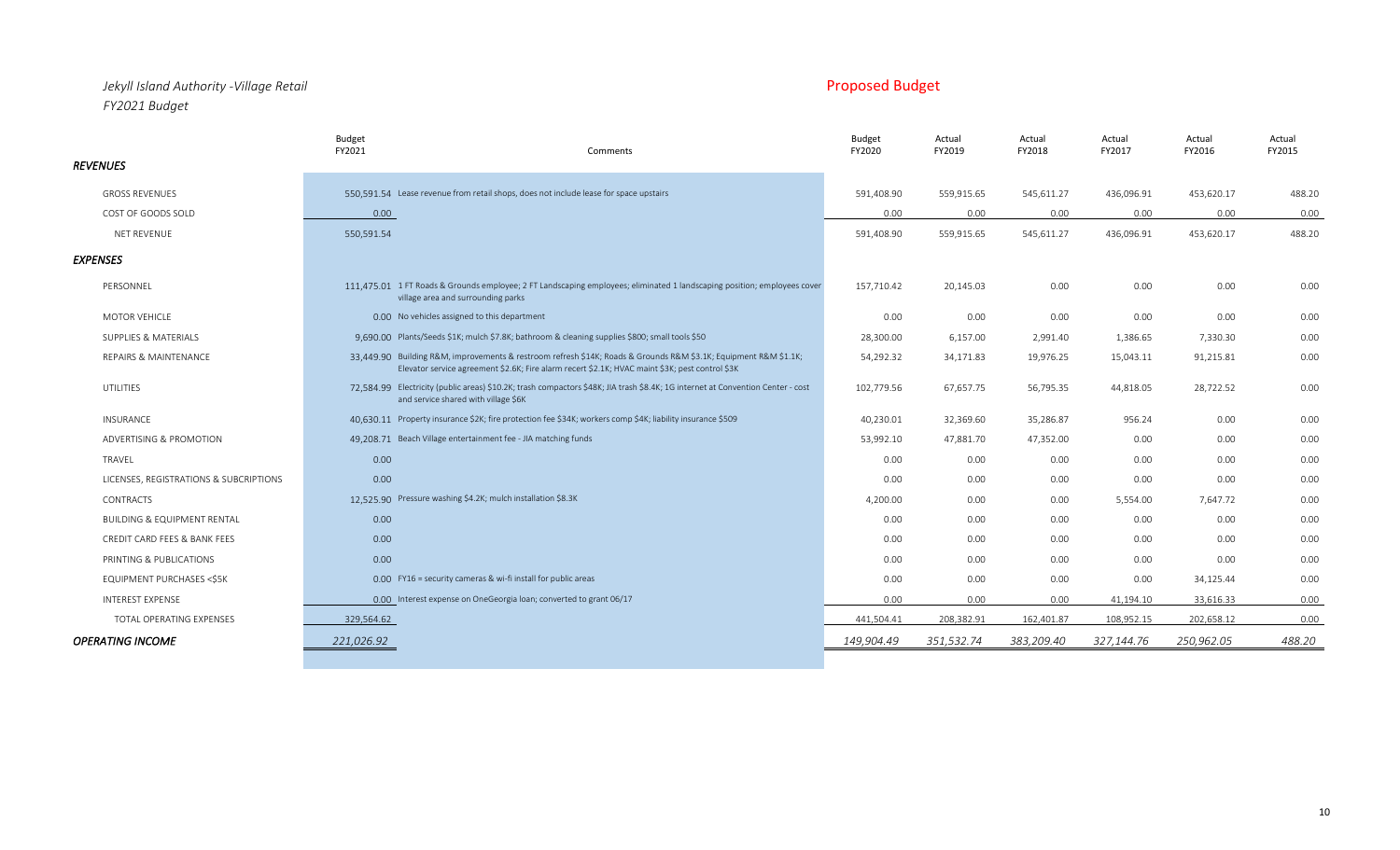## *Jekyll Island Authority - Marketing, Sales & Events* Proposed Budget *FY2021 Budget*

|                                        | Budget<br>FY2021<br>Comments                                                                                                                                                                    | <b>Budget</b><br>FY2020 | Actual<br>FY2019 | Actual<br>FY2018 | Actual<br>FY2017 | Actual<br>FY2016 | Actual<br>FY2015 |
|----------------------------------------|-------------------------------------------------------------------------------------------------------------------------------------------------------------------------------------------------|-------------------------|------------------|------------------|------------------|------------------|------------------|
| <b>REVENUES</b>                        |                                                                                                                                                                                                 |                         |                  |                  |                  |                  |                  |
| <b>GROSS REVENUES</b>                  | 1,713,963.29 H/M taxes \$2.2M; Village event assessment \$98K; event admissions \$40K (no Shrimp & Grits festival in FY21);<br>sponsorships \$8K                                                | 2,134,353.20            | 2,007,825.59     | 1,780,305.28     | 1,765,133.62     | 1,815,656.78     | 1,359,462.95     |
| COST OF GOODS SOLD                     | 0.00                                                                                                                                                                                            | 0.00                    | 0.00             | 0.00             | 0.00             | 0.00             | 0.00             |
| <b>NET REVENUE</b>                     | 1,713,963.29                                                                                                                                                                                    | 2,134,353.20            | 2,007,825.59     | 1,780,305.28     | 1,765,133.62     | 1,815,656.78     | 1,359,462.95     |
| <b>EXPENSES</b>                        |                                                                                                                                                                                                 |                         |                  |                  |                  |                  |                  |
| PERSONNEL                              | 772.490.00 9 FT employees; 2 positions eliminated; includes benefits                                                                                                                            | 932,895.74              | 836,112.40       | 878,949.75       | 834,831.43       | 762,704.36       | 519,926.80       |
| <b>MOTOR VEHICLE</b>                   | 1.992.78 Gas for sales vehicle, ADA van and Electric van                                                                                                                                        | 2,230.59                | 3,676.52         | 3,169.49         | 252.90           | 84.67            | 61.06            |
| SUPPLIES & MATERIALS                   | 67,380.44 Office supplies \$2K; special events supplies \$59K; postage \$3K; program materials \$3.2K                                                                                           | 158,466.10              | 113,082.27       | 108,823.41       | 131,940.50       | 130,722.62       | 97,436.05        |
| REPAIRS & MAINTENANCE                  | 150.00 Annual fire alarm recertification                                                                                                                                                        | 150.00                  | 945.84           | 435.11           | 1,096.72         | 1,990.24         | 4,798.42         |
| <b>UTILITIES</b>                       | 15.941.48 25% of utilities for Annex building \$5.4K (electric, water/sewer, trash); landlines & cell phone \$9.8K; internet reimb<br>for offsite sales staff \$720                             | 16,258.45               | 17,184.67        | 16,012.87        | 15,910.26        | 16,147.59        | 9,825.99         |
| INSURANCE                              | 15.260.25 Worker's comp \$12K; liability insurance \$1.5K; fire fee \$1.6K; property insurance \$88                                                                                             | 17,528.56               | 20,795.08        | 21,341.81        | 23,595.71        | 22,261.60        | 19,597.48        |
| ADVERTISING & PROMOTION                | 592,566.87 Media & agency fees \$324K; public relations \$70K; BGIVB contract \$100K; Convention sales funds \$29K; group<br>promotion (meetings, promo items) \$24K; Promotion of events \$45K | 997,760.04              | 1,246,669.20     | 1,097,320.85     | 958,972.56       | 831,626.36       | 720,146.27       |
| TRAVEL                                 | 10,000.00 Conferences, meetings, sales travel                                                                                                                                                   | 32,600.00               | 28,173.20        | 18,759.04        | 18,644.70        | 18,090.46        | 9,979.26         |
| LICENSES, REGISTRATIONS & SUBCRIPTIONS | 71.496.00 Mail Chimp \$10K; Sprout \$6K; trademark \$10K; Cision \$13K; Sprout \$6K; registrations and association fees for sales<br>team \$27K                                                 | 107,561.00              | 96,256.58        | 72,228.12        | 77,883.68        | 52,449.07        | 53,385.57        |
| <b>CONTRACTS</b>                       | 256,355.00 Website re-design \$100K, NuSpace \$9.6K; Events (fire works, production contracts, entertainment, security, etc)<br>\$131K                                                          | 272,482.14              | 165,040.01       | 182,655.94       | 317,653.46       | 251,552.55       | 122,604.35       |
| <b>BUILDING &amp; EQUIPMENT RENTAL</b> | 13.761.00 Copier rental; event rentals \$11K (restrooms, lights, chairs, tents, etc)                                                                                                            | 82,314.85               | 78,421.94        | 20,435.02        | 15,305.26        | 52,757.86        | 39,144.87        |
| CREDIT CARD FEES & BANK FEES           | 0.00                                                                                                                                                                                            | 0.00                    | 0.00             | 0.00             | 1,742.12         | (450.00)         | 0.00             |
| PRINTING & PUBLICATIONS                | 57,750.00 Island Guide \$30K, maps \$5.3K; annual reports \$2.2K; signs, banners, etc for events \$14.7K                                                                                        | 90,347.07               | 103,553.64       | 92,438.34        | 84,137.92        | 79,139.09        | 46,383.69        |
| EQUIPMENT PURCHASES <\$5K              | 0.00                                                                                                                                                                                            | 3,600.00                | 3,539.55         | 5,554.44         | 195.98           | 5,213.27         | 593.93           |
| <b>INTEREST EXPENSE</b>                | 0.00                                                                                                                                                                                            | 0.00                    | 0.00             | 0.00             | 0.00             | 0.00             | 0.00             |
| TOTAL OPERATING EXPENSES               | 1,875,143.82                                                                                                                                                                                    | 2,714,194.54            | 2,713,450.90     | 2,518,124.19     | 2,482,163.20     | 2,224,289.74     | 1,643,883.74     |
| <b>OPERATING INCOME</b>                | (161.180.53)                                                                                                                                                                                    | (579.841.34)            | (705.625.31)     | (737.818.91)     | (717.029.58)     | (408.632.96)     | (284.420.79)     |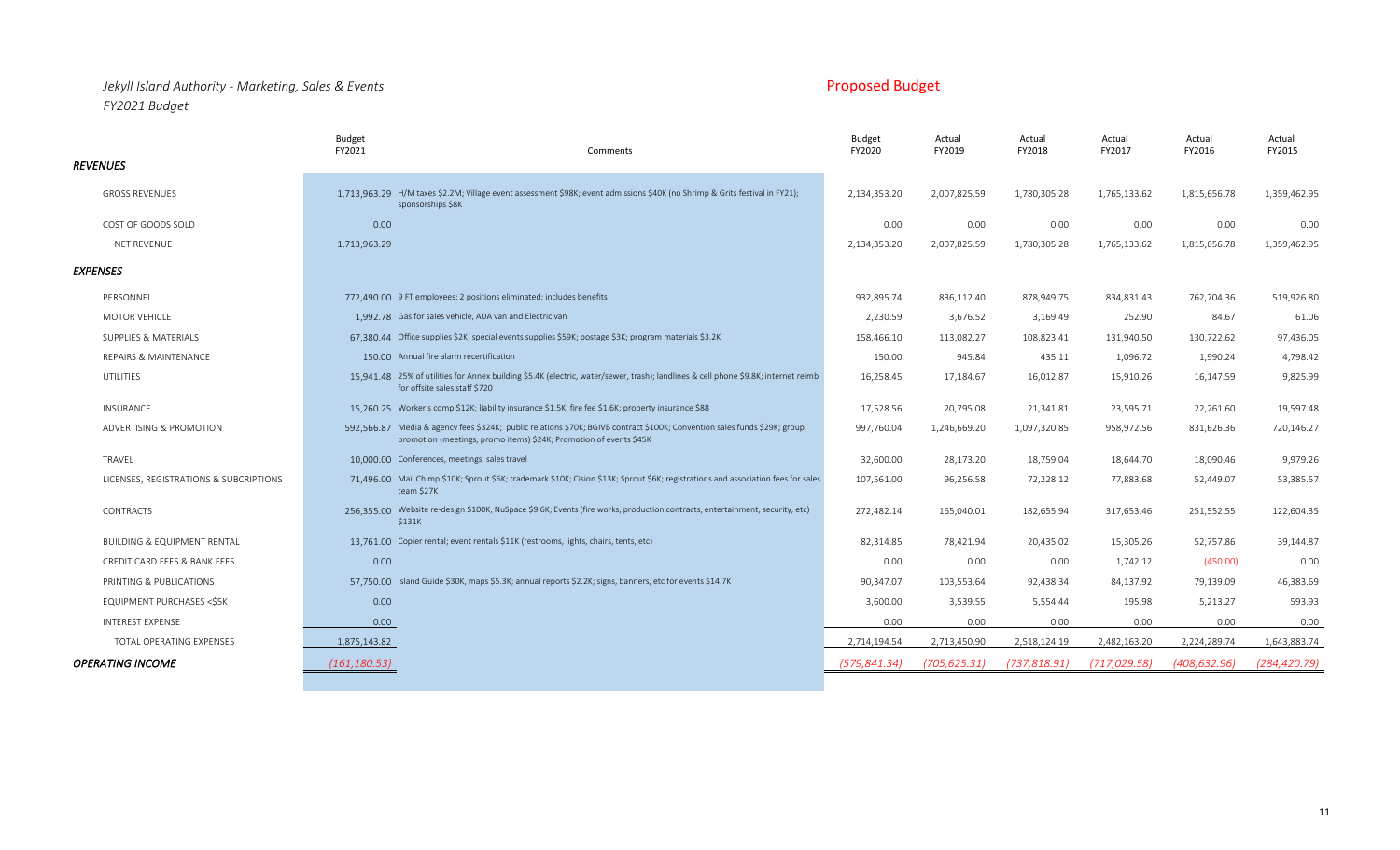## *Jekyll Island Authority -Tourism Development* Proposed Budget Proposed Budget *FY2021 Budget*

| 671,805.37 30% of Hotel/Motel tax budget<br><b>GROSS REVENUES</b><br>697,322.85<br>706,605.00<br>603,569.41<br>601,448.08<br>548,840.90<br>243,443.46<br>COST OF GOODS SOLD<br>0.00<br>0.00<br>0.00<br>0.00<br>0.00<br>0.00<br>0.00<br>671,805.37<br>697,322.85<br>NET REVENUE<br>603,569.41<br>601,448.08<br>548,840.90<br>243,443.46<br>706,605.00<br><b>EXPENSES</b><br>PERSONNEL<br>0.00<br>0.00<br>0.00<br>0.00<br>0.00<br>0.00<br>0.00<br>0.00<br>MOTOR VEHICLE<br>0.00<br>0.00<br>0.00<br>0.00<br>0.00<br>0.00<br>SUPPLIES & MATERIALS<br>0.00<br>0.00<br>0.00<br>0.00<br>0.00<br>0.00<br>0.00<br>0.00<br>0.00<br>REPAIRS & MAINTENANCE<br>0.00<br>0.00<br>0.00<br>0.00<br>0.00<br>0.00<br>UTILITIES<br>0.00<br>0.00<br>0.00<br>0.00<br>0.00<br>0.00<br>0.00<br>INSURANCE<br>0.00<br>0.00<br>0.00<br>0.00<br>0.00<br>0.00<br>0.00<br>ADVERTISING & PROMOTION<br>0.00<br>0.00<br>0.00<br>0.00<br>0.00<br>0.00<br>TRAVEL<br>0.00<br>0.00<br>0.00<br>0.00<br>0.00<br>0.00<br>0.00<br>0.00<br>LICENSES, REGISTRATIONS & SUBCRIPTIONS<br>0.00<br>0.00<br>0.00<br>0.00<br>0.00<br>0.00<br>0.00<br>CONTRACTS<br>0.00<br>0.00<br>0.00<br>0.00<br>0.00<br>0.00<br><b>BUILDING &amp; EQUIPMENT RENTAL</b><br>0.00<br>0.00<br>0.00<br>0.00<br>0.00<br>0.00<br>0.00<br>CREDIT CARD FEES & BANK FEES<br>0.00<br>0.00<br>0.00<br>0.00<br>0.00<br>0.00<br>0.00<br>0.00<br>PRINTING & PUBLICATIONS<br>0.00<br>0.00<br>0.00<br>0.00<br>0.00<br>0.00<br><b>EQUIPMENT PURCHASES &lt;\$5K</b><br>0.00<br>0.00<br>0.00<br>0.00<br>0.00<br>0.00<br>0.00<br>INTEREST EXPENSE<br>0.00<br>0.00<br>0.00<br>0.00<br>0.00<br>0.00<br>0.00<br>0.00<br>0.00<br>0.00<br>0.00<br>TOTAL OPERATING EXPENSES<br>0.00<br>0.00<br>0.00<br>671,805.37 Amount will be set aside as Designated Fund Balance to be used in the next Fiscal Year for Tourism Development<br>706,605.00<br>697,322.85<br>603,569.41<br>601,448.08<br>548,840.90<br><b>OPERATING INCOME</b><br>243,443.46 |                 | <b>Budget</b><br>FY2021 | Comments | <b>Budget</b><br>FY2020 | Actual<br>FY2019 | Actual<br>FY2018 | Actual<br>FY2017 | Actual<br>FY2016 | Actual<br>FY2015 |
|------------------------------------------------------------------------------------------------------------------------------------------------------------------------------------------------------------------------------------------------------------------------------------------------------------------------------------------------------------------------------------------------------------------------------------------------------------------------------------------------------------------------------------------------------------------------------------------------------------------------------------------------------------------------------------------------------------------------------------------------------------------------------------------------------------------------------------------------------------------------------------------------------------------------------------------------------------------------------------------------------------------------------------------------------------------------------------------------------------------------------------------------------------------------------------------------------------------------------------------------------------------------------------------------------------------------------------------------------------------------------------------------------------------------------------------------------------------------------------------------------------------------------------------------------------------------------------------------------------------------------------------------------------------------------------------------------------------------------------------------------------------------------------------------------------------------------------------------------------------------------------------------------------------------------------------------------|-----------------|-------------------------|----------|-------------------------|------------------|------------------|------------------|------------------|------------------|
|                                                                                                                                                                                                                                                                                                                                                                                                                                                                                                                                                                                                                                                                                                                                                                                                                                                                                                                                                                                                                                                                                                                                                                                                                                                                                                                                                                                                                                                                                                                                                                                                                                                                                                                                                                                                                                                                                                                                                      | <b>REVENUES</b> |                         |          |                         |                  |                  |                  |                  |                  |
|                                                                                                                                                                                                                                                                                                                                                                                                                                                                                                                                                                                                                                                                                                                                                                                                                                                                                                                                                                                                                                                                                                                                                                                                                                                                                                                                                                                                                                                                                                                                                                                                                                                                                                                                                                                                                                                                                                                                                      |                 |                         |          |                         |                  |                  |                  |                  |                  |
|                                                                                                                                                                                                                                                                                                                                                                                                                                                                                                                                                                                                                                                                                                                                                                                                                                                                                                                                                                                                                                                                                                                                                                                                                                                                                                                                                                                                                                                                                                                                                                                                                                                                                                                                                                                                                                                                                                                                                      |                 |                         |          |                         |                  |                  |                  |                  |                  |
|                                                                                                                                                                                                                                                                                                                                                                                                                                                                                                                                                                                                                                                                                                                                                                                                                                                                                                                                                                                                                                                                                                                                                                                                                                                                                                                                                                                                                                                                                                                                                                                                                                                                                                                                                                                                                                                                                                                                                      |                 |                         |          |                         |                  |                  |                  |                  |                  |
|                                                                                                                                                                                                                                                                                                                                                                                                                                                                                                                                                                                                                                                                                                                                                                                                                                                                                                                                                                                                                                                                                                                                                                                                                                                                                                                                                                                                                                                                                                                                                                                                                                                                                                                                                                                                                                                                                                                                                      |                 |                         |          |                         |                  |                  |                  |                  |                  |
|                                                                                                                                                                                                                                                                                                                                                                                                                                                                                                                                                                                                                                                                                                                                                                                                                                                                                                                                                                                                                                                                                                                                                                                                                                                                                                                                                                                                                                                                                                                                                                                                                                                                                                                                                                                                                                                                                                                                                      |                 |                         |          |                         |                  |                  |                  |                  |                  |
|                                                                                                                                                                                                                                                                                                                                                                                                                                                                                                                                                                                                                                                                                                                                                                                                                                                                                                                                                                                                                                                                                                                                                                                                                                                                                                                                                                                                                                                                                                                                                                                                                                                                                                                                                                                                                                                                                                                                                      |                 |                         |          |                         |                  |                  |                  |                  |                  |
|                                                                                                                                                                                                                                                                                                                                                                                                                                                                                                                                                                                                                                                                                                                                                                                                                                                                                                                                                                                                                                                                                                                                                                                                                                                                                                                                                                                                                                                                                                                                                                                                                                                                                                                                                                                                                                                                                                                                                      |                 |                         |          |                         |                  |                  |                  |                  |                  |
|                                                                                                                                                                                                                                                                                                                                                                                                                                                                                                                                                                                                                                                                                                                                                                                                                                                                                                                                                                                                                                                                                                                                                                                                                                                                                                                                                                                                                                                                                                                                                                                                                                                                                                                                                                                                                                                                                                                                                      |                 |                         |          |                         |                  |                  |                  |                  |                  |
|                                                                                                                                                                                                                                                                                                                                                                                                                                                                                                                                                                                                                                                                                                                                                                                                                                                                                                                                                                                                                                                                                                                                                                                                                                                                                                                                                                                                                                                                                                                                                                                                                                                                                                                                                                                                                                                                                                                                                      |                 |                         |          |                         |                  |                  |                  |                  |                  |
|                                                                                                                                                                                                                                                                                                                                                                                                                                                                                                                                                                                                                                                                                                                                                                                                                                                                                                                                                                                                                                                                                                                                                                                                                                                                                                                                                                                                                                                                                                                                                                                                                                                                                                                                                                                                                                                                                                                                                      |                 |                         |          |                         |                  |                  |                  |                  |                  |
|                                                                                                                                                                                                                                                                                                                                                                                                                                                                                                                                                                                                                                                                                                                                                                                                                                                                                                                                                                                                                                                                                                                                                                                                                                                                                                                                                                                                                                                                                                                                                                                                                                                                                                                                                                                                                                                                                                                                                      |                 |                         |          |                         |                  |                  |                  |                  |                  |
|                                                                                                                                                                                                                                                                                                                                                                                                                                                                                                                                                                                                                                                                                                                                                                                                                                                                                                                                                                                                                                                                                                                                                                                                                                                                                                                                                                                                                                                                                                                                                                                                                                                                                                                                                                                                                                                                                                                                                      |                 |                         |          |                         |                  |                  |                  |                  |                  |
|                                                                                                                                                                                                                                                                                                                                                                                                                                                                                                                                                                                                                                                                                                                                                                                                                                                                                                                                                                                                                                                                                                                                                                                                                                                                                                                                                                                                                                                                                                                                                                                                                                                                                                                                                                                                                                                                                                                                                      |                 |                         |          |                         |                  |                  |                  |                  |                  |
|                                                                                                                                                                                                                                                                                                                                                                                                                                                                                                                                                                                                                                                                                                                                                                                                                                                                                                                                                                                                                                                                                                                                                                                                                                                                                                                                                                                                                                                                                                                                                                                                                                                                                                                                                                                                                                                                                                                                                      |                 |                         |          |                         |                  |                  |                  |                  |                  |
|                                                                                                                                                                                                                                                                                                                                                                                                                                                                                                                                                                                                                                                                                                                                                                                                                                                                                                                                                                                                                                                                                                                                                                                                                                                                                                                                                                                                                                                                                                                                                                                                                                                                                                                                                                                                                                                                                                                                                      |                 |                         |          |                         |                  |                  |                  |                  |                  |
|                                                                                                                                                                                                                                                                                                                                                                                                                                                                                                                                                                                                                                                                                                                                                                                                                                                                                                                                                                                                                                                                                                                                                                                                                                                                                                                                                                                                                                                                                                                                                                                                                                                                                                                                                                                                                                                                                                                                                      |                 |                         |          |                         |                  |                  |                  |                  |                  |
|                                                                                                                                                                                                                                                                                                                                                                                                                                                                                                                                                                                                                                                                                                                                                                                                                                                                                                                                                                                                                                                                                                                                                                                                                                                                                                                                                                                                                                                                                                                                                                                                                                                                                                                                                                                                                                                                                                                                                      |                 |                         |          |                         |                  |                  |                  |                  |                  |
|                                                                                                                                                                                                                                                                                                                                                                                                                                                                                                                                                                                                                                                                                                                                                                                                                                                                                                                                                                                                                                                                                                                                                                                                                                                                                                                                                                                                                                                                                                                                                                                                                                                                                                                                                                                                                                                                                                                                                      |                 |                         |          |                         |                  |                  |                  |                  |                  |
|                                                                                                                                                                                                                                                                                                                                                                                                                                                                                                                                                                                                                                                                                                                                                                                                                                                                                                                                                                                                                                                                                                                                                                                                                                                                                                                                                                                                                                                                                                                                                                                                                                                                                                                                                                                                                                                                                                                                                      |                 |                         |          |                         |                  |                  |                  |                  |                  |
|                                                                                                                                                                                                                                                                                                                                                                                                                                                                                                                                                                                                                                                                                                                                                                                                                                                                                                                                                                                                                                                                                                                                                                                                                                                                                                                                                                                                                                                                                                                                                                                                                                                                                                                                                                                                                                                                                                                                                      |                 |                         |          |                         |                  |                  |                  |                  |                  |
|                                                                                                                                                                                                                                                                                                                                                                                                                                                                                                                                                                                                                                                                                                                                                                                                                                                                                                                                                                                                                                                                                                                                                                                                                                                                                                                                                                                                                                                                                                                                                                                                                                                                                                                                                                                                                                                                                                                                                      |                 |                         |          |                         |                  |                  |                  |                  |                  |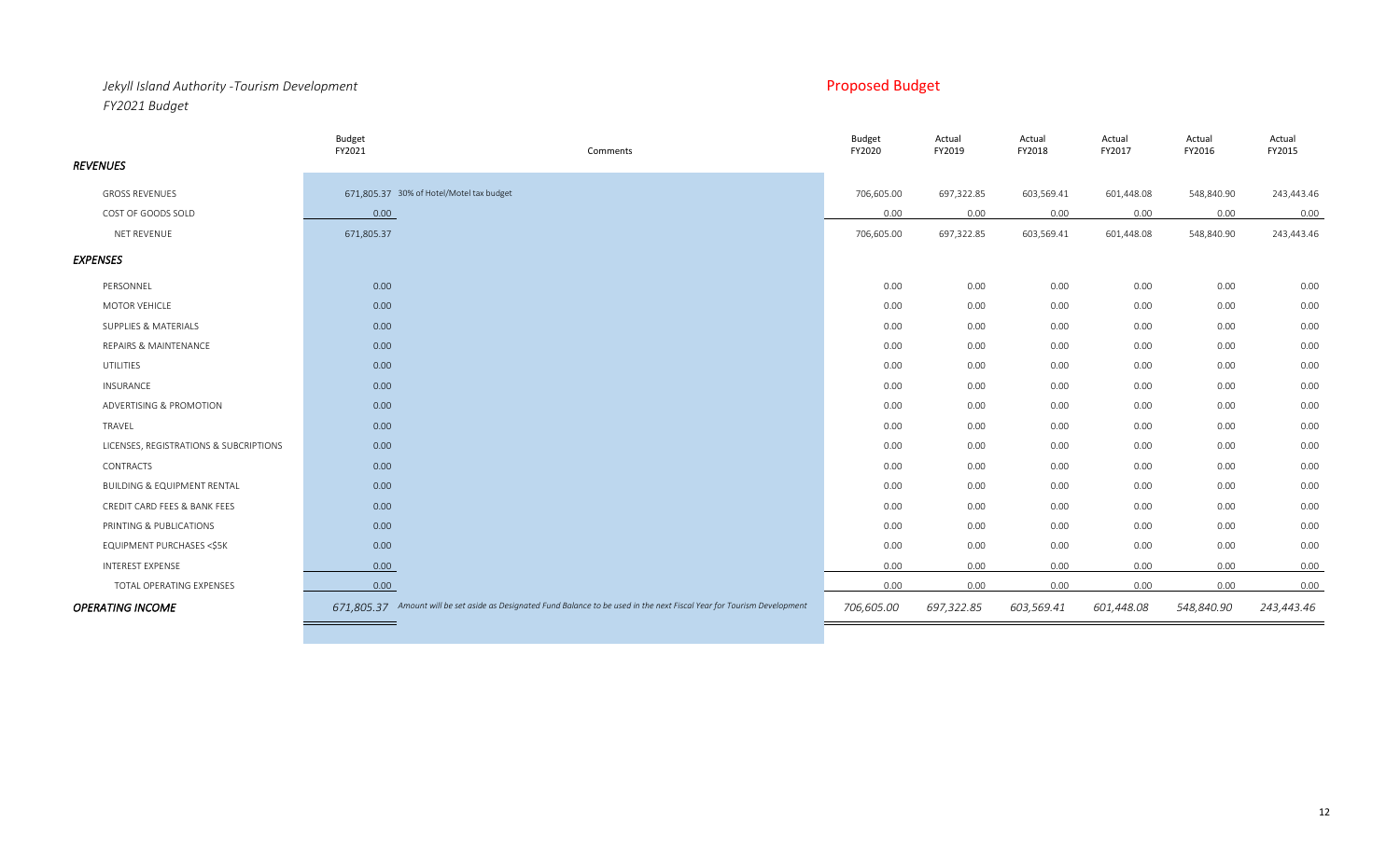## *Jekyll Island Authority -Guest Information Center* Proposed Budget Proposed Budget *FY2021 Budget*

|                                        | <b>Budget</b><br>FY2021                                | Comments                                                                                                                                                                                                                                                                                | <b>Budget</b><br>FY2020 | Actual<br>FY2019 | Actual<br>FY2018 | Actual<br>FY2017 | Actual<br>FY2016 | Actual<br>FY2015 |
|----------------------------------------|--------------------------------------------------------|-----------------------------------------------------------------------------------------------------------------------------------------------------------------------------------------------------------------------------------------------------------------------------------------|-------------------------|------------------|------------------|------------------|------------------|------------------|
| <b>REVENUES</b>                        |                                                        |                                                                                                                                                                                                                                                                                         |                         |                  |                  |                  |                  |                  |
| <b>GROSS REVENUES</b>                  |                                                        | 930.336.83 Decrease in annual pass sales, daily parking fees & concession sales due to COVID-19 impact; Annual pass \$711K;<br>daily parking fee \$3,2M; Concession sales \$293K; Amount allocated to Conservation, Landscaping, Roads &<br>Grounds, Safety and Water/Wastewater \$3.3M | 976,283.94              | 968,443.45       | 540,941.82       | 1,038,450.48     | 1,144,478.60     | 1,053,899.71     |
| COST OF GOODS SOLD                     | 146.288.81 Cost of merchandise sold                    |                                                                                                                                                                                                                                                                                         | 177,738.93              | 186,169.33       | 179,220.37       | 259,054.48       | 160,085.33       | 176,844.09       |
| <b>NET REVENUE</b>                     | 784,048.02                                             |                                                                                                                                                                                                                                                                                         | 798,545.01              | 782,274.12       | 361,721.45       | 779,396.00       | 984,393.27       | 877,055.62       |
| <b>EXPENSES</b>                        |                                                        |                                                                                                                                                                                                                                                                                         |                         |                  |                  |                  |                  |                  |
| PERSONNEL                              | 293.329.55 2 FT staff; PT staff for gate and gift shop |                                                                                                                                                                                                                                                                                         | 297,592.19              | 325,055.67       | 331,339.07       | 292,815.06       | 284,265.55       | 283,553.30       |
| <b>MOTOR VEHICLE</b>                   | 320.00 Vehicle fuel & repairs                          |                                                                                                                                                                                                                                                                                         | 0.00                    | 0.00             | 219.97           | 0.00             | 0.00             | 0.00             |
| SUPPLIES & MATERIALS                   | bathroom & cleaning supplies \$300                     | 14,627.40 Shop supplies (bags, shipping supplies, register tape) \$8.6K; uniforms \$1.2K; postage \$3.3K; office supplies \$480;                                                                                                                                                        | 17,980.00               | 18,633.96        | 23,639.69        | 31,712.91        | 13,689.27        | 11,752.74        |
| REPAIRS & MAINTENANCE                  |                                                        | 50.922.50 Gate Repair & Maint \$5K (lower due to new gate operating system); general building and equipment repair \$3K;<br>Gate maintenance agreement \$41K; camera repairs; pest control; alarm maintenance                                                                           | 53,722.50               | 15,669.87        | 20,822.24        | 16,030.08        | 54,183.75        | 33,062.96        |
| UTILITIES                              |                                                        | 27.907.88 Electricity \$9K; water/sewer \$2.5K; trash fees \$2.5K; internet \$9.6K; and phones \$3.1K; propane for generator \$1K                                                                                                                                                       | 26,360.27               | 25,824.34        | 25,589.00        | 19,361.09        | 15,993.95        | 16,692.02        |
| INSURANCE                              |                                                        | 7.111.07 Worker's comp \$2.5K; liability insurance \$319; fire fee \$3.9K; property insurance \$222                                                                                                                                                                                     | 6,974.51                | 9,525.38         | 8,050.84         | 8,820.29         | 6,998.07         | 8,414.79         |
| ADVERTISING & PROMOTION                | 10.000.00 Island Treasures program                     |                                                                                                                                                                                                                                                                                         | 10,200.00               | 8,925.75         | 14,704.15        | 6,324.97         | 17,261.59        | 2,133.77         |
| TRAVEL                                 | 0.00 On-Island mileage reimbursement                   |                                                                                                                                                                                                                                                                                         | 1,560.00                | 536.38           | 1,620.94         | 1,349.94         | 1,167.29         | 0.00             |
| LICENSES, REGISTRATIONS & SUBCRIPTIONS | 120.00 Authorize.net monthly fee                       |                                                                                                                                                                                                                                                                                         | 0.00                    | 910.00           | 1,922.31         | 2,403.60         | 719.53           | 3,045.04         |
| CONTRACTS                              | 6.348.33 shopify fees for online retail                |                                                                                                                                                                                                                                                                                         | 6,000.00                | 6,734.97         | 7,465.64         | 4,233.89         | 3,538.84         | 855.50           |
| <b>BUILDING &amp; EQUIPMENT RENTAL</b> | 2.795.88 Copier; water cooler                          |                                                                                                                                                                                                                                                                                         | 4,200.00                | 5,973.55         | 2,538.18         | 4,407.98         | 5,022.30         | 5,337.99         |
| CREDIT CARD FEES & BANK FEES           |                                                        | 101,331.57 Credit card processing fees; higher usage of cards; gate is 66% credits cards & 34% cash transactions                                                                                                                                                                        | 96,000.00               | 114,016.56       | 80,146.27        | 79,265.07        | 75,143.48        | 63,772.75        |
| PRINTING & PUBLICATIONS                |                                                        | 1,000,00 New system does not need AVI tags, prox cards, parking application cards                                                                                                                                                                                                       | 2,400.00                | 97,954.31        | 86,112.23        | 60,828.88        | 61,793.38        | 90,821.16        |
| EQUIPMENT PURCHASES <\$5K              | 0.00                                                   |                                                                                                                                                                                                                                                                                         | 0.00                    | 6,895.00         | 1,580.77         | 10,090.00        | 0.00             | 2,419.02         |
| INTEREST EXPENSE                       | 0.00                                                   |                                                                                                                                                                                                                                                                                         | 0.00                    | 0.00             | 0.00             | 0.00             | 0.00             | 0.00             |
| TOTAL OPERATING EXPENSES               | 515,814.18                                             |                                                                                                                                                                                                                                                                                         | 522,989.47              | 636,655.74       | 605,751.30       | 537,643.76       | 539,777.00       | 521,861.04       |
| <b>OPERATING INCOME</b>                | 268,233.84                                             |                                                                                                                                                                                                                                                                                         | 275.555.54              | 145,618.38       | (244, 029.85)    | 241,752.24       | 444.616.27       | 355,194.58       |
|                                        |                                                        |                                                                                                                                                                                                                                                                                         |                         |                  |                  |                  |                  |                  |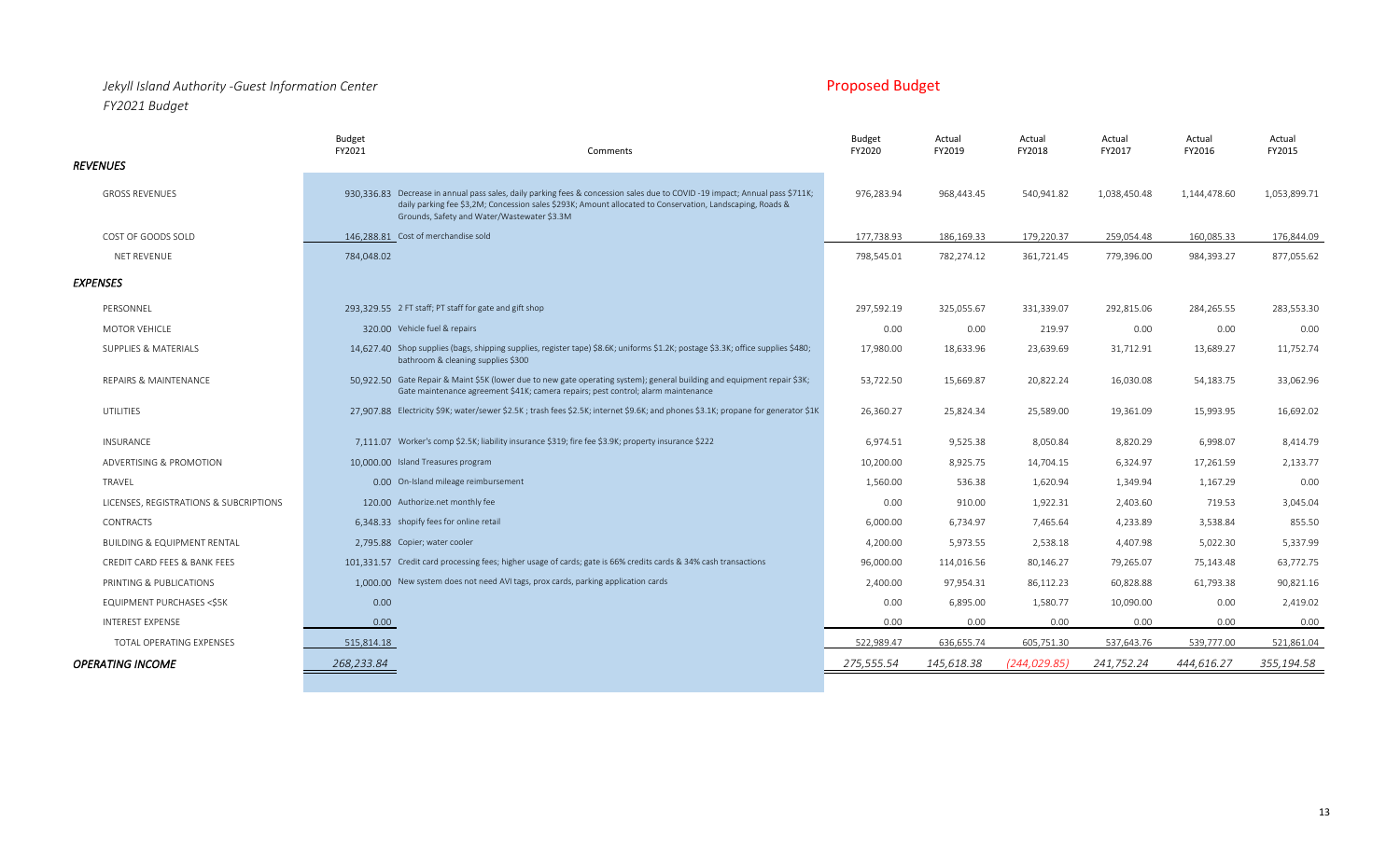## *Jekyll Island Authority - Camp Jekyll* Proposed Budget *FY2021 Budget*

Budget Budget Actual Actual Actual Actual Actual

|                                        | FY2021     | Comments                                                                                                                                                       | FY2020     | FY2019     | FY2018     | FY2017     | FY2016    | FY2015    |
|----------------------------------------|------------|----------------------------------------------------------------------------------------------------------------------------------------------------------------|------------|------------|------------|------------|-----------|-----------|
| <b>REVENUES</b>                        |            |                                                                                                                                                                |            |            |            |            |           |           |
| <b>GROSS REVENUES</b>                  |            | 157.884.67 Reimbursement by 4-H for Camp Jekyll                                                                                                                | 172,376.11 | 165,467.28 | 149,522.61 | 115,142.08 | 28,597.89 | 28,354.20 |
| COST OF GOODS SOLD                     | 0.00       |                                                                                                                                                                | 0.00       | 0.00       | 0.00       | 0.00       | 0.00      | 0.00      |
| NET REVENUE                            | 157,884.67 |                                                                                                                                                                | 172,376.11 | 165,467.28 | 149,522.61 | 115,142.08 | 28,597.89 | 28,354.20 |
| <b>EXPENSES</b>                        |            |                                                                                                                                                                |            |            |            |            |           |           |
| PERSONNEL                              |            | 104.888.24 2 FT positions plus allocations for other landscaping staff to handle landscaping & maintenance                                                     | 103,281.94 | 106,033.75 | 99,684.03  | 57,030.46  | 4,837.40  | 6,285.56  |
| MOTOR VEHICLE                          |            | 4,876.16 Gas & diesel for mowers and equipment                                                                                                                 | 3,850.00   | 3,536.58   | 2,398.86   | 1,989.91   | 38.06     | 155.45    |
| SUPPLIES & MATERIALS                   |            | 24.500.00 Fertilizer \$12K; Grass seed & plants \$1K; small tools \$4K; uniforms \$750; irrigation supplies \$4.2K; sand & soil \$2K<br>(mulch & top dressing) | 38,200.00  | 28,894.49  | 20,651.60  | 18,503.23  | 6,375.59  | 5,033.19  |
| REPAIRS & MAINTENANCE                  |            | 6.150.00 General building repair \$1.8K; maint of mowing equipment \$3.6K; sprinkler inspection \$750                                                          | 6,150.00   | 4,550.42   | 3,752.12   | 7,129.93   | 320.52    | 3,955.28  |
| <b>UTILITIES</b>                       |            | 10.474.35 Electricity \$1.7K; water/sewer for irrigation \$1.3K; trash fees \$7.5K                                                                             | 12,434.80  | 11,712.21  | 12,091.32  | 13,601.08  | 5,499.23  | 5,810.71  |
| INSURANCE                              |            | 3,395.92 Worker's comp \$2.7K; liability insurance \$340; vehicle insurance \$71; Fire fee (soccer) \$305                                                      | 3,259.37   | 6,052.83   | 5,676.46   | 7,670.35   | 263.05    | 263.05    |
| ADVERTISING & PROMOTION                | 0.00       |                                                                                                                                                                | 0.00       | 0.00       | 0.00       | 0.00       | 0.00      | 0.00      |
| TRAVEL                                 | 0.00       |                                                                                                                                                                | 0.00       | 0.00       | 0.00       | 0.00       | 0.00      | 0.00      |
| LICENSES, REGISTRATIONS & SUBCRIPTIONS | 0.00       |                                                                                                                                                                | 0.00       | 0.00       | 0.00       | 0.00       | 0.00      | 0.00      |
| <b>CONTRACTS</b>                       |            | 1.600.00 Tree trimming of live oaks at soccer complex and Camp Jekyll                                                                                          | 3,200.00   | 3,450.00   | 3,200.00   | 0.00       | 0.00      | 0.00      |
| <b>BUILDING &amp; EQUIPMENT RENTAL</b> | 0.00       |                                                                                                                                                                | 0.00       | 0.00       | 0.00       | 0.00       | 0.00      | 0.00      |
| CREDIT CARD FEES & BANK FEES           | 0.00       |                                                                                                                                                                | 0.00       | 0.00       | 0.00       | 0.00       | 0.00      | 0.00      |
| PRINTING & PUBLICATIONS                | 0.00       |                                                                                                                                                                | 0.00       | 0.00       | 0.00       | 0.00       | 0.00      | 0.00      |
| EQUIPMENT PURCHASES <\$5K              |            | 2.000.00 Chainsaws, power pole pruner & hedge trimmers                                                                                                         | 2,000.00   | 1,237.00   | 2,020.48   | 3,975.00   | 0.00      | 0.00      |
| <b>INTEREST EXPENSE</b>                | 0.00       |                                                                                                                                                                | 0.00       | 0.00       | 0.00       | 0.00       | 0.00      | 0.00      |
| TOTAL OPERATING EXPENSES               | 157,884.67 |                                                                                                                                                                | 172,376.11 | 165,467.28 | 149,474.87 | 109,899.96 | 17,333.85 | 21,503.24 |
| <b>OPERATING INCOME</b>                | 0.00       | All expenses reimbursed by 4-H                                                                                                                                 | 0.00       | 0.00       | 47.74      | 5,242.12   | 11,264.04 | 6,850.96  |
|                                        |            |                                                                                                                                                                |            |            |            |            |           |           |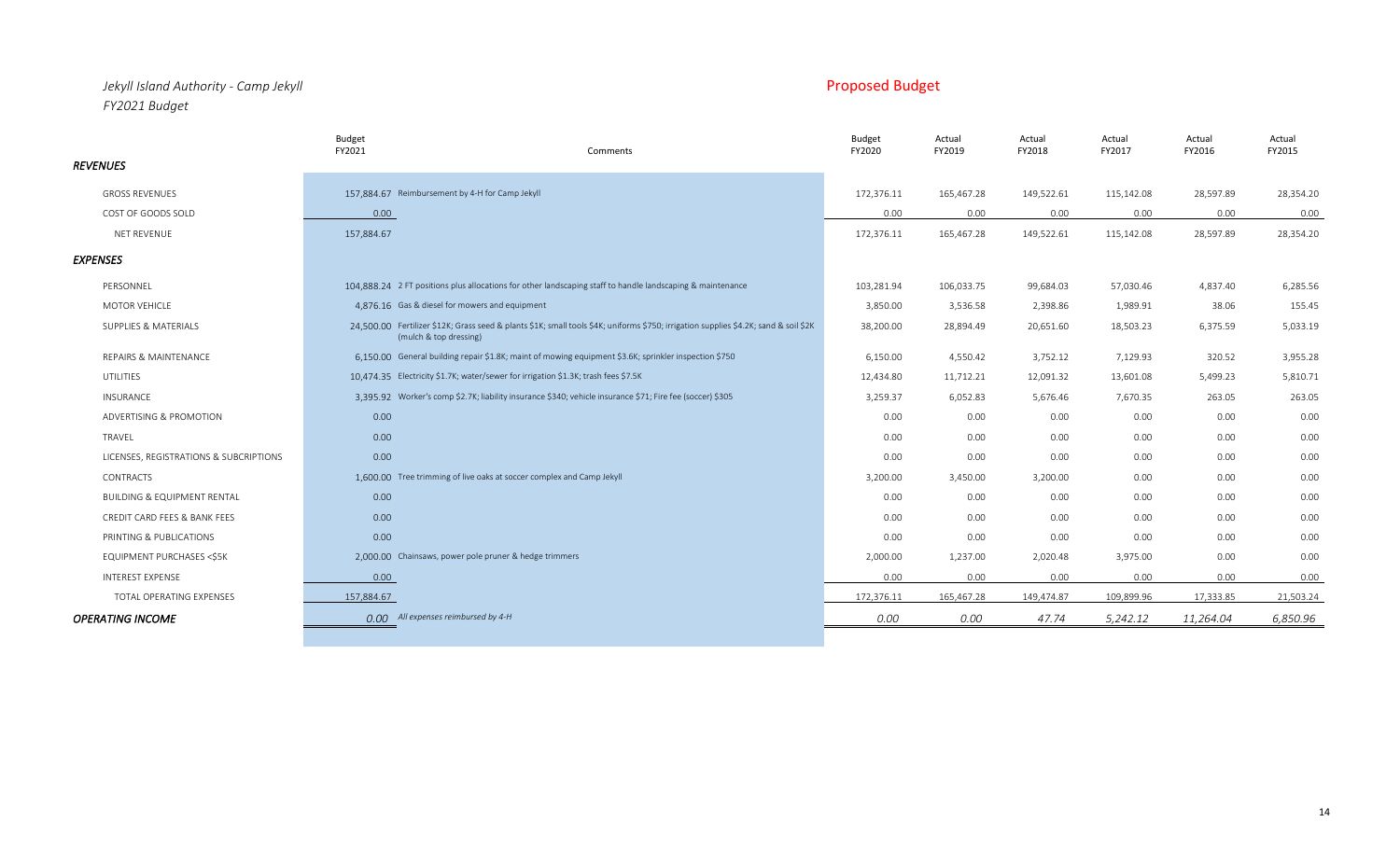### *Jekyll Island Authority -Museum* Proposed Budget *FY2021 Budget*

|                                         | Budget<br>FY2021<br>Comments                                                                                                                                                                                    | <b>Budget</b><br>FY2020 | Actual<br>FY2019 | Actual<br>FY2018 | Actual<br>FY2017 | Actual<br>FY2016 | Actual<br>FY2015 |
|-----------------------------------------|-----------------------------------------------------------------------------------------------------------------------------------------------------------------------------------------------------------------|-------------------------|------------------|------------------|------------------|------------------|------------------|
| <b>REVENUES</b>                         |                                                                                                                                                                                                                 |                         |                  |                  |                  |                  |                  |
| <b>GROSS REVENUES</b>                   | 1,679.643.32 Lease revenue \$773K; concession sales \$333K; district tours \$312K; motorcoach tours \$146K; historic building<br>rental \$44K; Admission fees for Mosaic \$51K                                  | 2,099,867.76            | 1,765,055.82     | 1,600,500.98     | 1,467,599.24     | 1,355,171.08     | 969,040.19       |
| COST OF GOODS SOLD                      | 166.511.50 Cost of merchandise sold                                                                                                                                                                             | 203,000.00              | 148,292.04       | 147,279.28       | 129,744.86       | 134,591.18       | 122,737.60       |
| NET REVENUE                             | 1,513,131.82                                                                                                                                                                                                    | 1,896,867.76            | 1,616,763.78     | 1,453,221.70     | 1,337,854.38     | 1,220,579.90     | 846,302.59       |
| <b>EXPENSES</b>                         |                                                                                                                                                                                                                 |                         |                  |                  |                  |                  |                  |
| PERSONNEL                               | 812,490,20 12 FT staff; eliminating 1 FT Asst Mgr in Tours and 1 FT Asst Mgr in Gift Shop                                                                                                                       | 976,405.43              | 696,215.95       | 621,787.59       | 540,069.29       | 535,744.11       | 467,425.28       |
| <b>MOTOR VEHICLE</b>                    | 3.732.65 Fuel for trams and 6 passenger cart \$2.5K; general repairs & maintenance \$1.3K                                                                                                                       | 11,160.99               | 10,366.32        | 4,718.41         | 3,773.03         | 7,203.19         | 5,736.59         |
| SUPPLIES & MATERIALS                    | 41.917.20 Archival boxes and supplies \$13K; special event supplies \$7.7K; office supplies \$4.3K; bathroom supplies \$6.5K;<br>Linens \$1.3K; Uniforms \$3.3K; small tools \$2.4K; Shop supplies \$3.1K       | 143,132.84              | 169,032.23       | 97,426.74        | 86,035.39        | 40,400.98        | 43,343.66        |
| REPAIRS & MAINTENANCE                   | 219.338.08 General Maint \$36K; Mistletoe sunroom \$5K, window treatments \$10K; shutters \$10K; porches \$40K; foundations<br>\$60K; Small Dorm roof \$12.5K; gate maint \$4K; fire/secuity \$7.3K; HVAC \$13K | 292,850.16              | 239,124.59       | 179,319.60       | 320,166.26       | 158,818.94       | 339,336.41       |
| <b>UTILITIES</b>                        | 189.556.75 Electricity \$94K; water/sewer \$64K; trash fees \$23K; telephone \$9.5K                                                                                                                             | 188,963.07              | 146,344.32       | 177,976.27       | 170,703.26       | 147,290.06       | 147,673.92       |
| INSURANCE                               | 84.014.72 Worker's comp \$16K; liability insurance \$2K; Fire fee \$62K; property insurance \$3.7K, Motor Vehicle insurance \$93                                                                                | 90,625.86               | 79,986.52        | 78,241.99        | 79,200.72        | 80,004.61        | 81,927.02        |
| ADVERTISING & PROMOTION                 | 12,000,00 Sustaining marketing support for Mosaic                                                                                                                                                               | 25,000.00               | 68,034.56        | 0.00             | 978.90           | 14,570.65        | 66.35            |
| TRAVEL                                  | 500.00 Mileage reimbursement to pick up artifacts or attend meetings                                                                                                                                            | 9,600.00                | 11,310.26        | 5,461.99         | 3,054.18         | 1,743.46         | 458.48           |
| LICENSES, REGISTRATIONS & SUBCRIPTIONS  | 47.210.80 Records software maintenance \$35.5K; Data hosting software \$7.5K; Association memberships                                                                                                           | 3,540.80                | 7,992.00         | 4,453.13         | 5,046.63         | 3,589.44         | 1,812.89         |
| <b>CONTRACTS</b>                        | 121,000.00 Digitize blueprints and other documents \$43K; Hollybourne concept design \$65K; archive contract staff \$13K                                                                                        | 115,000.00              | 33,346.08        | 11,818.00        | 22,807.67        | 156.40           | 5,856.99         |
| <b>BUILDING &amp; EQUIPMENT RENTAL</b>  | 12,867.84 Copier, manlift, 6-passenger cart; Rent for Remember gift shop \$5.7K                                                                                                                                 | 8,865.10                | 6,883.80         | 6,069.56         | 1,450.16         | 11,549.35        | 5,941.10         |
| <b>CREDIT CARD FEES &amp; BANK FEES</b> | 19,999.22 Credit card processing fees                                                                                                                                                                           | 21,932.07               | 17,545.15        | 16,903.47        | 17,425.35        | 16,696.95        | 13,466.19        |
| PRINTING & PUBLICATIONS                 | 2,150.00 Printing - graphics and oversize printing                                                                                                                                                              | 2,000.00                | 7,431.20         | 1,058.65         | 1,786.55         | 251.80           | 0.00             |
| EQUIPMENT PURCHASES <\$5K               | 2,000.00 Small equipment replacements                                                                                                                                                                           | 6,000.00                | 16,271.45        | 43,929.39        | 5,902.87         | 1,470.68         | 3,800.00         |
| INTEREST EXPENSE                        | 0.00                                                                                                                                                                                                            | 0.00                    | 0.00             | 0.00             | 0.00             | 0.00             | 0.00             |
| TOTAL OPERATING EXPENSES                | 1,568,777.46                                                                                                                                                                                                    | 1,895,076.32            | 1,509,884.43     | 1,249,164.79     | 1,258,400.26     | 1,019,490.62     | 1,116,844.88     |
| <b>OPERATING INCOME</b>                 | (55, 645.64)                                                                                                                                                                                                    | 1,791.44                | 106,879.35       | 204,056.91       | 79,454.12        | 201,089.28       | (270, 542.29)    |

15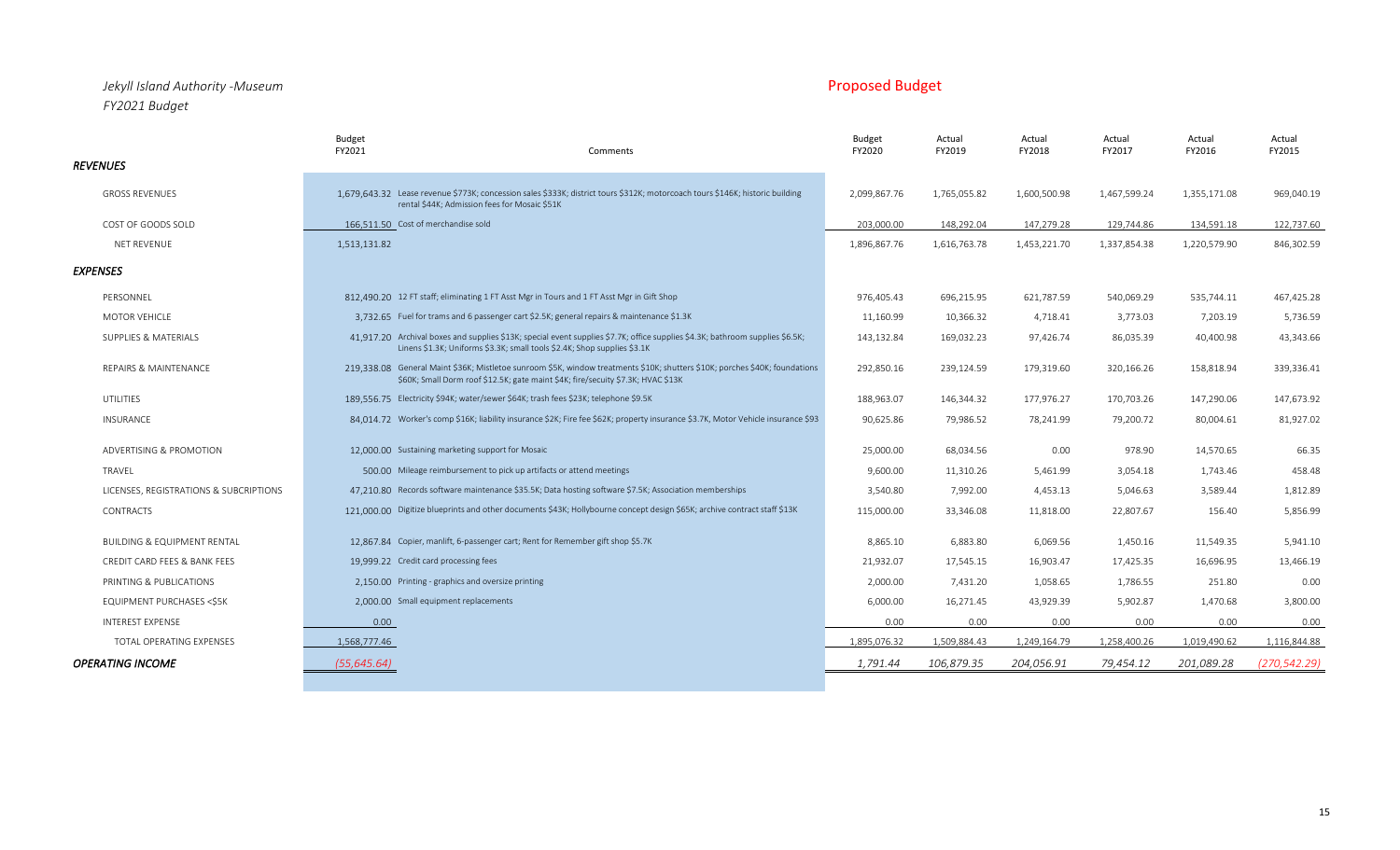### *Jekyll Island Authority -Turtle Center* Proposed Budget *FY2021 Budget*

| FY2021<br>Comments<br><b>REVENUES</b>                                                                                                                                                                                                                                                                                       | FY2019       | FY2019       | FY2018       | FY2017       | FY2016       | FY2015       |
|-----------------------------------------------------------------------------------------------------------------------------------------------------------------------------------------------------------------------------------------------------------------------------------------------------------------------------|--------------|--------------|--------------|--------------|--------------|--------------|
|                                                                                                                                                                                                                                                                                                                             |              |              |              |              |              |              |
| 2.433.350.97 Adopt-a-turtle program & donations \$49.5K; Turtle Tag license plates \$32K; Memberships \$20K; Concession Sales<br><b>GROSS REVENUES</b><br>\$1M; School & Education programs \$120K; Admission fees \$816K; Americorp grant \$310K; Revenues decreased due<br>to expected lingering impact of COVID-19 virus | 2,665,993.60 | 2,662,115.53 | 2,456,595.00 | 2,366,046.32 | 2,265,183.45 | 2,111,478.34 |
| 525,933.76 Cost of goods sold in gift shop<br>COST OF GOODS SOLD                                                                                                                                                                                                                                                            | 544,500.00   | 480,721.30   | 443,569.52   | 584,454.82   | 497,772.78   | 470,537.13   |
| NET REVENUE<br>1,907,417.21                                                                                                                                                                                                                                                                                                 | 2,121,493.60 | 2,181,394.23 | 2,013,025.48 | 1,781,591.50 | 1,767,410.67 | 1,640,941.21 |
| <b>EXPENSES</b>                                                                                                                                                                                                                                                                                                             |              |              |              |              |              |              |
| 1.494.523.75 18 FT staff; Americorps member stipends \$259K; PT staff for camps and gift shop \$66K<br>PERSONNEL                                                                                                                                                                                                            | 1,528,687.28 | 1,320,991.82 | 1,306,406.38 | 1,325,469.30 | 1,210,560.15 | 1,131,077.92 |
| 5.110.27 Gas for van, ATVs; van repair & ATV repair<br><b>MOTOR VEHICLE</b>                                                                                                                                                                                                                                                 | 7,114.38     | 7,500.76     | 6,487.97     | 7,583.10     | 4,212.82     | 7,241.02     |
| 154.492.22 Drugs and supplies for treating sick turtles \$60K; uniforms for staff and Americorps members \$5.8K; exhibit maint<br><b>SUPPLIES &amp; MATERIALS</b><br>\$4K; camp supplies \$5K; shop supplies \$11K; Turtle supplies \$38K; Education supplies \$12.8K                                                       | 212,323.37   | 192,505.71   | 167,516.90   | 160,973.50   | 184,840.96   | 149,556.47   |
| 36.262.28 General Repairs & Maint. \$23K; maintenance & service agreements \$13K<br><b>REPAIRS &amp; MAINTENANCE</b>                                                                                                                                                                                                        | 106,030.00   | 96,862.10    | 54,824.95    | 86,358.66    | 102,451.94   | 56,048.66    |
| 78.665.99 Electricity \$50K; propane to heat pavillion \$570; water/sewer \$8.9K; trash fees \$3.8K; land lines & cell phones \$15K<br><b>UTILITIES</b>                                                                                                                                                                     | 79,953.81    | 77,142.32    | 76,067.50    | 70,873.73    | 74,070.63    | 71,233.81    |
| 37,635.24 Worker's Comp \$24K; Liability Insurance \$3K Fire fees \$9.5K Property insurance \$547; auto insurance \$371<br><b>INSURANCE</b>                                                                                                                                                                                 | 36,406.25    | 43,462.27    | 37,038.97    | 40,511.26    | 38,201.00    | 47,972.57    |
| 1.210.00 Advertising expenses and Facebook advertising for programs; welcome baskets for Americorps members; member<br>ADVERTISING & PROMOTION<br>completion awards                                                                                                                                                         | 4,434.00     | 2,226.90     | 1,107.61     | 984.62       | 30,943.31    | 1,764.86     |
| TRAVEL<br>2,375.00 Required travel for Americorps members training                                                                                                                                                                                                                                                          | 23,091.00    | 21,385.43    | 9,775.59     | 13,034.63    | 14,642.52    | 13,602.14    |
| 10,133.88 Registrations for conferences; association dues; & training courses<br>LICENSES, REGISTRATIONS & SUBCRIPTIONS                                                                                                                                                                                                     | 18,431.00    | 14,538.21    | 10,514.20    | 11,080.50    | 13,175.55    | 8,476.00     |
| 21.289.92 FBI background checks \$2K; diagnostic testing \$19K<br><b>CONTRACTS</b>                                                                                                                                                                                                                                          | 84,550.00    | 34,562.64    | 30,102.55    | 24,961.05    | 21,569.11    | 18,632.89    |
| <b>BUILDING &amp; EQUIPMENT RENTAL</b><br>5.290.32 Copier & water cooler rental                                                                                                                                                                                                                                             | 4,783.43     | 7,195.46     | 4,371.17     | 4,244.16     | 6,744.02     | 9,174.50     |
| 40.000.00 Credit card processing fees<br>CREDIT CARD FEES & BANK FEES                                                                                                                                                                                                                                                       | 43,700.00    | 44,737.42    | 35,798.21    | 34,488.87    | 33,311.47    | 28,544.28    |
| 10.544.34 Turtle stamp cards \$9K; signs; photos<br>PRINTING & PUBLICATIONS                                                                                                                                                                                                                                                 | 7,985.44     | 19,940.57    | 6,196.62     | 7,695.07     | 8,308.93     | 12,499.14    |
| 9.884.00 Pumps, controllers, probes, check valves, filter blower, etc.; replacement microphones, laptop, speakers, etc for<br>EQUIPMENT PURCHASES <\$5K<br>educational programs                                                                                                                                             | 13,934.00    | 28,528.66    | 20,939.60    | 2,720.40     | 23,007.49    | 9,319.25     |
| <b>INTEREST EXPENSE</b><br>0.00                                                                                                                                                                                                                                                                                             | 0.00         | 0.00         | 0.00         | 0.00         | 0.00         | 0.00         |
| TOTAL OPERATING EXPENSES<br>1,907,417.21                                                                                                                                                                                                                                                                                    | 2,171,423.96 | 1,911,580.27 | 1,767,148.22 | 1,790,978.85 | 1,766,039.90 | 1,565,143.51 |
| <b>OPERATING INCOME</b><br>0.00                                                                                                                                                                                                                                                                                             | (49.930.36)  | 269.813.96   | 245.877.26   | (9.387.35)   | 1.370.77     | 75,797.70    |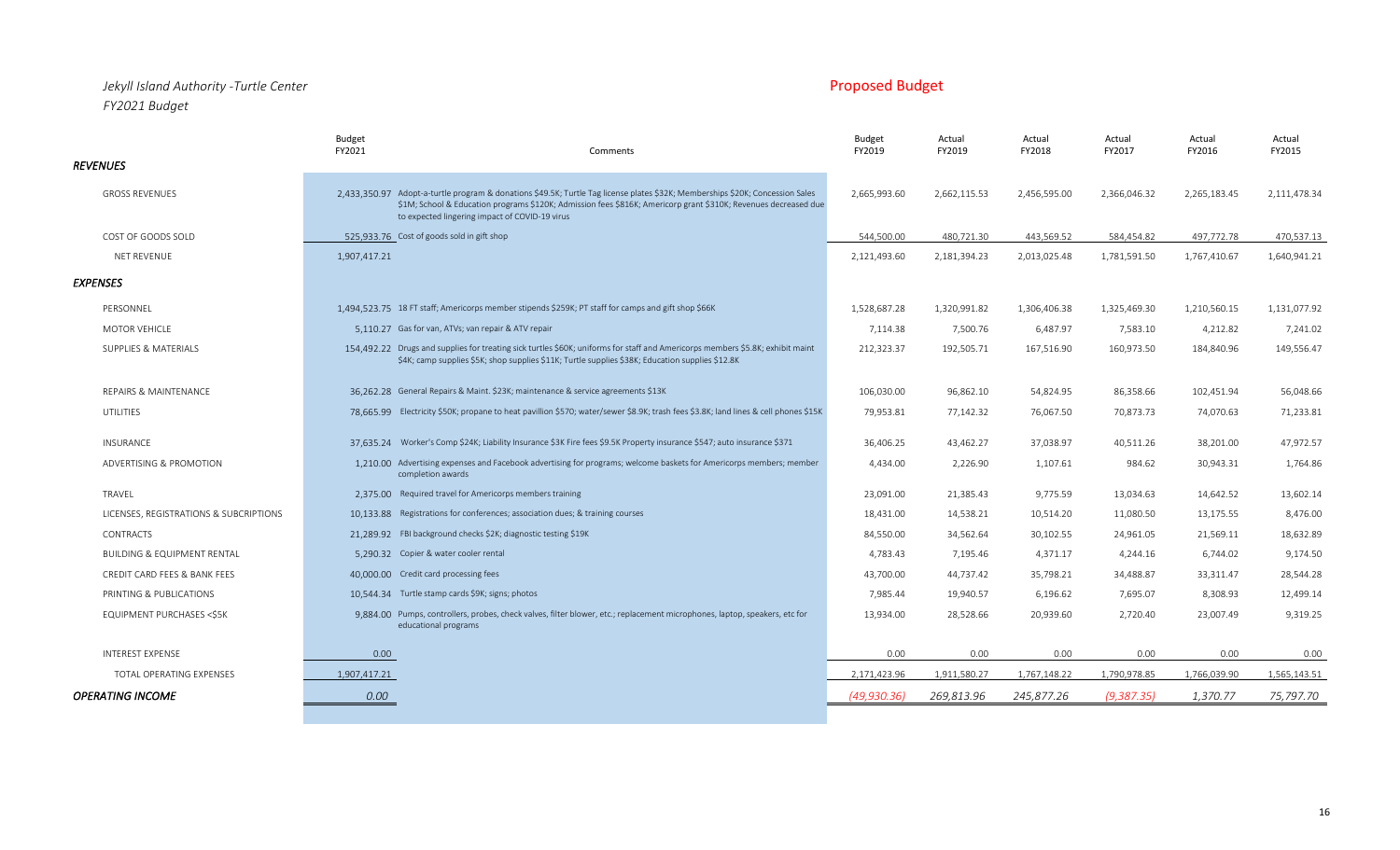## *Jekyll Island Authority -Fire Department* Proposed Budget *FY2021 Budget*

|                                               | <b>Budget</b><br>FY2021<br>Comments                                                                                                                                                                                | <b>Budget</b><br>FY2020 | Actual<br>FY2019 | Actual<br>FY2018 | Actual<br>FY2017 | Actual<br>FY2016 | Actual<br>FY2015 |
|-----------------------------------------------|--------------------------------------------------------------------------------------------------------------------------------------------------------------------------------------------------------------------|-------------------------|------------------|------------------|------------------|------------------|------------------|
| <b>REVENUES</b>                               |                                                                                                                                                                                                                    |                         |                  |                  |                  |                  |                  |
| <b>GROSS REVENUES</b>                         | 1.528.000.00 Fire fees \$1.2M; ambulance service \$60K; permit fees \$2.9K; CPR classes, contribution from Admin for Code<br>Compliance Officer \$65K; allocation from parking fees for fire equipment fund \$175K | 1,447,993.00            | 1,141,495.69     | 1,125,229.80     | 964,783.41       | 929,409.05       | 929,744.56       |
| COST OF GOODS SOLD                            | 0.00                                                                                                                                                                                                               | 0.00                    | 0.00             | 0.00             | 0.00             | 0.00             | 0.00             |
| NET REVENUE                                   | 1,528,000.00                                                                                                                                                                                                       | 1,447,993.00            | 1,141,495.69     | 1,125,229.80     | 964,783.41       | 929,409.05       | 929,744.56       |
| <b>EXPENSES</b>                               |                                                                                                                                                                                                                    |                         |                  |                  |                  |                  |                  |
| PERSONNEL                                     | 1,112,725.91 9 FT employees; requesting addition of 1 FT EMT; balance of staffing is covered by PT employees (\$322K)                                                                                              | 1,099,328.74            | 826,599.52       | 813,975.74       | 797,259.29       | 830,776.85       | 801,753.66       |
| <b>MOTOR VEHICLE</b>                          | 23.490.10 Gas, diesel and repairs for ambulance, fire trucks, pickup truck and ATV; 2 new tires for E1\$500 each                                                                                                   | 20,158.12               | 25,833.03        | 22,224.17        | 12,951.91        | 22,171.63        | 21,901.87        |
| <b>SUPPLIES &amp; MATERIALS</b>               | 27.677.93 Firefighter supplies \$7.1K; uniforms \$6.9K; first aid supplies \$8.9K; bathroom & cleaning \$1.3K; office supplies \$1K;<br>small tools, postage                                                       | 21,582.59               | 21,686.92        | 30,620.33        | 16,777.25        | 17,344.67        | 21,647.61        |
| REPAIRS & MAINTENANCE                         | 24.832.00 General R&M for station and grounds \$3.6K; service contracts \$18K (software maint agreements, pest control, etc);<br>equipment R&M \$3K                                                                | 21,852.66               | 15,999.74        | 21,196.87        | 15,596.07        | 12,588.45        | 23,130.95        |
| UTILITIES                                     | 17.046.38 Electricity \$7.5K; water/sewer \$1.5K; trash fees \$1.9K; cable \$535; telephone \$5.6K                                                                                                                 | 16,850.68               | 15,709.96        | 18,609.18        | 18,973.12        | 18,896.58        | 18,311.37        |
| INSURANCE                                     | 21,278.62 Worker's comp \$13K; liability insurance \$1.6K; property insurance \$147; vehicle insurance \$3.5K; fire fees \$2.6K                                                                                    | 19,154.44               | 16,463.08        | 14,571.00        | 18,384.02        | 17,497.36        | 22,133.44        |
| ADVERTISING & PROMOTION                       | 1.000.00 Hosting local courses (instructor rooms, etc); lunch meetings                                                                                                                                             | 1,253.77                | 368.36           | 1,300.46         | 510.09           | 2,672.50         | 125.29           |
| TRAVEL                                        | 3.510.00 Travel for conferences & training for FT staff                                                                                                                                                            | 3,660.00                | 1,972.84         | 1,995.29         | 3,636.36         | 2,945.44         | 848.31           |
| LICENSES, REGISTRATIONS & SUBCRIPTIONS        | 14,070.00 Ambulance licenses (2) \$5.3K; conference fees, Nixel system \$4.5K, Education conferences                                                                                                               | 11,920.00               | 12,594.02        | 11,925.00        | 6,113.25         | 6,570.00         | 4,775.00         |
| <b>CONTRACTS</b>                              | 6.108.95 EMS billing fees                                                                                                                                                                                          | 0.00                    | 929.70           | 0.00             | 0.00             | 0.00             | 0.00             |
| <b>BUILDING &amp; EQUIPMENT RENTAL</b>        | 2.273.23 Copier rental                                                                                                                                                                                             | 1,276.96                | 1,750.36         | 1,326.98         | 1,164.92         | 1,240.94         | 1,886.12         |
| CREDIT CARD FEES & BANK FEES                  | 0.00                                                                                                                                                                                                               | 0.00                    | 0.00             | 0.00             | 0.00             | 0.00             | 0.00             |
| PRINTING & PUBLICATIONS                       | 2.620.71 Misc printing needs & CPR cards for certification classes                                                                                                                                                 | 2,482.47                | 1,913.39         | 2,578.69         | 1,545.83         | 442.00           | 623.08           |
| <b>EQUIPMENT PURCHASES <s5k< b=""></s5k<></b> | 1.150.00 Miscellaneous equipment replacement                                                                                                                                                                       | 1,150.00                | 5,511.88         | 2,886.98         | 299.00           | 1,409.93         | 1,902.00         |
| INTEREST EXPENSE                              | 0.00                                                                                                                                                                                                               | 0.00                    | 0.00             | 0.00             | 0.00             | 0.00             | 0.00             |
| TOTAL OPERATING EXPENSES                      | 1,257,783.83                                                                                                                                                                                                       | 1,220,670.43            | 947,332.80       | 943,210.69       | 893,211.11       | 934,556.35       | 919,038.70       |
| <b>OPERATING INCOME</b>                       | 270,216.17 Amount to be set aside in Fire equipment fund (\$175K from parking; \$25K from Fire fees; balance from operations                                                                                       | 227,322.57              | 194,162.89       | 182,019.11       | 71,572.30        | (5, 147.30)      | 10,705.86        |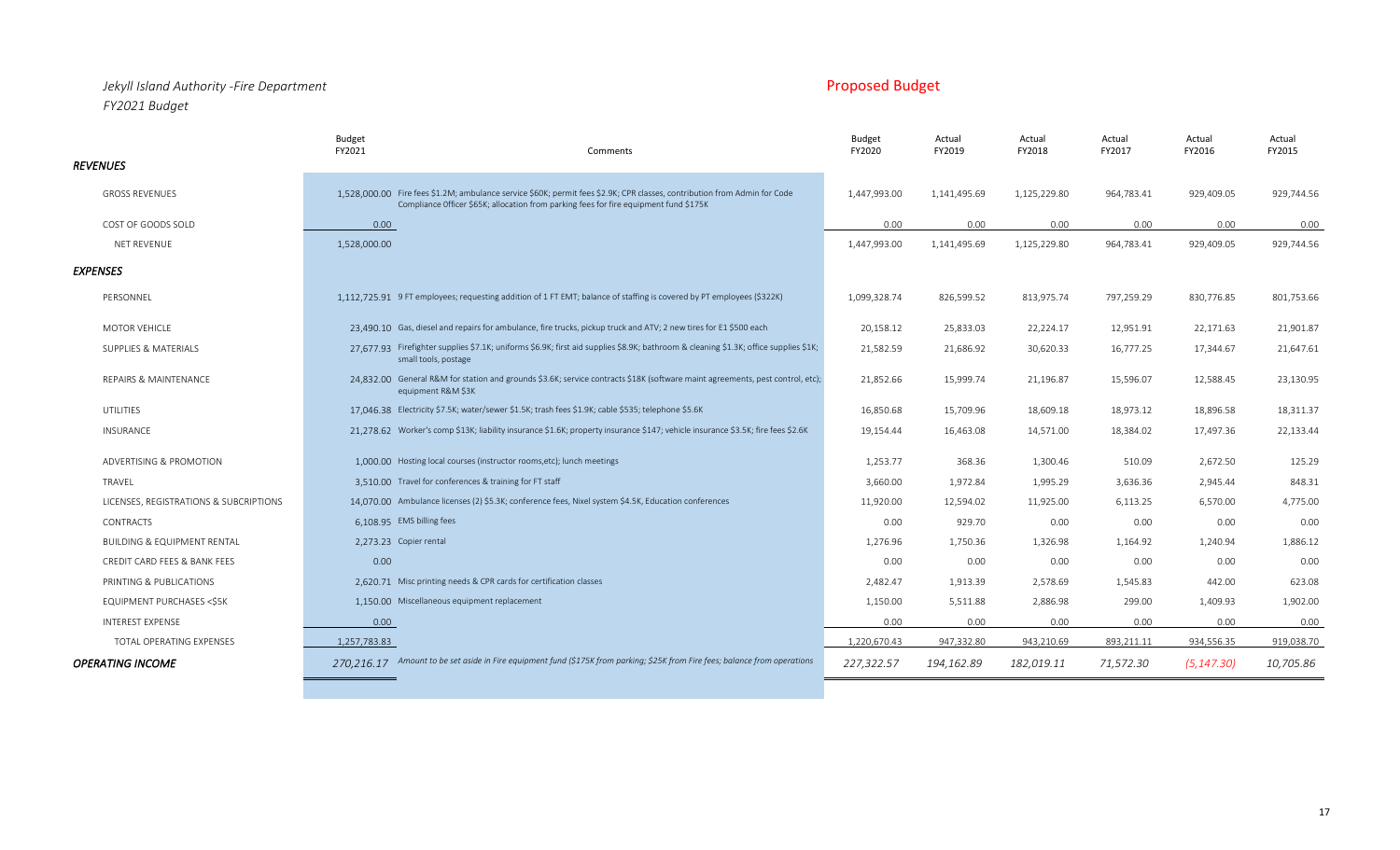### *Jekyll Island Authority -Roads & Grounds* Proposed Budget *FY2021 Budget*

| <b>GROSS REVENUES</b><br>1,414,770.93<br>1,226,670.86<br>1,201,351.51<br>984,692.96<br>1,189,869.79 Amount allocated from Parking fees to pay for Roads & Grounds expenses<br>1,242,863.11<br>800,000.00<br>COST OF GOODS SOLD<br>0.00<br>0.00<br>0.00<br>0.00<br>0.00<br>0.00<br>0.00<br>NET REVENUE<br>1,189,869.79<br>1,414,770.93<br>1,226,670.86<br>1,201,351.51<br>984,692.96<br>800,000.00<br>1,242,863.11<br><b>EXPENSES</b><br>PERSONNEL<br>804,778.55 19 FT staff; includes \$30K in temp service labor for causeway clearing/projects and Christmas lights<br>613,574.52<br>566,391.54<br>766,265.75<br>653,819.52<br>499,601.02<br>895,101.70<br>60.648.44 Gas and diesel for equipment and vehicles \$34K; vehicle repairs \$27K<br>MOTOR VEHICLE<br>46,545.42<br>51,840.26<br>62,198.15<br>58,200.13<br>66,036.96<br>55,098.03<br>68.182.02 Bathroom supplies for public areas \$61K; uniforms \$3K; small tools \$3.3K; shop supplies \$1.5K<br>SUPPLIES & MATERIALS<br>177,414.63<br>104,533.80<br>88,429.04<br>99,430.66<br>111,099.53<br>44,095.54<br>15.664.04 General building R&M \$6.6K; Roads & bikr path repairs \$2.6K; general equipment R&M \$6.5K<br><b>REPAIRS &amp; MAINTENANCE</b><br>64,475.75<br>78,752.27<br>79,673.00<br>139,659.90<br>94,422.28<br>111,537.69<br>150.904.40 Electricity \$31.7K incr due to added parks and restrooms; water/sewer \$26K; trash fees \$93K (public areas)<br>UTILITIES<br>123,834.58<br>116,040.69<br>111,358.84<br>106,632.29<br>97,998.43<br>115,974.63<br>47.205.07 Worker's comp \$25K; liability insurance \$3.2K; vehicle & property insurance \$1.8K; fire fee \$17K<br>INSURANCE<br>32,446.12<br>36,827.03<br>34,029.81<br>35,113.37<br>35,033.86<br>41,131.71<br>0.00<br>456.54<br>248.28<br>ADVERTISING & PROMOTION<br>0.00<br>0.00<br>0.00<br>756.28<br>450.00<br>0.00<br>0.00<br>0.00<br>108.65<br>0.00<br>TRAVEL<br>0.00<br>0.00<br>LICENSES, REGISTRATIONS & SUBCRIPTIONS<br>0.00<br>0.00<br>0.00<br>0.00<br>9.00<br>(1,050.72)<br>0.00<br>5,429.95<br>CONTRACTS<br>5,000.00<br>70.08<br>0.00<br>(350.00)<br>1,398.21<br>32,250,00 4 Manlifts for christmas lights \$19K; Drum roller for trail work \$2.5K; Excavator & Shredder w/ screen \$10,750 (FEMA<br>16,226.96<br>10,648.90<br><b>BUILDING &amp; EQUIPMENT RENTAL</b><br>42,200.00<br>55,765.93<br>0.00<br>12,494.62<br>match for cart path)<br>0.00<br>0.00<br>CREDIT CARD FEES & BANK FEES<br>0.00<br>0.00<br>0.00<br>0.00<br>0.00<br>0.00<br>0.00<br>0.00<br>PRINTING & PUBLICATIONS<br>0.00<br>0.00<br>16.98<br>0.00<br>10.237.27 Vacuums, grills, chainsaws, 12 picnic tables, small equipment \$6.2K; Misc equipment replacement \$4K<br>2,592.84<br>14,987.49<br>EQUIPMENT PURCHASES <\$5K<br>12,100.00<br>7,874.69<br>5,164.41<br>16,104.17<br><b>INTEREST EXPENSE</b><br>0.00<br>0.00<br>0.00<br>0.00<br>0.00<br>0.00<br>0.00<br>1,414,770.93<br>1,127,273.92<br>1,189,869.79<br>1,168,387.68<br>1,085,823.86<br>969,002.88<br>858,062.44<br>TOTAL OPERATING EXPENSES<br>0.00<br>0.00<br>32,963.83<br>99,396.94<br>157,039.25<br>15,690.08<br>(58,062.44) |                         | <b>Budget</b><br>FY2021 | Comments | <b>Budget</b><br>FY2020 | Actual<br>FY2019 | Actual<br>FY2018 | Actual<br>FY2017 | Actual<br>FY2016 | Actual<br>FY2015 |
|---------------------------------------------------------------------------------------------------------------------------------------------------------------------------------------------------------------------------------------------------------------------------------------------------------------------------------------------------------------------------------------------------------------------------------------------------------------------------------------------------------------------------------------------------------------------------------------------------------------------------------------------------------------------------------------------------------------------------------------------------------------------------------------------------------------------------------------------------------------------------------------------------------------------------------------------------------------------------------------------------------------------------------------------------------------------------------------------------------------------------------------------------------------------------------------------------------------------------------------------------------------------------------------------------------------------------------------------------------------------------------------------------------------------------------------------------------------------------------------------------------------------------------------------------------------------------------------------------------------------------------------------------------------------------------------------------------------------------------------------------------------------------------------------------------------------------------------------------------------------------------------------------------------------------------------------------------------------------------------------------------------------------------------------------------------------------------------------------------------------------------------------------------------------------------------------------------------------------------------------------------------------------------------------------------------------------------------------------------------------------------------------------------------------------------------------------------------------------------------------------------------------------------------------------------------------------------------------------------------------------------------------------------------------------------------------------------------------------------------------------------------------------------------------------------------------------------------------------------------------------------------------------------------------------------------------------------------------------------------------------------------------------------------------------------------------------------------------------------------|-------------------------|-------------------------|----------|-------------------------|------------------|------------------|------------------|------------------|------------------|
|                                                                                                                                                                                                                                                                                                                                                                                                                                                                                                                                                                                                                                                                                                                                                                                                                                                                                                                                                                                                                                                                                                                                                                                                                                                                                                                                                                                                                                                                                                                                                                                                                                                                                                                                                                                                                                                                                                                                                                                                                                                                                                                                                                                                                                                                                                                                                                                                                                                                                                                                                                                                                                                                                                                                                                                                                                                                                                                                                                                                                                                                                                               | <b>REVENUES</b>         |                         |          |                         |                  |                  |                  |                  |                  |
|                                                                                                                                                                                                                                                                                                                                                                                                                                                                                                                                                                                                                                                                                                                                                                                                                                                                                                                                                                                                                                                                                                                                                                                                                                                                                                                                                                                                                                                                                                                                                                                                                                                                                                                                                                                                                                                                                                                                                                                                                                                                                                                                                                                                                                                                                                                                                                                                                                                                                                                                                                                                                                                                                                                                                                                                                                                                                                                                                                                                                                                                                                               |                         |                         |          |                         |                  |                  |                  |                  |                  |
|                                                                                                                                                                                                                                                                                                                                                                                                                                                                                                                                                                                                                                                                                                                                                                                                                                                                                                                                                                                                                                                                                                                                                                                                                                                                                                                                                                                                                                                                                                                                                                                                                                                                                                                                                                                                                                                                                                                                                                                                                                                                                                                                                                                                                                                                                                                                                                                                                                                                                                                                                                                                                                                                                                                                                                                                                                                                                                                                                                                                                                                                                                               |                         |                         |          |                         |                  |                  |                  |                  |                  |
|                                                                                                                                                                                                                                                                                                                                                                                                                                                                                                                                                                                                                                                                                                                                                                                                                                                                                                                                                                                                                                                                                                                                                                                                                                                                                                                                                                                                                                                                                                                                                                                                                                                                                                                                                                                                                                                                                                                                                                                                                                                                                                                                                                                                                                                                                                                                                                                                                                                                                                                                                                                                                                                                                                                                                                                                                                                                                                                                                                                                                                                                                                               |                         |                         |          |                         |                  |                  |                  |                  |                  |
|                                                                                                                                                                                                                                                                                                                                                                                                                                                                                                                                                                                                                                                                                                                                                                                                                                                                                                                                                                                                                                                                                                                                                                                                                                                                                                                                                                                                                                                                                                                                                                                                                                                                                                                                                                                                                                                                                                                                                                                                                                                                                                                                                                                                                                                                                                                                                                                                                                                                                                                                                                                                                                                                                                                                                                                                                                                                                                                                                                                                                                                                                                               |                         |                         |          |                         |                  |                  |                  |                  |                  |
|                                                                                                                                                                                                                                                                                                                                                                                                                                                                                                                                                                                                                                                                                                                                                                                                                                                                                                                                                                                                                                                                                                                                                                                                                                                                                                                                                                                                                                                                                                                                                                                                                                                                                                                                                                                                                                                                                                                                                                                                                                                                                                                                                                                                                                                                                                                                                                                                                                                                                                                                                                                                                                                                                                                                                                                                                                                                                                                                                                                                                                                                                                               |                         |                         |          |                         |                  |                  |                  |                  |                  |
|                                                                                                                                                                                                                                                                                                                                                                                                                                                                                                                                                                                                                                                                                                                                                                                                                                                                                                                                                                                                                                                                                                                                                                                                                                                                                                                                                                                                                                                                                                                                                                                                                                                                                                                                                                                                                                                                                                                                                                                                                                                                                                                                                                                                                                                                                                                                                                                                                                                                                                                                                                                                                                                                                                                                                                                                                                                                                                                                                                                                                                                                                                               |                         |                         |          |                         |                  |                  |                  |                  |                  |
|                                                                                                                                                                                                                                                                                                                                                                                                                                                                                                                                                                                                                                                                                                                                                                                                                                                                                                                                                                                                                                                                                                                                                                                                                                                                                                                                                                                                                                                                                                                                                                                                                                                                                                                                                                                                                                                                                                                                                                                                                                                                                                                                                                                                                                                                                                                                                                                                                                                                                                                                                                                                                                                                                                                                                                                                                                                                                                                                                                                                                                                                                                               |                         |                         |          |                         |                  |                  |                  |                  |                  |
|                                                                                                                                                                                                                                                                                                                                                                                                                                                                                                                                                                                                                                                                                                                                                                                                                                                                                                                                                                                                                                                                                                                                                                                                                                                                                                                                                                                                                                                                                                                                                                                                                                                                                                                                                                                                                                                                                                                                                                                                                                                                                                                                                                                                                                                                                                                                                                                                                                                                                                                                                                                                                                                                                                                                                                                                                                                                                                                                                                                                                                                                                                               |                         |                         |          |                         |                  |                  |                  |                  |                  |
|                                                                                                                                                                                                                                                                                                                                                                                                                                                                                                                                                                                                                                                                                                                                                                                                                                                                                                                                                                                                                                                                                                                                                                                                                                                                                                                                                                                                                                                                                                                                                                                                                                                                                                                                                                                                                                                                                                                                                                                                                                                                                                                                                                                                                                                                                                                                                                                                                                                                                                                                                                                                                                                                                                                                                                                                                                                                                                                                                                                                                                                                                                               |                         |                         |          |                         |                  |                  |                  |                  |                  |
|                                                                                                                                                                                                                                                                                                                                                                                                                                                                                                                                                                                                                                                                                                                                                                                                                                                                                                                                                                                                                                                                                                                                                                                                                                                                                                                                                                                                                                                                                                                                                                                                                                                                                                                                                                                                                                                                                                                                                                                                                                                                                                                                                                                                                                                                                                                                                                                                                                                                                                                                                                                                                                                                                                                                                                                                                                                                                                                                                                                                                                                                                                               |                         |                         |          |                         |                  |                  |                  |                  |                  |
|                                                                                                                                                                                                                                                                                                                                                                                                                                                                                                                                                                                                                                                                                                                                                                                                                                                                                                                                                                                                                                                                                                                                                                                                                                                                                                                                                                                                                                                                                                                                                                                                                                                                                                                                                                                                                                                                                                                                                                                                                                                                                                                                                                                                                                                                                                                                                                                                                                                                                                                                                                                                                                                                                                                                                                                                                                                                                                                                                                                                                                                                                                               |                         |                         |          |                         |                  |                  |                  |                  |                  |
|                                                                                                                                                                                                                                                                                                                                                                                                                                                                                                                                                                                                                                                                                                                                                                                                                                                                                                                                                                                                                                                                                                                                                                                                                                                                                                                                                                                                                                                                                                                                                                                                                                                                                                                                                                                                                                                                                                                                                                                                                                                                                                                                                                                                                                                                                                                                                                                                                                                                                                                                                                                                                                                                                                                                                                                                                                                                                                                                                                                                                                                                                                               |                         |                         |          |                         |                  |                  |                  |                  |                  |
|                                                                                                                                                                                                                                                                                                                                                                                                                                                                                                                                                                                                                                                                                                                                                                                                                                                                                                                                                                                                                                                                                                                                                                                                                                                                                                                                                                                                                                                                                                                                                                                                                                                                                                                                                                                                                                                                                                                                                                                                                                                                                                                                                                                                                                                                                                                                                                                                                                                                                                                                                                                                                                                                                                                                                                                                                                                                                                                                                                                                                                                                                                               |                         |                         |          |                         |                  |                  |                  |                  |                  |
|                                                                                                                                                                                                                                                                                                                                                                                                                                                                                                                                                                                                                                                                                                                                                                                                                                                                                                                                                                                                                                                                                                                                                                                                                                                                                                                                                                                                                                                                                                                                                                                                                                                                                                                                                                                                                                                                                                                                                                                                                                                                                                                                                                                                                                                                                                                                                                                                                                                                                                                                                                                                                                                                                                                                                                                                                                                                                                                                                                                                                                                                                                               |                         |                         |          |                         |                  |                  |                  |                  |                  |
|                                                                                                                                                                                                                                                                                                                                                                                                                                                                                                                                                                                                                                                                                                                                                                                                                                                                                                                                                                                                                                                                                                                                                                                                                                                                                                                                                                                                                                                                                                                                                                                                                                                                                                                                                                                                                                                                                                                                                                                                                                                                                                                                                                                                                                                                                                                                                                                                                                                                                                                                                                                                                                                                                                                                                                                                                                                                                                                                                                                                                                                                                                               |                         |                         |          |                         |                  |                  |                  |                  |                  |
|                                                                                                                                                                                                                                                                                                                                                                                                                                                                                                                                                                                                                                                                                                                                                                                                                                                                                                                                                                                                                                                                                                                                                                                                                                                                                                                                                                                                                                                                                                                                                                                                                                                                                                                                                                                                                                                                                                                                                                                                                                                                                                                                                                                                                                                                                                                                                                                                                                                                                                                                                                                                                                                                                                                                                                                                                                                                                                                                                                                                                                                                                                               |                         |                         |          |                         |                  |                  |                  |                  |                  |
|                                                                                                                                                                                                                                                                                                                                                                                                                                                                                                                                                                                                                                                                                                                                                                                                                                                                                                                                                                                                                                                                                                                                                                                                                                                                                                                                                                                                                                                                                                                                                                                                                                                                                                                                                                                                                                                                                                                                                                                                                                                                                                                                                                                                                                                                                                                                                                                                                                                                                                                                                                                                                                                                                                                                                                                                                                                                                                                                                                                                                                                                                                               |                         |                         |          |                         |                  |                  |                  |                  |                  |
|                                                                                                                                                                                                                                                                                                                                                                                                                                                                                                                                                                                                                                                                                                                                                                                                                                                                                                                                                                                                                                                                                                                                                                                                                                                                                                                                                                                                                                                                                                                                                                                                                                                                                                                                                                                                                                                                                                                                                                                                                                                                                                                                                                                                                                                                                                                                                                                                                                                                                                                                                                                                                                                                                                                                                                                                                                                                                                                                                                                                                                                                                                               |                         |                         |          |                         |                  |                  |                  |                  |                  |
|                                                                                                                                                                                                                                                                                                                                                                                                                                                                                                                                                                                                                                                                                                                                                                                                                                                                                                                                                                                                                                                                                                                                                                                                                                                                                                                                                                                                                                                                                                                                                                                                                                                                                                                                                                                                                                                                                                                                                                                                                                                                                                                                                                                                                                                                                                                                                                                                                                                                                                                                                                                                                                                                                                                                                                                                                                                                                                                                                                                                                                                                                                               |                         |                         |          |                         |                  |                  |                  |                  |                  |
|                                                                                                                                                                                                                                                                                                                                                                                                                                                                                                                                                                                                                                                                                                                                                                                                                                                                                                                                                                                                                                                                                                                                                                                                                                                                                                                                                                                                                                                                                                                                                                                                                                                                                                                                                                                                                                                                                                                                                                                                                                                                                                                                                                                                                                                                                                                                                                                                                                                                                                                                                                                                                                                                                                                                                                                                                                                                                                                                                                                                                                                                                                               |                         |                         |          |                         |                  |                  |                  |                  |                  |
|                                                                                                                                                                                                                                                                                                                                                                                                                                                                                                                                                                                                                                                                                                                                                                                                                                                                                                                                                                                                                                                                                                                                                                                                                                                                                                                                                                                                                                                                                                                                                                                                                                                                                                                                                                                                                                                                                                                                                                                                                                                                                                                                                                                                                                                                                                                                                                                                                                                                                                                                                                                                                                                                                                                                                                                                                                                                                                                                                                                                                                                                                                               | <b>OPERATING INCOME</b> |                         |          |                         |                  |                  |                  |                  |                  |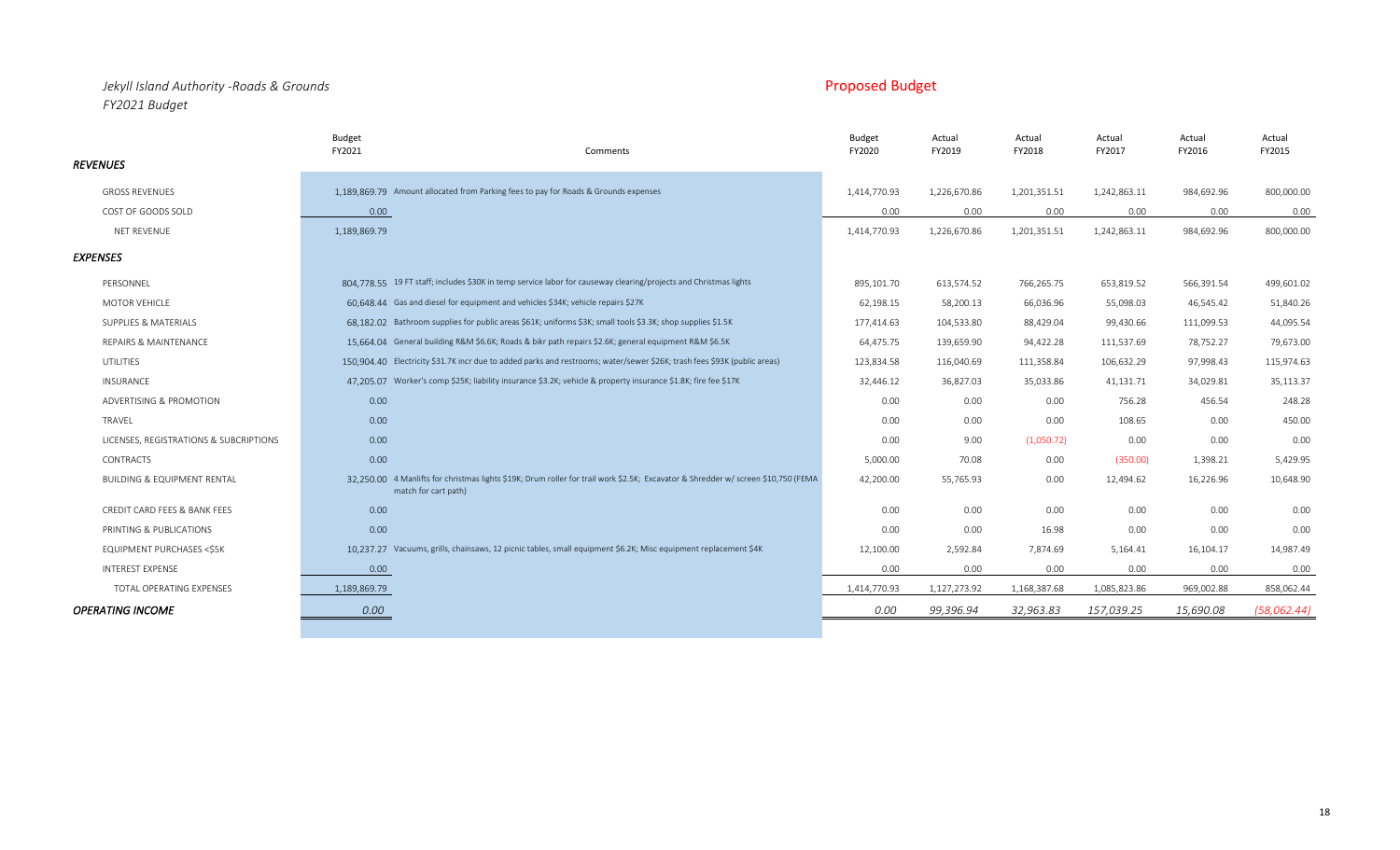## *Jekyll Island Authority -Landscaping* Proposed Budget *FY2021 Budget*

|                                        | Budget<br>FY2021<br>Comments                                                                                                                                                            | <b>Budget</b><br>FY2020 | Actual<br>FY2019 | Actual<br>FY2018 | Actual<br>FY2017 | Actual<br>FY2016 | Actual<br>FY2015 |
|----------------------------------------|-----------------------------------------------------------------------------------------------------------------------------------------------------------------------------------------|-------------------------|------------------|------------------|------------------|------------------|------------------|
| <b>REVENUES</b>                        |                                                                                                                                                                                         |                         |                  |                  |                  |                  |                  |
| <b>GROSS REVENUES</b>                  | 1.332.281.91 Wright Tree Service (rental space for equipment) \$3K; Plant sales \$20K; Tree fund contributions \$1K; Allocation<br>from parking fees \$1.3M                             | 1,590,721.95            | 1,448,283.36     | 1,572,865.87     | 1,445,523.55     | 1,405,861.95     | 1,353,095.43     |
| COST OF GOODS SOLD                     | 0.00                                                                                                                                                                                    | 0.00                    | 0.00             | 0.00             | 0.00             | 0.00             | 0.00             |
| <b>NET REVENUE</b>                     | 1,332,281.91                                                                                                                                                                            | 1,590,721.95            | 1,448,283.36     | 1,572,865.87     | 1,445,523.55     | 1,405,861.95     | 1,353,095.43     |
| <b>EXPENSES</b>                        |                                                                                                                                                                                         |                         |                  |                  |                  |                  |                  |
| PERSONNEL                              | 956,974,22 20 FT employees; cost allocations to Camp Jelyll \$21.5K; 2 college interns; Temp service staffing \$49K                                                                     | 1,024,283.27            | 1,011,283.96     | 1,031,575.86     | 912,173.62       | 925,893.27       | 934,814.85       |
| <b>MOTOR VEHICLE</b>                   | 41.558.73 Gas & diesel for vehicles & equipment \$29.5K; vehicle repairs \$12K                                                                                                          | 52,005.63               | 52,042.45        | 37,029.65        | 26,134.26        | 29,588.26        | 35,178.01        |
| <b>SUPPLIES &amp; MATERIALS</b>        | 157.381.12 Plants/seeds \$40.5K; sand/soil \$23.6K; chemicals/fertilizer \$43K; irrigation supplies \$16K; landscape & greenhouse<br>materials \$15.5K; uniforms \$7K; small tools \$9K | 189,474.29              | 181,320.40       | 175,234.29       | 161,101.23       | 150,149.88       | 148,061.91       |
| <b>REPAIRS &amp; MAINTENANCE</b>       | 23.400.00 General bldg R&M \$9K; General equipment R&M \$14K                                                                                                                            | 83,900.00               | 17,628.55        | 28,074.92        | 34,092.73        | 17,881.38        | 30,247.77        |
| UTILITIES                              | 86.112.94 Electricity \$37K; Propane \$1.2K; Water/sewer \$36.4K; trash fees \$9K; telephone \$2K                                                                                       | 152,344.40              | 138,583.48       | 138,002.40       | 146,311.39       | 123,039.42       | 140,566.57       |
| INSURANCE                              | 32.594.90 Worker's comp \$27K; liability insurance \$3.4K; vehicle insurance \$810; fire fee \$1.5K                                                                                     | 31,229.36               | 45,902.42        | 43,180.35        | 46,028.56        | 48,209.60        | 61,317.18        |
| ADVERTISING & PROMOTION                | 500.00 Advertisements for plant sales                                                                                                                                                   | 500.00                  | 0.00             | 448.54           | 848.51           | 285.62           | 369.30           |
| TRAVEL                                 | 0.00                                                                                                                                                                                    | 2,500.00                | 1,560.08         | 2,817.46         | 1,449.26         | 1,423.53         | 0.00             |
| LICENSES, REGISTRATIONS & SUBCRIPTIONS | 960.00 ASLA conference and membership; ISA membership                                                                                                                                   | 1,985.00                | 680.00           | 1,305.00         | 791.74           | 1,655.00         | 930.00           |
| <b>CONTRACTS</b>                       | 20,000.00 Tree maintenance & stump grinding \$19K; Tree maint at Village round-a-bout \$7.5K                                                                                            | 26,700.00               | 19,725.00        | 18,550.00        | 4,685.00         | 15,845.46        | 14,481.47        |
| <b>BUILDING &amp; EQUIPMENT RENTAL</b> | 4.000.00 Hydraulic lift for trimming palm trees \$4K                                                                                                                                    | 17,000.00               | 7,795.37         | 4,606.08         | 2,105.38         | 0.00             | 0.00             |
| CREDIT CARD FEES & BANK FEES           | 0.00                                                                                                                                                                                    | 0.00                    | 0.00             | 0.00             | 0.00             | 0.00             | 0.00             |
| PRINTING & PUBLICATIONS                | 0.00                                                                                                                                                                                    | 0.00                    | 0.00             | 0.00             | 0.00             | 0.00             | 0.00             |
| <b>EQUIPMENT PURCHASES &lt;\$5K</b>    | 8.800.00 Trimmers, edgers, pruners, chainsaws, blowers \$3.7K; airborjet palm tree injector system (\$5.1K)                                                                             | 8,800.00                | 9,533.53         | 4,801.97         | 3,875.95         | 5,203.50         | 11,944.37        |
| INTEREST EXPENSE                       | 0.00                                                                                                                                                                                    | 0.00                    | 0.00             | 0.00             | 0.00             | 0.00             | 0.00             |
| TOTAL OPERATING EXPENSES               | 1,332,281.91                                                                                                                                                                            | 1,590,721.95            | 1,486,055.24     | 1,485,626.52     | 1,339,597.63     | 1,319,174.92     | 1,377,911.43     |
| <b>OPERATING INCOME</b>                | 0.00                                                                                                                                                                                    | 0.00                    | (37, 771.88)     | 87,239.35        | 105,925.92       | 86,687.03        | (24, 816.00)     |
|                                        |                                                                                                                                                                                         |                         |                  |                  |                  |                  |                  |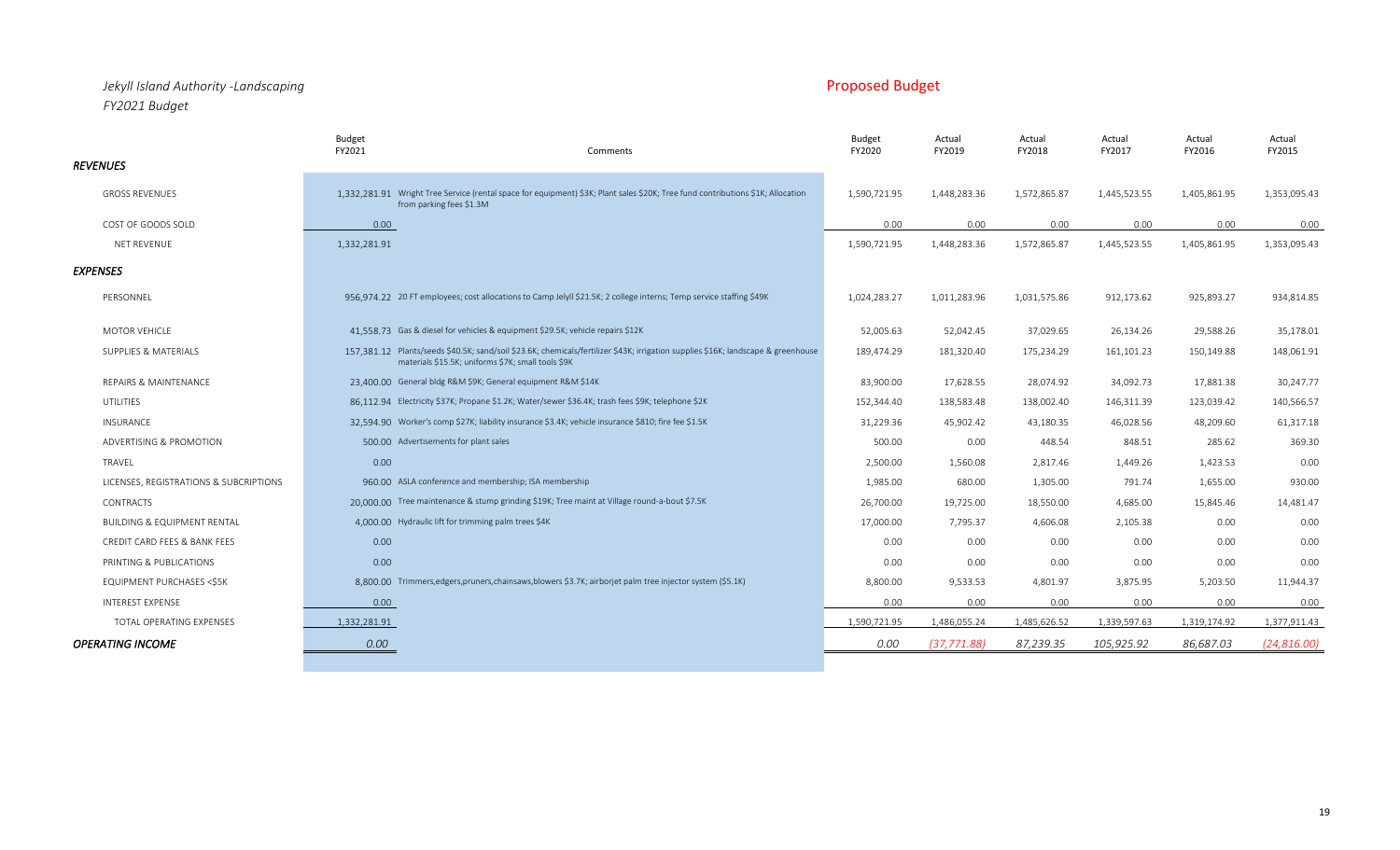## *Jekyll Island Authority - Facility Maintenance* Proposed Budget *FY2021 Budget*

|                                        | <b>Budget</b><br>FY2021             | Comments                                                                                                                                                                     | <b>Budget</b><br>FY2020 | Actual<br>FY2019 | Actual<br>FY2018 | Actual<br>FY2017 | Actual<br>FY2016 | Actual<br>FY2015 |
|----------------------------------------|-------------------------------------|------------------------------------------------------------------------------------------------------------------------------------------------------------------------------|-------------------------|------------------|------------------|------------------|------------------|------------------|
| <i><b>REVENUES</b></i>                 |                                     |                                                                                                                                                                              |                         |                  |                  |                  |                  |                  |
| <b>GROSS REVENUES</b>                  | 0.00                                |                                                                                                                                                                              | 0.00                    | 787.25           | 2,455.09         | 1,045.78         | 1,555.87         | 0.00             |
| COST OF GOODS SOLD                     | 0.00                                |                                                                                                                                                                              | 0.00                    | 0.00             | 0.00             | 0.00             | 0.00             | 0.00             |
| NET REVENUE                            | 0.00                                |                                                                                                                                                                              | 0.00                    | 787.25           | 2,455.09         | 1,045.78         | 1,555.87         | 0.00             |
| EXPENSES                               |                                     |                                                                                                                                                                              |                         |                  |                  |                  |                  |                  |
| PERSONNEL                              |                                     | 648.851.43 11 FT employees; 1 position eliminated FY 21; PT labor Christmas lights and Summer Waves start up work \$15K                                                      | 700,935.92              | 714,356.05       | 642,056.10       | 674,913.75       | 604,913.54       | 498,362.50       |
| MOTOR VEHICLE                          |                                     | 13,221.44 Fuel for vehicles & equipment \$8K; vehicle R&M \$4.9K                                                                                                             | 15,739.58               | 15,263.75        | 14,773.82        | 13,611.12        | 11,181.26        | 12,717.33        |
| SUPPLIES & MATERIALS                   |                                     | 8,695.32 Uniforms \$1.5K; replacement hand tools \$1.8K; office supplies \$1.3K, shop supplies \$3.9K                                                                        | 9,355.53                | 7,958.90         | 10,934.00        | 12,821.09        | 7,690.76         | 10,168.52        |
| REPAIRS & MAINTENANCE                  |                                     | 35.848.72 General building R&M \$15K; Beach access repair \$5K; Great Dunes sand pump out \$2K; parking lot paint \$5K;<br>Equipment R&M \$2K; Maintenance agreements \$5.6K | 48,948.72               | 50,116.64        | 35,485.92        | 22,691.60        | 21,397.61        | 47,534.57        |
| UTILITIES                              |                                     | 24,481.76 Electricity \$11K; water/sewer \$3.9K; trash fees \$3.5K; telephone \$5.3K                                                                                         | 25,620.19               | 24,246.39        | 25,502.08        | 31,258.34        | 23,592.97        | 23,328.70        |
| INSURANCE                              |                                     | 24.870.30 Worker's comp \$15K; liability insurance \$1.9K; vehicle insurance \$117; property insurance \$441; fire fee \$7.7K                                                | 24,164.82               | 30,487.57        | 28,859.67        | 25,949.06        | 28,580.58        | 31,128.26        |
|                                        | 0.00                                |                                                                                                                                                                              |                         |                  | 73.73            | 95.55            |                  | 54.85            |
| ADVERTISING & PROMOTION                | 100.00 Travel to pick up pumps      |                                                                                                                                                                              | 0.00                    | 0.00             |                  |                  | 453.32           |                  |
| TRAVEL                                 |                                     |                                                                                                                                                                              | 200.00                  | 66.49            | 209.60           | 158.56           | 107.01           | 129.08           |
| LICENSES, REGISTRATIONS & SUBCRIPTIONS | 1.510.00 Inventory software license |                                                                                                                                                                              | 0.00                    | 4.50             | 0.00             | 3.08             | 0.00             | 0.00             |
| <b>CONTRACTS</b>                       | 0.00                                |                                                                                                                                                                              | 0.00                    | 50.00            | 0.00             | 0.00             | 0.00             | 0.00             |
| <b>BUILDING &amp; EQUIPMENT RENTAL</b> | 0.00                                |                                                                                                                                                                              | 0.00                    | 825.00           | 0.00             | 1,000.00         | 0.00             | 0.00             |
| CREDIT CARD FEES & BANK FEES           | 0.00                                |                                                                                                                                                                              | 0.00                    | 0.00             | 0.00             | 0.00             | 0.00             | 0.00             |
| PRINTING & PUBLICATIONS                | 0.00                                |                                                                                                                                                                              | 0.00                    | 12.66            | 0.00             | 0.00             | 0.00             | 0.00             |
| EQUIPMENT PURCHASES <\$5K              |                                     | 3.300.00 Pressure washer \$1.5k; Ladders & tool replacements \$1.8K                                                                                                          | 5,500.00                | 21,388.21        | 9,444.84         | 16,470.91        | 2,051.00         | 3,364.66         |
| <b>INTEREST EXPENSE</b>                | 0.00                                |                                                                                                                                                                              | 0.00                    | 0.00             | 0.00             | 0.00             | 0.00             | 0.00             |
| TOTAL OPERATING EXPENSES               | 760,878.97                          |                                                                                                                                                                              | 830,464.76              | 864,776.16       | 767,339.76       | 798,973.06       | 699,968.05       | 626,788.47       |
| OPERATING INCOME                       | (760,878.97)                        |                                                                                                                                                                              | (830, 464, 76)          | (863,988.91)     | (764, 884.67)    | (797, 927, 28)   | (698, 412.18)    | (626, 788.47)    |
|                                        |                                     |                                                                                                                                                                              |                         |                  |                  |                  |                  |                  |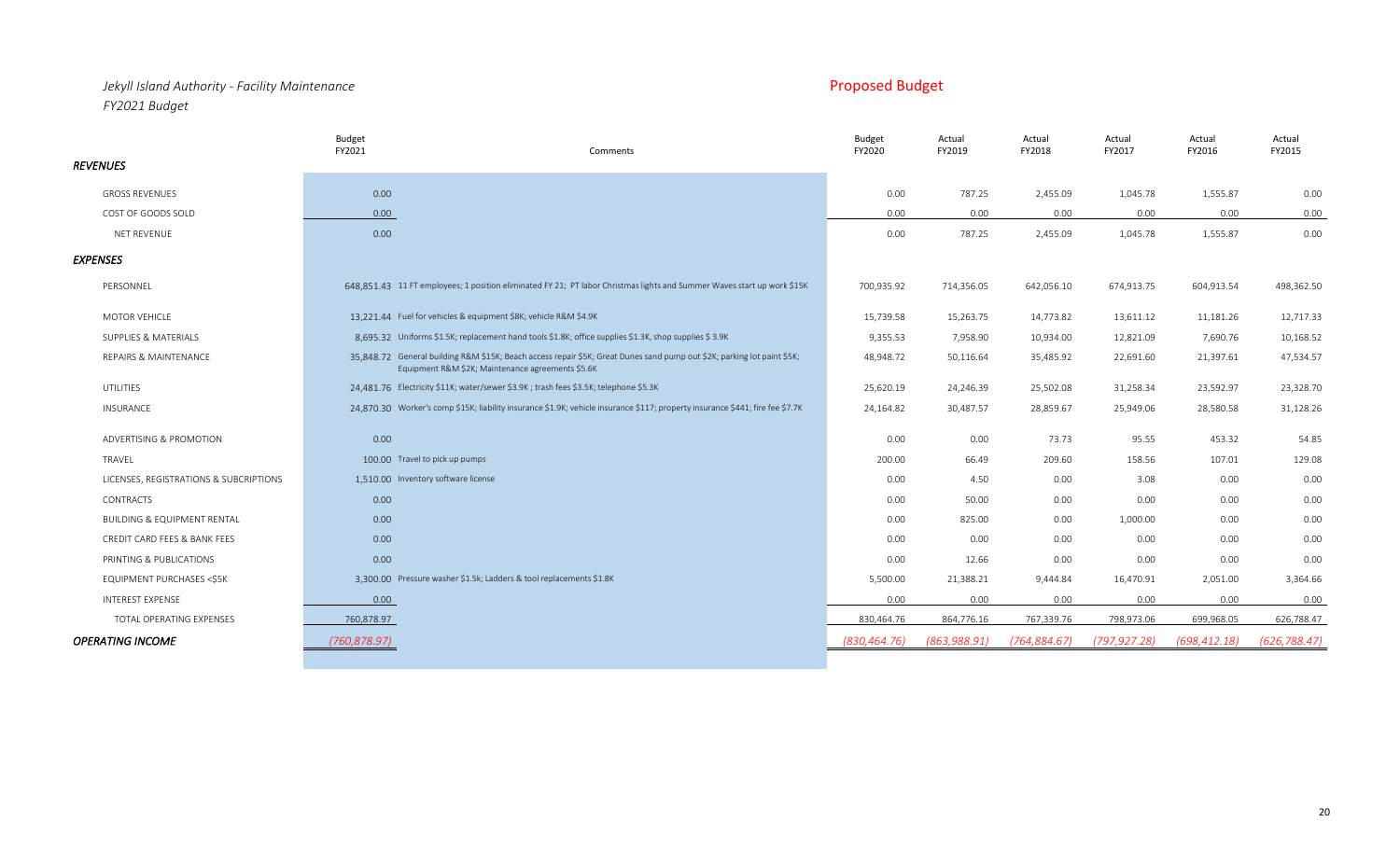### *Jekyll Island Authority -Vehicle & Equipment Maintenance FY2021 Budget*

| <b>Proposed Budget</b> |  |
|------------------------|--|
|                        |  |

|                                        | Budget<br>FY2021                         | Comments                                                                                                                                                                               | Budget<br>FY2020 | Actual<br>FY2019 | Actual<br>FY2018 | Actual<br>FY2017 | Actual<br>FY2016 | Actual<br>FY2015 |
|----------------------------------------|------------------------------------------|----------------------------------------------------------------------------------------------------------------------------------------------------------------------------------------|------------------|------------------|------------------|------------------|------------------|------------------|
| <b>REVENUES</b>                        |                                          |                                                                                                                                                                                        |                  |                  |                  |                  |                  |                  |
| <b>GROSS REVENUES</b>                  | 500.00 Sale of scrap metal and equipment |                                                                                                                                                                                        | 500.00           | 287.00           | 4,030.85         | 0.00             | 0.00             | 10,011.05        |
| COST OF GOODS SOLD                     | 0.00                                     |                                                                                                                                                                                        | 0.00             |                  | 0.00             | 0.00             | 0.00             | 0.00             |
| NET REVENUE                            | 500.00                                   |                                                                                                                                                                                        | 500.00           | 287.00           | 4,030.85         | 0.00             | 0.00             | 10,011.05        |
| <b>EXPENSES</b>                        |                                          |                                                                                                                                                                                        |                  |                  |                  |                  |                  |                  |
| PERSONNEL                              |                                          | 399.717.53 7 FT employees; includes increase for 1 CDL certification \$1K                                                                                                              | 419,354.98       | 368,584.36       | 400,008.21       | 374,619.52       | 379,533.42       | 334,278.21       |
| <b>MOTOR VEHICLE</b>                   |                                          | 14,400,00 Fuel and R&M for general fleet vehicles; also includes adjustment for inventory variances                                                                                    | 15,600.00        | (22,300.23)      | 3,514.80         | 15,806.58        | 12,294.94        | 2,227.00         |
| SUPPLIES & MATERIALS                   |                                          | 13,663,80 Shop supplies (lubricants , fittings, oil) \$6K; Uniforms \$3.6K; small tools \$3.6K                                                                                         | 19,676.96        | 21,838.26        | 16,090.71        | 15,259.23        | 21,488.37        | 12,087.58        |
| REPAIRS & MAINTENANCE                  |                                          | 32.826.20 General building & equipment R&M \$13.5K; fuel tank inspection \$7.5K; garage management system \$7.2K; vehicle<br>diagnostic service \$1.5K; welding equipment/ tank \$1.5K | 40,826.20        | 23,014.31        | 41,832.15        | 32,406.80        | 25,196.72        | 31,195.83        |
| UTILITIES                              |                                          | 14.928.82 Electricity \$3.6K; water/sewer \$6K; trash fees \$3.5K; telephone \$1.8K;                                                                                                   | 19,017.54        | 15,597.78        | 15,302.70        | 13,574.12        | 15,510.88        | 13,584.93        |
| <b>INSURANCE</b>                       |                                          | 13,809.30 Worker's comp \$9K; liability insurance \$1.2K; vehicle insurance \$723; property insurance \$136; fire fee \$2.4K                                                           | 13,331.36        | 16,279.54        | 14,560.53        | 16,225.64        | 16,233.22        | 21,141.78        |
| ADVERTISING & PROMOTION                | 0.00 Help wanted ads                     |                                                                                                                                                                                        | 0.00             | 0.00             | 0.00             | 155.77           | 47.81            | 55.57            |
| TRAVEL                                 |                                          | 0.00 Travel for training classes for staff - none planned in FY21                                                                                                                      | 475.00           | 358.16           | 660.92           | 476.86           | 0.00             | 0.00             |
| LICENSES, REGISTRATIONS & SUBCRIPTIONS |                                          | 1.772.00 Tag registration for vehicles; highway impact fees \$1.7K                                                                                                                     | 3,382.00         | 5,277.19         | 1,512.00         | 503.02           | 224.08           | 0.00             |
| CONTRACTS                              | 0.00                                     |                                                                                                                                                                                        | 0.00             | 500.00           | 0.00             | 0.00             | 0.00             | 700.00           |
| <b>BUILDING &amp; EQUIPMENT RENTAL</b> |                                          | 0.00 Rental of car hauler, small equipment or tool rental                                                                                                                              | 150.00           | 163.00           | 0.00             | 43.24            | 109.90           | 375.00           |
| CREDIT CARD FEES & BANK FEES           | 0.00                                     |                                                                                                                                                                                        | 0.00             | 237.32           | 0.00             | 0.00             | 0.00             | 0.00             |
| PRINTING & PUBLICATIONS                | 12.32 Manuals & publications             |                                                                                                                                                                                        | 300.00           | 1,619.56         | 39.99            | 311.56           | 217.70           | 0.00             |
| EQUIPMENT PURCHASES <\$5K              |                                          | 1,200.00 Battery operated tool upgrades; tool set for service truck; pneumatic impact for service truck                                                                                | 2,400.00         | 8,345.79         | 12,699.21        | 19,455.82        | 8,029.62         | 9,644.71         |
| <b>INTEREST EXPENSE</b>                | 0.00                                     |                                                                                                                                                                                        | 0.00             | 0.00             | 0.00             | 0.00             | 0.00             | 0.00             |
| TOTAL OPERATING EXPENSES               | 492,329.97                               |                                                                                                                                                                                        | 534,514.04       | 439,515.04       | 506,221.22       | 488,838.16       | 478,886.66       | 425,290.61       |
| <b>OPERATING INCOME</b>                | (491, 829.97)                            |                                                                                                                                                                                        | (534, 014.04)    | (439, 228.04)    | (502, 190.37)    | (488, 838.16)    | (478,886.66)     | (415, 279.56)    |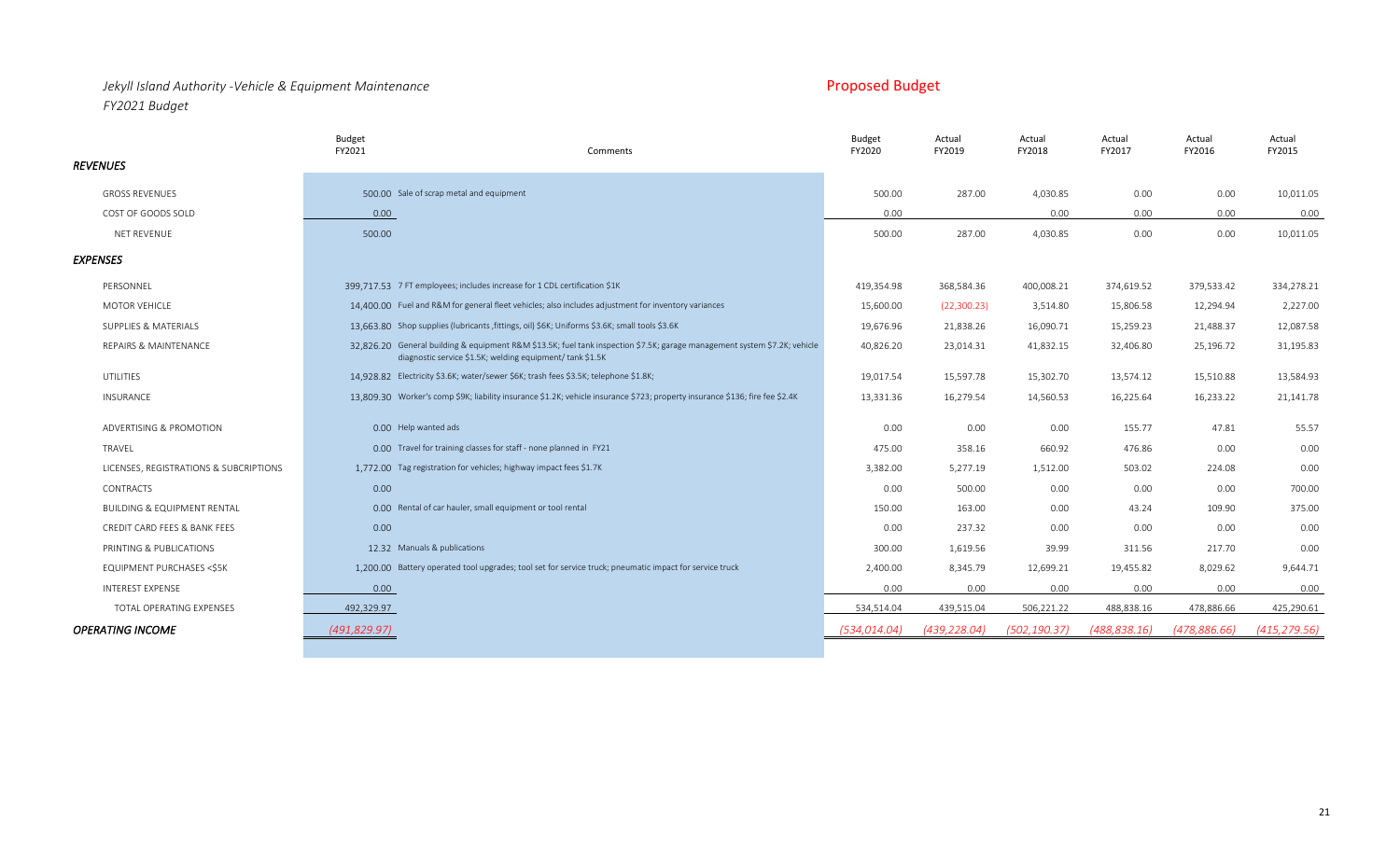## *Jekyll Island Authority -Water/Wastewater* Proposed Budget *FY2021 Budget*

|                                                                                                                                                                                                                                                                                                                 | <b>Budget</b><br>FY2021 | Comments                                                                                                                                                                                                                                      | <b>Budget</b><br>FY2020 | Actual<br>FY2019 | Actual<br>FY2018 | Actual<br>FY2017 | Actual<br>FY2016 | Actual<br>FY2015 |
|-----------------------------------------------------------------------------------------------------------------------------------------------------------------------------------------------------------------------------------------------------------------------------------------------------------------|-------------------------|-----------------------------------------------------------------------------------------------------------------------------------------------------------------------------------------------------------------------------------------------|-------------------------|------------------|------------------|------------------|------------------|------------------|
| <b>REVENUES</b>                                                                                                                                                                                                                                                                                                 |                         |                                                                                                                                                                                                                                               |                         |                  |                  |                  |                  |                  |
| <b>GROSS REVENUES</b>                                                                                                                                                                                                                                                                                           |                         | 1.733.521.76 No rate increase in sewer/water rates in FY21; water \$555K, sewer \$620K; water test fees \$11K, JIA water/sewer<br>usage \$295K; Allocation from parking fees \$250K (will be put into capital projects fund for improvements) | 1,794,943.02            | 1,335,751.14     | 1,384,606.05     | 1,388,486.98     | 1,207,134.28     | 1,169,087.79     |
| COST OF GOODS SOLD                                                                                                                                                                                                                                                                                              | 0.00                    |                                                                                                                                                                                                                                               | 0.00                    | 0.00             | 0.00             | 0.00             | 0.00             | 0.00             |
| NET REVENUE                                                                                                                                                                                                                                                                                                     | 1,733,521.76            |                                                                                                                                                                                                                                               | 1,794,943.02            | 1,335,751.14     | 1,384,606.05     | 1,388,486.98     | 1,207,134.28     | 1,169,087.79     |
| <b>EXPENSES</b>                                                                                                                                                                                                                                                                                                 |                         |                                                                                                                                                                                                                                               |                         |                  |                  |                  |                  |                  |
| PERSONNEL                                                                                                                                                                                                                                                                                                       |                         | 628.542.91 8 FT employees; requesting 1 additional Operator position; includes \$16.6K for pay increases for certifications                                                                                                                   | 571,408.76              | 487,047.64       | 568,066.30       | 505,794.38       | 481,593.91       | 466,428.10       |
| <b>MOTOR VEHICLE</b>                                                                                                                                                                                                                                                                                            |                         | 16,675.61 Fuel for vehicles, generator & equipment \$11K; vehicle R&M \$5.6                                                                                                                                                                   | 16,876.40               | 13,687.46        | 11,817.92        | 12,322.59        | 11,776.27        | 19,137.12        |
| SUPPLIES & MATERIALS                                                                                                                                                                                                                                                                                            |                         | 76,037.69 Shop supplies (hydrants, meters, etc) \$25K; Chemicals \$20K; lab supplies \$21K; uniforms \$4.5K.                                                                                                                                  | 75,471.04               | 56,465.96        | 67,081.96        | 59,204.77        | 56,089.21        | 54,125.23        |
| REPAIRS & MAINTENANCE                                                                                                                                                                                                                                                                                           |                         | 321,595.00 Building R&M \$15K; equipment R&M for motors, control systems, etc \$54K; service contracts \$251K (includes<br>water tank maint \$203K, required EPD testing, fuel tank testing, etc)                                             | 319,596.00              | 166,029.05       | 156,612.25       | 151,847.12       | 162,737.02       | 183,596.80       |
| UTILITIES                                                                                                                                                                                                                                                                                                       |                         | 122,414.86 Electricity \$94K; Water/sewer \$18.2K (large decrease due to switching to chlorine bleach); fuel \$4.2K; telephone<br>\$4.2K; trash fees \$1.9K                                                                                   | 120,392.98              | 144,041.98       | 184,492.28       | 155,209.46       | 144,715.46       | 164,422.67       |
| <b>INSURANCE</b>                                                                                                                                                                                                                                                                                                |                         | 74.940.03 Worker's comp \$11K; liability insurance \$1.4K; property insurance \$3.4K; fire fee \$59K; motor vehicle \$59                                                                                                                      | 74,393.81               | 74,231.24        | 64,217.82        | 68,600.84        | 71,370.48        | 68,459.81        |
| ADVERTISING & PROMOTION                                                                                                                                                                                                                                                                                         | 0.00                    |                                                                                                                                                                                                                                               | 0.00                    | 50.00            | 0.00             | 0.00             | 0.00             | 0.00             |
| TRAVEL                                                                                                                                                                                                                                                                                                          |                         | 4,100.00 On call mileage; travel for lab school and conference                                                                                                                                                                                | 4,600.00                | 1,521.16         | 2,786.61         | 1,770.48         | 1,650.71         | 1,179.04         |
| LICENSES, REGISTRATIONS & SUBCRIPTIONS                                                                                                                                                                                                                                                                          |                         | 6.315.00 Conferences, schools, memberships                                                                                                                                                                                                    | 6,315.00                | 6,425.00         | 4,998.00         | 3,190.00         | 4,726.00         | 4,484.88         |
| CONTRACTS                                                                                                                                                                                                                                                                                                       |                         | 13,980.00 Republic/Broadhurst \$8K (sludge & grit removal and disposal); Water/sewer study \$6K                                                                                                                                               | 37,980.00               | 10,731.16        | 5,664.71         | 1,637.96         | 0.00             | 5,363.00         |
| <b>BUILDING &amp; EQUIPMENT RENTAL</b>                                                                                                                                                                                                                                                                          | 624.00                  |                                                                                                                                                                                                                                               | 0.00                    | 0.00             | 0.00             | 0.00             | 63.00            | 501.20           |
| CREDIT CARD FEES & BANK FEES                                                                                                                                                                                                                                                                                    | 0.00                    |                                                                                                                                                                                                                                               | 0.00                    | 0.00             | 0.00             | 0.00             | 0.00             | 0.00             |
| PRINTING & PUBLICATIONS                                                                                                                                                                                                                                                                                         | 0.00                    |                                                                                                                                                                                                                                               | 0.00                    | 0.00             | 60.00            | 50.00            | 0.00             | 375.38           |
| EQUIPMENT PURCHASES <s5k< td=""><td></td><td>18.072.93 Chlorinators WT3 \$3K; meter testing equip \$5.6K; thermal imaging camera \$1.5K; chemical storage cabinets \$4.9K;<br/>other \$3K</td><td>9,998.00</td><td>23,684.16</td><td>13,311.11</td><td>28,212.99</td><td>10,755.11</td><td>3,516.09</td></s5k<> |                         | 18.072.93 Chlorinators WT3 \$3K; meter testing equip \$5.6K; thermal imaging camera \$1.5K; chemical storage cabinets \$4.9K;<br>other \$3K                                                                                                   | 9,998.00                | 23,684.16        | 13,311.11        | 28,212.99        | 10,755.11        | 3,516.09         |
| <b>INTEREST EXPENSE</b>                                                                                                                                                                                                                                                                                         | 0.00                    |                                                                                                                                                                                                                                               | 0.00                    | 0.00             | 0.00             | 0.00             | 0.00             | 0.00             |
| TOTAL OPERATING EXPENSES                                                                                                                                                                                                                                                                                        | 1,283,298.03            |                                                                                                                                                                                                                                               | 1,237,031.99            | 983,914.81       | 1,079,108.96     | 987,840.59       | 945,477.17       | 971,589.32       |
| <b>OPERATING INCOME</b>                                                                                                                                                                                                                                                                                         |                         | 450,223.73 Amount set aside for Water/Wastewater reserve funds to be used for future facility & equipment upgrades                                                                                                                            | 557,911.03              | 351,836.33       | 305,497.09       | 400,646.39       | 261,657.11       | 197,498.47       |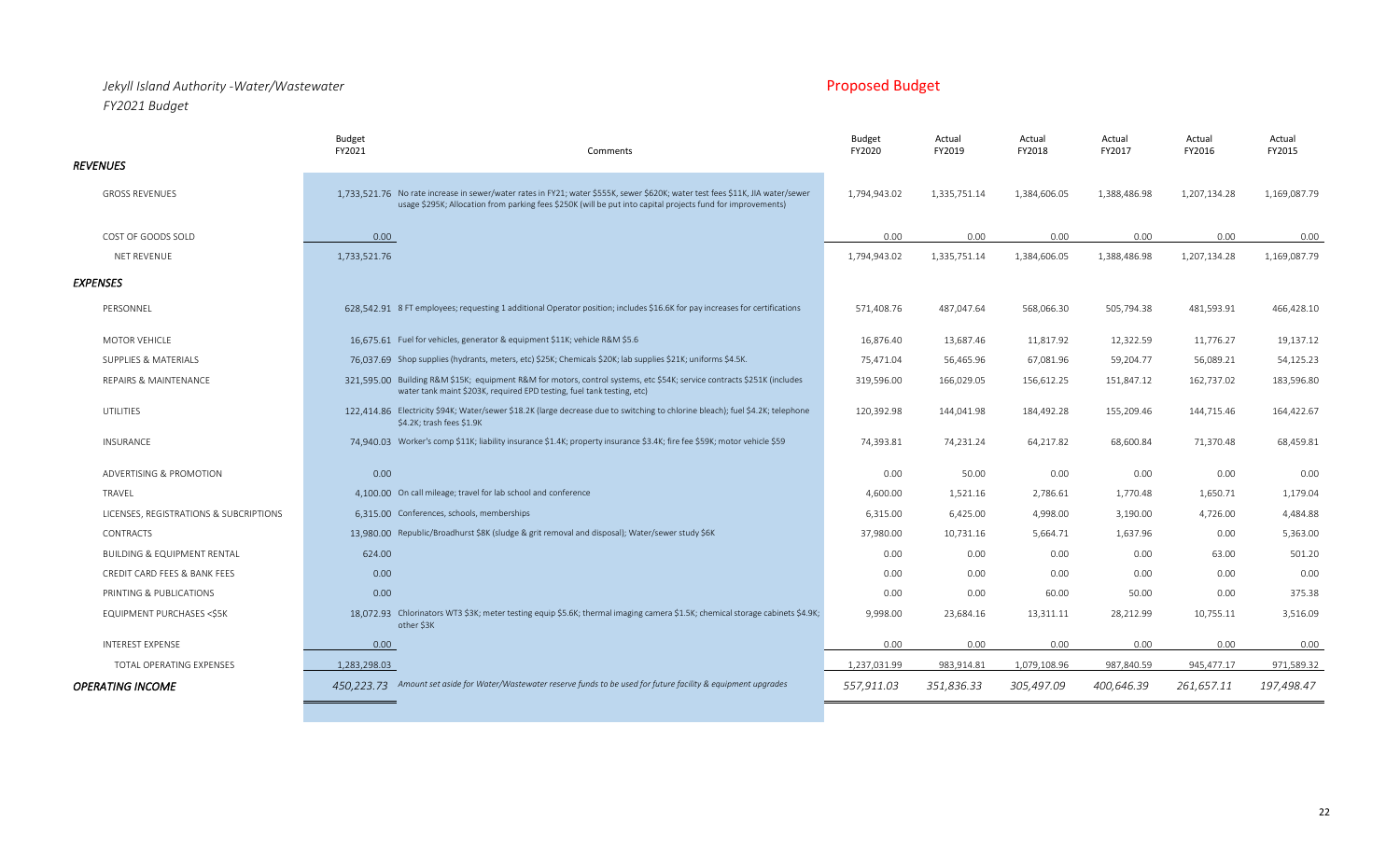### *Jekyll Island Authority -Sanitation* Proposed Budget *FY2021 Budget*

|                                        | <b>Budget</b><br>FY2021<br>Comments                                                               | <b>Budget</b><br>FY2020 | Actual<br>FY2019 | Actual<br>FY2018 | Actual<br>FY2017 | Actual<br>FY2016 | Actual<br>FY2015 |
|----------------------------------------|---------------------------------------------------------------------------------------------------|-------------------------|------------------|------------------|------------------|------------------|------------------|
| <b>REVENUES</b>                        |                                                                                                   |                         |                  |                  |                  |                  |                  |
| <b>GROSS REVENUES</b>                  | 562.034.91 Residential and commercial trash fees \$326K; JIA trash fees \$236K                    | 556,168.00              | 543,115.51       | 526,701.00       | 536,335.76       | 498,506.89       | 475,244.50       |
| COST OF GOODS SOLD                     | 0.00                                                                                              | 0.00                    | 0.00             | 0.00             | 0.00             | 0.00             | 0.00             |
| NET REVENUE                            | 562,034.91                                                                                        | 556,168.00              | 543,115.51       | 526,701.00       | 536,335.76       | 498,506.89       | 475,244.50       |
| <b>EXPENSES</b>                        |                                                                                                   |                         |                  |                  |                  |                  |                  |
| PERSONNEL                              | 199,383.75 3 FT staff                                                                             | 199,403.58              | 196,258.47       | 182,765.68       | 172,709.82       | 134,263.88       | 146,070.86       |
| MOTOR VEHICLE                          | 35.527.77 Fuel for vehicles and equipment \$18.5K; Routine vehicle maintenance and repairs \$17K  | 32,888.42               | 31,702.28        | 25,194.03        | 32,965.20        | 19,327.64        | 23,750.60        |
| SUPPLIES & MATERIALS                   | 4.467.80 Bathroom/cleaning supplies; small tools. 30 or 96 gallon recycle bins replacement (\$3K) | 4,202.10                | 1,761.67         | 974.30           | 1,478.00         | 665.00           | 988.15           |
| REPAIRS & MAINTENANCE                  | 11.800.00 General equipment R&M \$1.8K; garbage truck improvements \$10K                          | 11,800.00               | 613.87           | 131.53           | 1,013.06         | 170.22           | 1,067.57         |
| UTILITIES                              | 297.60 Water/sewer                                                                                | 335.50                  | 291.42           | 337.00           | 311.28           | 242.15           | 295.99           |
| INSURANCE                              | 4.835.60 Worker's comp \$4K; liability insurance \$509; vehicle insurance \$307                   | 4,630.77                | 5,957.38         | 5,675.05         | 6,583.26         | 6,773.72         | 9,203.44         |
| ADVERTISING & PROMOTION                | 0.00                                                                                              | 0.00                    | 0.00             | 0.00             | 0.00             | 0.00             | 0.00             |
| TRAVEL                                 | 0.00                                                                                              | 0.00                    | 0.00             | 0.00             | 0.00             | 0.00             | 0.00             |
| LICENSES, REGISTRATIONS & SUBCRIPTIONS | 0.00                                                                                              | 0.00                    | 0.00             | 0.00             | 300.00           | 303.00           | 0.00             |
| CONTRACTS                              | 305.603.05 Waste Management, hauling/dumping fees                                                 | 301,424.98              | 381,671.16       | 273,005.29       | 313,747.68       | 282,924.01       | 250,311.49       |
| <b>BUILDING &amp; EQUIPMENT RENTAL</b> | 10.000.00 Misc equipment rental if needed                                                         | 55,132.00               | 8,684.98         | 0.00             | 0.00             | 0.00             | 0.00             |
| CREDIT CARD FEES & BANK FEES           | 0.00                                                                                              | 0.00                    | 0.00             | 0.00             | 0.00             | 0.00             | 0.00             |
| PRINTING & PUBLICATIONS                | 0.00                                                                                              | 0.00                    | 0.00             | 0.00             | 0.00             | 0.00             | 0.00             |
| EQUIPMENT PURCHASES <\$5K              | 0.00                                                                                              | 0.00                    | 0.00             | 0.00             | 175.40           | 0.00             | 0.00             |
| <b>INTEREST EXPENSE</b>                | 0.00                                                                                              | 0.00                    | 0.00             | 0.00             | 0.00             | 0.00             | 0.00             |
| TOTAL OPERATING EXPENSES               | 571,915.57                                                                                        | 609,817.35              | 626,941.23       | 488,082.88       | 529,283.70       | 444,669.62       | 431,688.10       |
| <b>OPERATING INCOME</b>                | (9,880.66)                                                                                        | (53, 649.35)            | (83, 825, 72)    | 38,618.12        | 7,052.06         | 53,837.27        | 43,556.40        |
|                                        |                                                                                                   |                         |                  |                  |                  |                  |                  |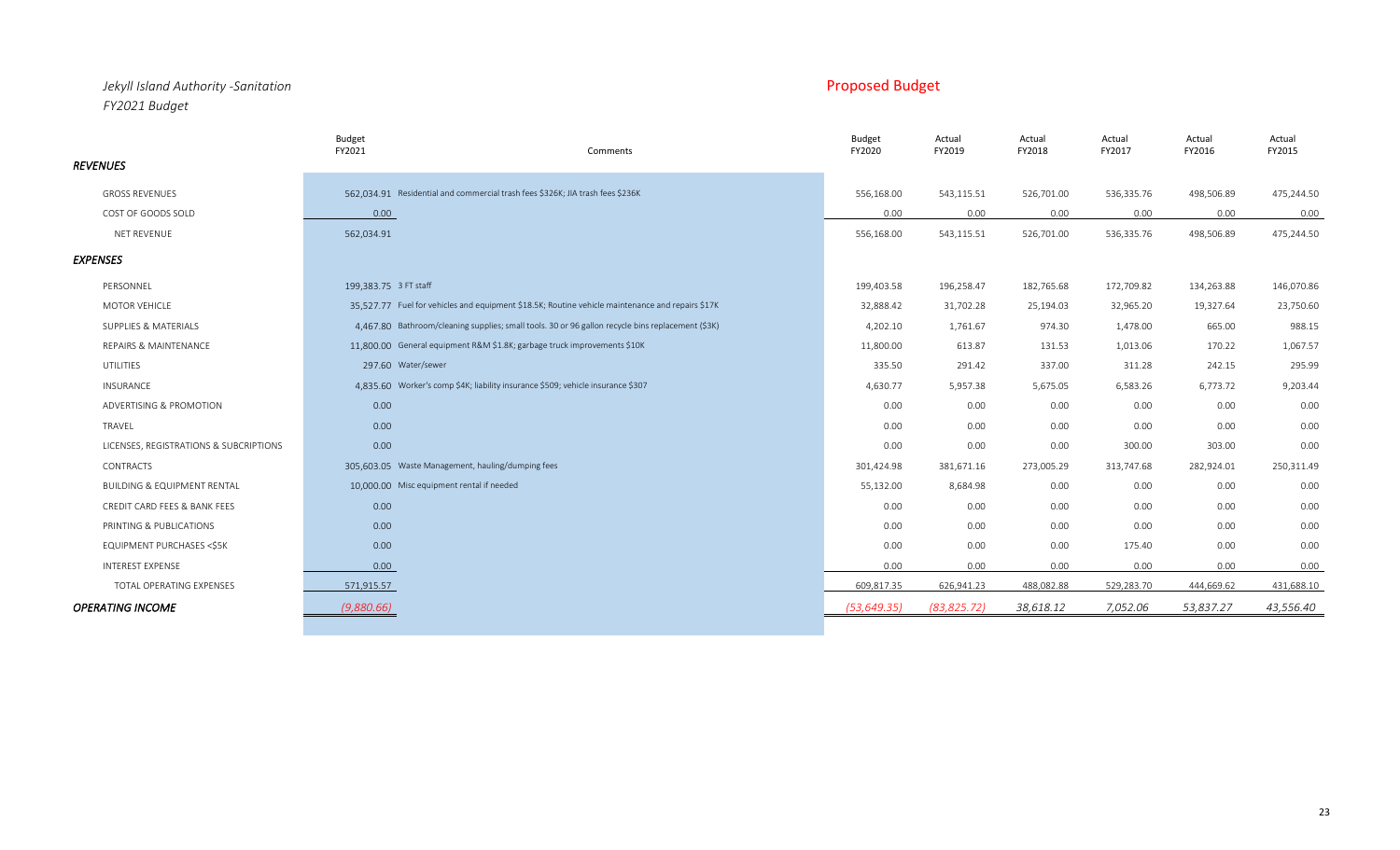## *Jekyll Island Authority -McCormick's Grill* Proposed Budget *FY2021 Budget*

|                                        | <b>Budget</b><br>FY2021                                 | Comments                                                                                                                                                                          | <b>Budget</b><br>FY2020 | Actual<br>FY2019 | Actual<br>FY2018 | Actual<br>FY2017 | Actual<br>FY2016 | Actual<br>FY2015 |
|----------------------------------------|---------------------------------------------------------|-----------------------------------------------------------------------------------------------------------------------------------------------------------------------------------|-------------------------|------------------|------------------|------------------|------------------|------------------|
| <b>REVENUES</b>                        |                                                         |                                                                                                                                                                                   |                         |                  |                  |                  |                  |                  |
| <b>GROSS REVENUES</b>                  |                                                         | 407,073.70 Food/alcohol sales expected to be less due to lingering impact of COVID-19 restrictions                                                                                | 459,912.37              | 475,951.48       | 453,624.28       | 522,734.43       | 541,083.30       | 583,495.01       |
| COST OF GOODS SOLD                     | 140.945.07 Cost of food and alcohol sold                |                                                                                                                                                                                   | 159,314.66              | 197,724.97       | 200,871.85       | 211,039.83       | 233,626.47       | 230,048.70       |
| NET REVENUE                            | 266,128.63                                              |                                                                                                                                                                                   | 300,597.71              | 278,226.51       | 252,752.43       | 311,694.60       | 307,456.83       | 353,446.31       |
| <b>EXPENSES</b>                        |                                                         |                                                                                                                                                                                   |                         |                  |                  |                  |                  |                  |
| PERSONNEL                              | 227.769.87 3 FT staff; PT wait staff and kitchen staff  |                                                                                                                                                                                   | 239,016.37              | 251,109.19       | 208,395.33       | 229,641.30       | 257,481.19       | 258,687.02       |
| MOTOR VEHICLE                          | 0.00 Fuel for beverage cart                             |                                                                                                                                                                                   | 240.00                  | 0.00             | 0.00             | 138.10           | 291.04           | 302.33           |
| SUPPLIES & MATERIALS                   |                                                         | 37.358.47 Restroom & cleaning supplies \$6.7K; linens \$12K; staff uniforms \$1K; food service supplies \$16.8K (carryout<br>supplies, eco-friendly supplies, food prep supplies) | 42,635.74               | 39,558.70        | 31,489.33        | 48,269.59        | 41,306.41        | 32,794.37        |
| REPAIRS & MAINTENANCE                  |                                                         | 26.198.64 General building and equipment R&M \$7.6K; elevator service \$4.5K; carpet cleaning \$2.6K; hood cleaning; HVAC                                                         | 24,398.64               | 17,674.32        | 31,031.75        | 36,166.26        | 26,158.23        | 30,449.94        |
| <b>UTILITIES</b>                       |                                                         | 39.678.99 Electricity \$24K; fuel for cooking \$6.3K; trash fees \$7.7K; telephone \$1.7K                                                                                         | 41,638.99               | 41,559.74        | 42,440.96        | 40,553.17        | 44,804.31        | 46,475.54        |
| <b>INSURANCE</b>                       | 4.529.05 Workers comp \$4K; liability insurance \$509   |                                                                                                                                                                                   | 4,324.22                | 5,682.38         | 5,409.01         | 6,004.78         | 8,365.08         | 11,198.56        |
| ADVERTISING & PROMOTION                | 3.000.00 Advertising & promotional ads; facebook ads    |                                                                                                                                                                                   | 1,200.00                | 3,000.00         | 0.00             | 301.25           | 12,318.78        | 237.56           |
| TRAVEL                                 | 0.00                                                    |                                                                                                                                                                                   | 0.00                    | 149.02           | 0.00             | 603.97           | 0.00             | 0.00             |
| LICENSES, REGISTRATIONS & SUBCRIPTIONS | 2.820.40 Alcohol licenses; health inspections; XM radio |                                                                                                                                                                                   | 2,820.40                | 2,400.00         | 2,075.00         | 573.68           | 229.99           | 571.86           |
| <b>CONTRACTS</b>                       | 0.00                                                    |                                                                                                                                                                                   | 0.00                    | 0.00             | 43,066.45        | 1,175.00         | 1,399.00         | 2,961.11         |
| <b>BUILDING &amp; EQUIPMENT RENTAL</b> |                                                         | 2.130.12 Beverage cart lease \$110/mo; CO2 rental \$67/mo; Bev cart rental lowered from \$700/mo to \$110/mo                                                                      | 8,882.64                | 9,094.94         | 11,362.59        | 4,637.94         | 1,982.89         | 0.00             |
| CREDIT CARD FEES & BANK FEES           | 8.942.82 Credit card processing fees                    |                                                                                                                                                                                   | 9,376.18                | 4,873.14         | 8,981.56         | 10,011.85        | 10,505.22        | 8,771.77         |
| PRINTING & PUBLICATIONS                | 0.00                                                    |                                                                                                                                                                                   | 0.00                    | 1,270.66         | 0.00             | 0.00             | 0.00             | 0.00             |
| EQUIPMENT PURCHASES <\$5K              | 450.00 Vacuum cleaners                                  |                                                                                                                                                                                   | 450.00                  | 3,454.24         | 8,088.66         | 0.00             | 485.99           | 467.60           |
| <b>INTEREST EXPENSE</b>                | 0.00                                                    |                                                                                                                                                                                   | 0.00                    | 0.00             | 0.00             | 0.00             | 0.00             | 0.00             |
| TOTAL OPERATING EXPENSES               | 352,878.36                                              |                                                                                                                                                                                   | 374,983.18              | 379,826.33       | 392,340.64       | 378,076.89       | 405,328.13       | 392,917.66       |
| <b>OPERATING INCOME</b>                | (86, 749.73)                                            |                                                                                                                                                                                   | (74, 385.47)            | (101, 599.82)    | (139, 588.21)    | (66, 382.29)     | (97, 871.30)     | (39, 471.35)     |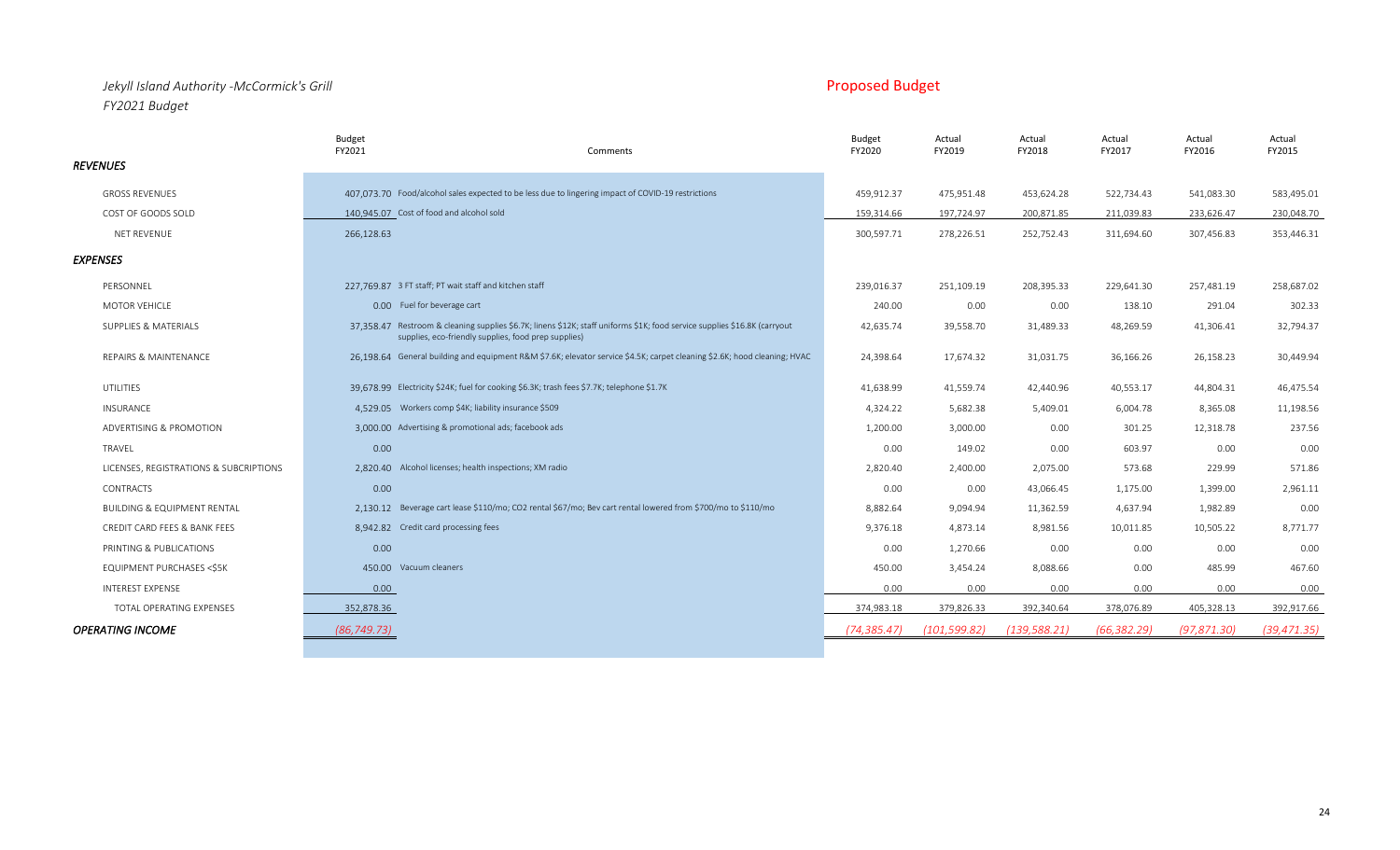## *Jekyll Island Authority - Convention Center* Proposed Budget **Proposed Budget** *FY2021 Budget*

|                                        | Budget<br>FY2021<br>Comments                                                                                                                                                                                      | <b>Budget</b><br>FY2020 | Actual<br>FY2019 | Actual<br>FY2018 | Actual<br>FY2017 | Actual<br>FY2016 | Actual<br>FY2015 |
|----------------------------------------|-------------------------------------------------------------------------------------------------------------------------------------------------------------------------------------------------------------------|-------------------------|------------------|------------------|------------------|------------------|------------------|
| <b>REVENUES</b>                        |                                                                                                                                                                                                                   |                         |                  |                  |                  |                  |                  |
| <b>GROSS REVENUES</b>                  | 3.034.508.00 Based on actual bookings plus estimated pickup business of \$181K; Sales were significantly cut due to cancellations<br>or expected cancellations of events due to COVID-19 restrictions             | 3,920,245.00            | 4,510,465.79     | 4,281,554.33     | 3,958,637.82     | 3,473,863.68     | 2,585,101.04     |
| COST OF GOODS SOLD                     | 294.602.27 Cost of food and alcohol sold                                                                                                                                                                          | 407,531.70              | 386,583.61       | 388,773.82       | 395,610.87       | 364,794.77       | 282,813.02       |
| <b>NET REVENUE</b>                     | 2,739,905.73                                                                                                                                                                                                      | 3,512,713.30            | 4,123,882.18     | 3,892,780.51     | 3,563,026.95     | 3,109,068.91     | 2,302,288.02     |
| <b>EXPENSES</b>                        |                                                                                                                                                                                                                   |                         |                  |                  |                  |                  |                  |
| PERSONNEL                              | 52,607.00 Temp staffing service labor and contract security services - all other labor is under contract expenses                                                                                                 | 155,240.00              | 163,696.88       | 208,936.45       | 146,736.48       | 127,998.03       | 121,598.38       |
| MOTOR VEHICLE                          | 143.00 Fuel & repair for vehicle                                                                                                                                                                                  | 920.00                  | 692.52           | 325.36           | 866.70           | 933.59           | 995.60           |
| SUPPLIES & MATERIALS                   | 79,170.00 Food supplies \$32K; linens \$15K; bathroom/cleaning supplies \$26K; uniforms \$3K; flags \$1.2K; office supplies &<br>postage \$2.4K                                                                   | 92,400.00               | 100,516.29       | 116,333.64       | 109,068.52       | 100,900.35       | 76,374.48        |
| REPAIRS & MAINTENANCE                  | 166.804.00 General bldg R&M \$19K; building supplies \$25.4K; door maint \$2.3K; general equipment R&M \$27K; window<br>cleaning \$13K; A/C maint \$38K; maintenance and service contracts; Repair/upgrades \$25K | 137,918.00              | 143,465.83       | 137,967.14       | 121,379.31       | 113,064.69       | 99,957.26        |
| UTILITIES                              | 333.073.15 Electricity \$260K; fuel \$18K; water/sewer \$8K; trash \$17K; internet \$22K; telephone \$8.7K                                                                                                        | 326,203.56              | 321,933.71       | 310,726.71       | 311,992.02       | 311,996.10       | 290,885.00       |
| <b>INSURANCE</b>                       | 195,726.32 General liability insurance \$46K; fire fee \$142K; property insurance \$8K                                                                                                                            | 196,861.32              | 187,059.10       | 194,231.24       | 207,507.02       | 205,443.42       | 184,583.78       |
| ADVERTISING & PROMOTION                | 0.00 Help wanted ads                                                                                                                                                                                              | 0.00                    | 0.00             | 898.78           | 163.93           | 47,246.41        | 167.84           |
| TRAVEL                                 | 0.00 SMG travel is included in contract expenses                                                                                                                                                                  | 0.00                    | 0.00             | 0.00             | 0.00             | 0.00             | 0.00             |
| LICENSES, REGISTRATIONS & SUBCRIPTIONS | 16.587.00 Software licensing; health inspections; alcohol license; organizational memberships; includes Eventbooking.com<br>\$6.5K                                                                                | 15,332.00               | 14,253.77        | 11,491.31        | 11,271.00        | 11,282.00        | 11,406.00        |
| <b>CONTRACTS</b>                       | 1.823.519.01 Contract fee \$128K; SMG staff and benefits \$1.7M (lower expense in FY21 is due to furloughs in July and<br>elimination of SMG bonus)                                                               | 2,082,264.00            | 2,023,092.62     | 1,942,668.86     | 1,702,846.59     | 1,526,466.34     | 1,268,936.29     |
| <b>BUILDING &amp; EQUIPMENT RENTAL</b> | 10.228.00 Copier, manlift, Ecolab (dishwasher) rental                                                                                                                                                             | 9,940.00                | 9,097.16         | 9,012.25         | 9,301.37         | 8,505.05         | 6,755.04         |
| CREDIT CARD FEES & BANK FEES           | 7,300.00 Credit card processing fees                                                                                                                                                                              | 9,000.00                | 7,812.61         | 8,696.40         | 10,358.36        | 9,405.14         | 7,675.55         |
| PRINTING & PUBLICATIONS                | 40.00 Misc printing                                                                                                                                                                                               | 250.00                  | 281.29           | 479.49           | 1,109.45         | 93.21            | 449.60           |
| EQUIPMENT PURCHASES <\$5K              | 2.000.00 General small equipment replacement                                                                                                                                                                      | 4,000.00                | 1,588.35         | 10,226.64        | 3,573.10         | 16,403.17        | 8,782.60         |
| INTEREST EXPENSE                       | 0.00                                                                                                                                                                                                              | 0.00                    | 0.00             | 0.00             | 0.00             | 0.00             | 0.00             |
| TOTAL OPERATING EXPENSES               | 2,687,197.48                                                                                                                                                                                                      | 3.030.328.88            | 2,973,490.13     | 2.951.994.27     | 2,636,173.85     | 2,479,737.50     | 2,078,567.42     |
| <b>OPERATING INCOME</b>                | 52,708.25                                                                                                                                                                                                         | 482,384.42              | 1,150,392.05     | 940,786.24       | 926,853.10       | 629,331.41       | 223,720.60       |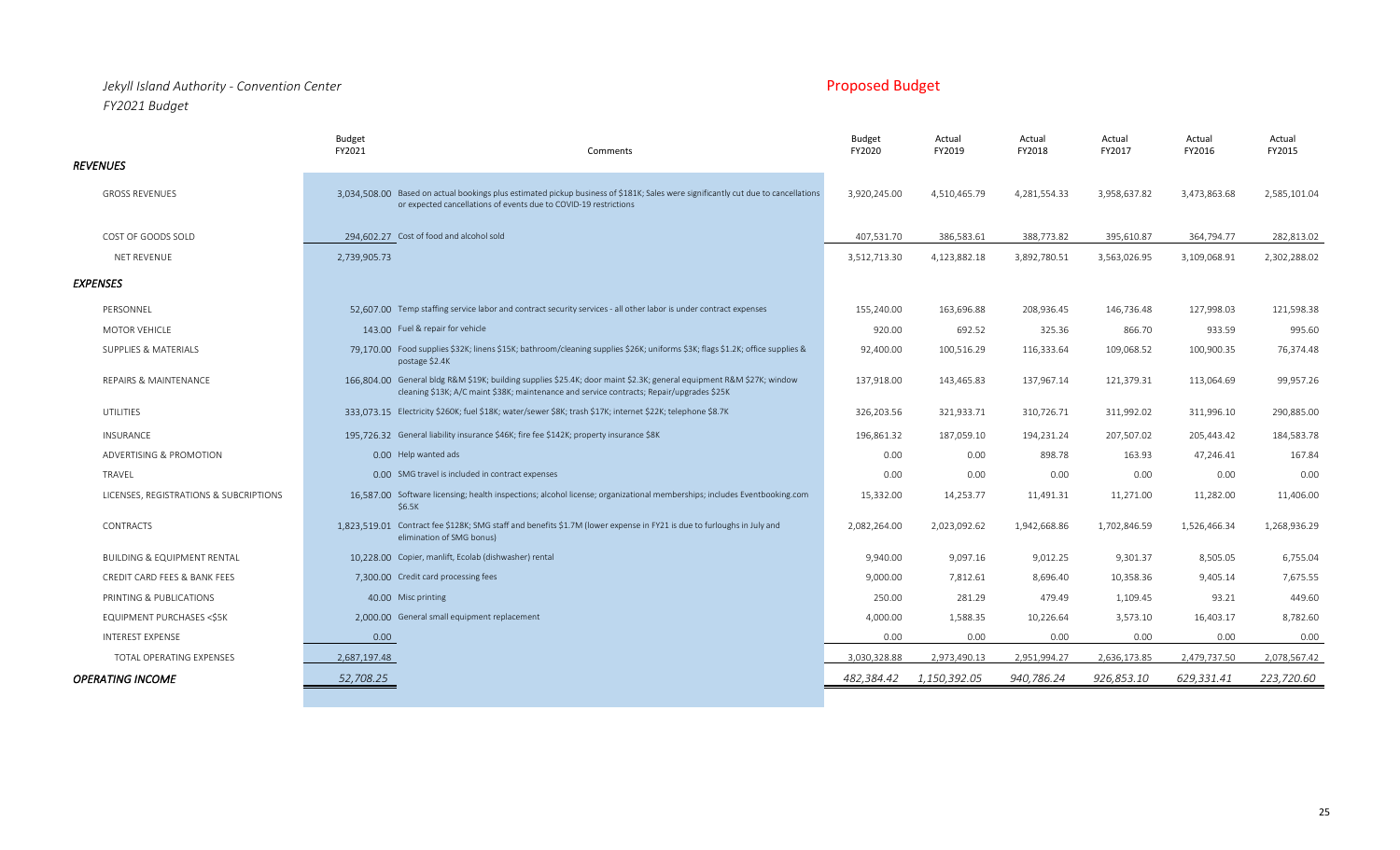## *Jekyll Island Authority - Tennis* Proposed Budget *FY2021 Budget*

|                                        | FY2021                                                            | Comments                                                                                                                                                                    | FY2020       | FY2019       | FY2018       | FY2017       | FY2016       | FY2015       |
|----------------------------------------|-------------------------------------------------------------------|-----------------------------------------------------------------------------------------------------------------------------------------------------------------------------|--------------|--------------|--------------|--------------|--------------|--------------|
| <b>REVENUES</b>                        |                                                                   |                                                                                                                                                                             |              |              |              |              |              |              |
| <b>GROSS REVENUES</b>                  | summer camp 1.5K, sponsorship \$1K                                | 129,558.93 Memberships \$26K; tennis fees \$13.6K; Concession Sales \$12.3K; lessons \$39K; tournaments \$35K;                                                              | 121,409.67   | 124,768.30   | 92,396.71    | 62,783.39    | 71,648.10    | 71,615.04    |
| COST OF GOODS SOLD                     | 7,399.13 Cost of goods sold in tennis shop                        |                                                                                                                                                                             | 9,480.00     | 9,273.06     | 8,483.12     | 9,556.17     | 9,566.85     | 11,073.29    |
| NET REVENUE                            | 122,159.80                                                        |                                                                                                                                                                             | 111,929.67   | 115,495.24   | 83,913.59    | 53,227.22    | 62,081.25    | 60,541.75    |
| <b>EXPENSES</b>                        |                                                                   |                                                                                                                                                                             |              |              |              |              |              |              |
| PERSONNEL                              |                                                                   | 29,194.75 No FT staff - Tennis Pro is contracted to manage facility; shop staff and court maintenance staff<br>have reduced hours through Dec to reduce costs               | 43,371.48    | 41,921.29    | 41,164.62    | 46,436.16    | 95,618.15    | 92,780.58    |
| <b>MOTOR VEHICLE</b>                   | 217.61 Fuel for court equipment                                   |                                                                                                                                                                             | 148.53       | 179.47       | 144.74       | 109.63       | 34.15        | 8.34         |
| <b>SUPPLIES &amp; MATERIALS</b>        |                                                                   | 32,405.37 Tournament expenses \$26K (referees, shirts, trophies, etc); Court materials \$2.5K; Camp expenses,<br>irrigation supplies, office supplies, nets, balls, postage | 17,932.11    | 18,410.05    | 6,877.85     | 14,198.12    | 12,918.65    | 8,383.92     |
| REPAIRS & MAINTENANCE                  |                                                                   | 6,138.50 General maintenance and repairs; pest control; fire extinguisher service                                                                                           | 6,138.50     | 8,347.78     | 4,431.72     | 9,013.13     | 1,991.75     | 2,950.88     |
| UTILITIES                              |                                                                   | 27.618.42 Electricity \$3.9K; water/sewer \$17K; trash fees \$2.3K; cable TV/internet \$2K; telephone \$2K                                                                  | 27,561.01    | 26,401.28    | 21,002.44    | 23,441.76    | 15,174.86    | 15,547.70    |
| <b>INSURANCE</b>                       | 1.553.76 Property insurance \$84; fire fees \$1.5K                |                                                                                                                                                                             | 1,553.75     | 1,459.32     | 1,504.51     | 3,572.04     | 3,661.73     | 4,344.47     |
| ADVERTISING & PROMOTION                | 12,600.00 Marketing expense; not doing Alta advertising this year |                                                                                                                                                                             | 16,200.00    | 3,814.00     | 875.00       | 0.00         | 1,652.67     | 0.00         |
| TRAVEL                                 | 0.00                                                              |                                                                                                                                                                             | 0.00         | 0.00         | 0.00         | 0.00         | 0.00         | 0.00         |
| LICENSES, REGISTRATIONS & SUBCRIPTIONS | 522.00 Tournament sanction fees                                   |                                                                                                                                                                             | 522.00       | 0.00         | 0.00         | 476.00       | 534.00       | 522.00       |
| CONTRACTS                              |                                                                   | 103.412.00 Tennis pro \$45K; lessons paid to Pro \$31K; Court resurfacing \$27K                                                                                             | 76,240.00    | 77,247.62    | 73,196.80    | 50,817.00    | 144.40       | 0.00         |
| <b>BUILDING &amp; EQUIPMENT RENTAL</b> | 0.00                                                              |                                                                                                                                                                             | 0.00         | 0.00         | 0.00         | 0.00         | 280.00       | 280.00       |
| CREDIT CARD FEES & BANK FEES           | 1,960.03 Credit card processing fees                              |                                                                                                                                                                             | 1,737.00     | 1,793.78     | 1,380.94     | 1,119.56     | 1,212.43     | 795.64       |
| PRINTING & PUBLICATIONS                | 12.66                                                             |                                                                                                                                                                             | 327.25       | 12.66        | 0.00         | 327.25       | 59.20        | 0.00         |
| EQUIPMENT PURCHASES <\$5K              | 500.00 Miscellaneous small equipment replacements                 |                                                                                                                                                                             | 500.00       | 199.89       | 64.98        | 1,372.70     | 1,900.90     | 1,382.27     |
| INTEREST EXPENSE                       | 0.00                                                              |                                                                                                                                                                             | 0.00         | 0.00         | 0.00         | 0.00         | 0.00         | 0.00         |
| TOTAL OPERATING EXPENSES               | 216,135.10                                                        |                                                                                                                                                                             | 192,231.64   | 179,787.14   | 150,643.60   | 150,883.35   | 135,182.89   | 126,995.80   |
| <b>OPERATING INCOME</b>                | (93, 975.30)                                                      |                                                                                                                                                                             | (80, 301.97) | (64, 291.90) | (66, 730.01) | (97, 656.13) | (73, 101.64) | (66, 454.05) |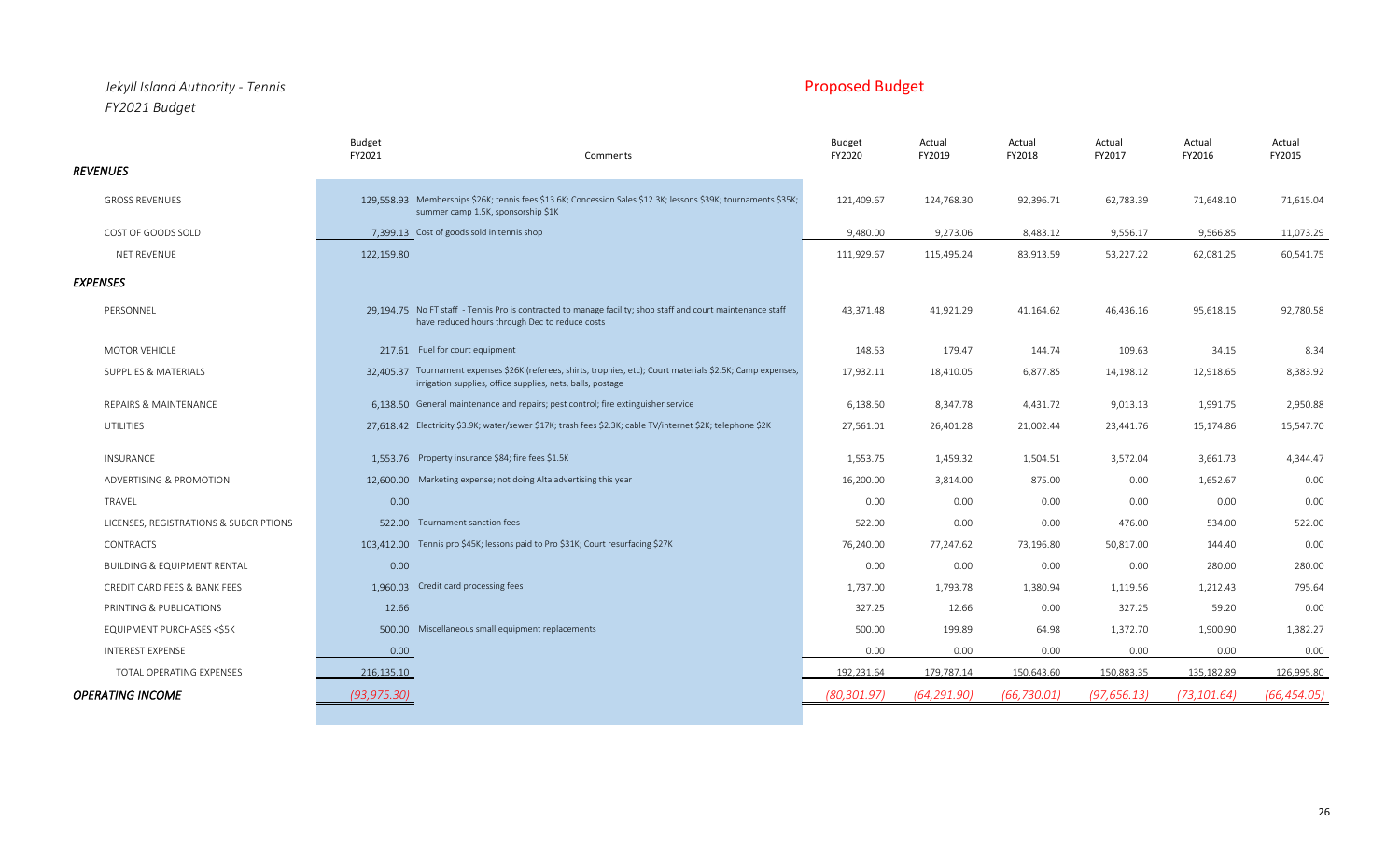## *Jekyll Island Authority - Mini-Golf, Bikes, Playground & Skating Rink* Proposed Budget Proposed Budget *FY2021 Budget*

Budget Actual Actual Actual Actual Actual Actual Actual Actual Actual Actual Actual Actual Actual Actual Actual FY2021 Comments FY2020 FY2019 FY2018 FY2017 FY2016 FY2015 *REVENUES* GROSS REVENUES **334,490.05** Concession sales \$25K; bicycle rentals \$123K; Mini-golf admission fees \$187K; no skating rink in FY21 416,529.54 375,624.04 353,090.10 374,309.22 358,777.98 288,746.11 COST OF GOODS SOLD **11,485.37** Cost of concessions sold 12,078.06 12,078.06 11,845.96 11,133.76 6,393.31 9,499.07 NET REVENUE 323,004.68 404,451.48 362,676.04 341,244.14 363,175.46 352,384.67 279,247.04 *EXPENSES* PERSONNEL 71,975.79 Managed by Golf Dept; allocation of 20% of Kevin's salary; Guest service staff is all PT \$63K 94,827.48 80,231.71 96,885.42 82,054.59 65,842.61 50,554.11 MOTOR VEHICLE 0.00 354.27 274.35 194.69 551.54 189.17 157.90 SUPPLIES & MATERIALS 6.953.16 3,964.23 Putters, balls, helmets, bells for bikes; uniforms; small tools 5,171.93 10,366.89 7,747.55 5,220.98 5,953.16 3,257.93 REPAIRS & MAINTENANCE 7,825.50 General maintenance \$5K; mulch for playground \$2.4K; pest control; fire extinguisher maint. 4,980.50 8,839.97 24,005.44 26,066.38 9,903.57 47,272.58 UTILITIES 6.417.88 Electricity \$3K; water/sewer \$317; trash \$3.2K; internet \$1.3K 11,720.95 9,434.02 11,153.03 10,443.57 7,291.69 8,006.68 INSURANCE 909.27 Fire fees \$860; property insurance \$49 909.27 854.00 836.17 874.77 874.77 874.77 874.77 874.77 ADVERTISING & PROMOTION 4,000.00 Advertising and social media expenses 1,000.00 2,893.01 10,732.21 100.00 9,827.93 0.00 TRAVEL 0.00 0.00 0.00 0.00 0.00 0.00 0.00 LICENSES, REGISTRATIONS & SUBCRIPTIONS 0.00 0.00 (250.00) 250.00 0.00 0.00 0.00 CONTRACTS 0.00 0.00 0.00 0.00 192.31 12,763.25 0.00 BUILDING & EQUIPMENT RENTAL 0.00 0.00 0.00 0.00 0.00 371.00 841.52 CREDIT CARD FEES & BANK FEES 7,299.26 Credit card processing fees 7,400.00 7,693.40 6,335.93 6,712.48 6,559.91 5,061.23 PRINTING & PUBLICATIONS 715.31 Bike forms, score cards 953.36 2,853.98 864.00 1,675.36 2,606.29 546.00 EQUIPMENT PURCHASES <\$5K 12,730.00 Adult bikes & kids bikes \$8K; Surreys \$4.7K 15,000.00 13,991.89 6,913.00 5,108.77 12,656.52 5,048.75 INTEREST EXPENSE 0.00 0.00 0.00 0.00 0.00 0.00 0.00 TOTAL OPERATING EXPENSES 117,837.24 157,183.22 165,917.44 139,000.75 137,183.22 165,917.44 139,000.75 134,839.87 121,621.47 *OPERATING INCOME 205,167.44 262,133.72 225,492.82 175,326.70 224,174.71 217,544.80 157,625.57*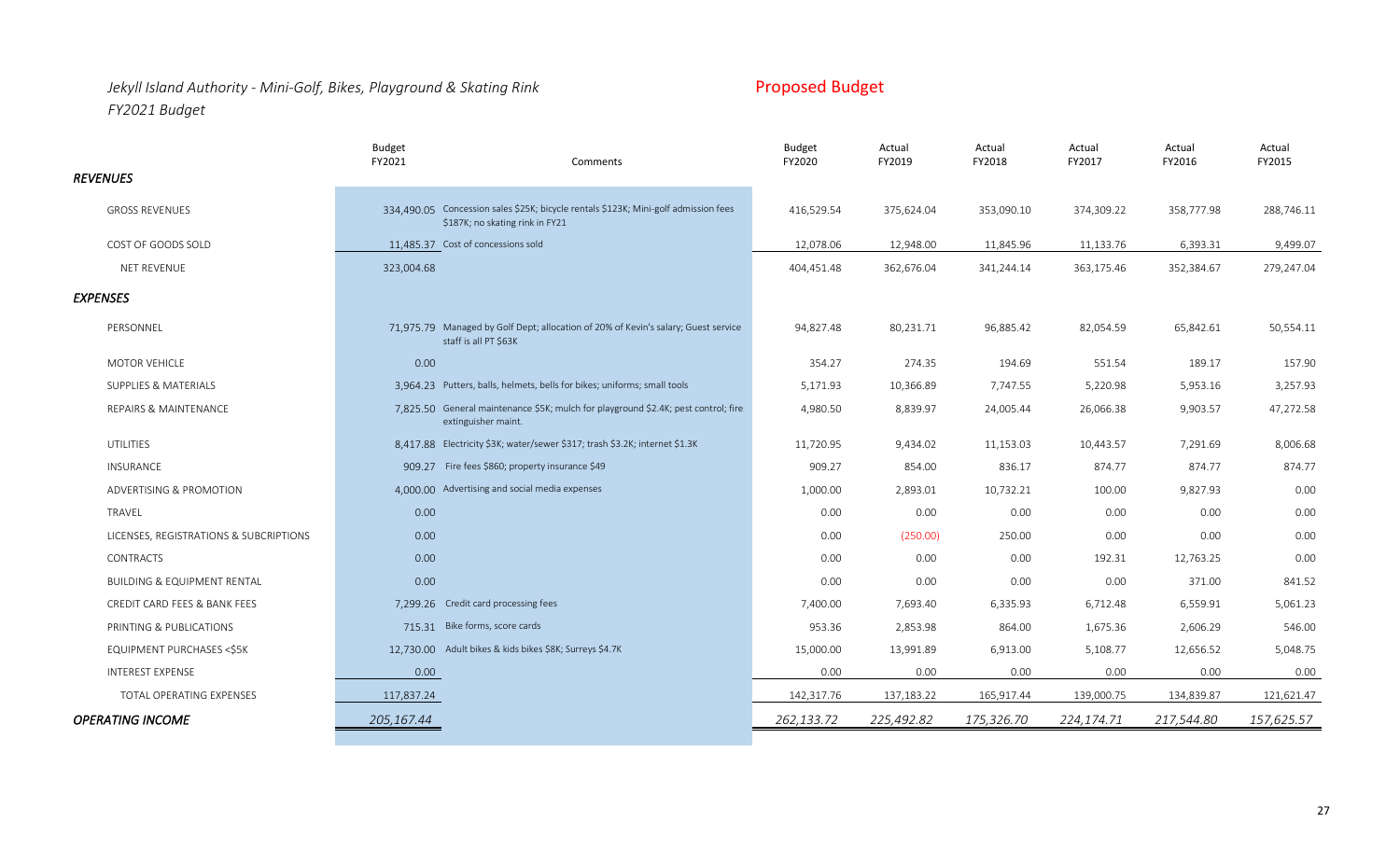### *Jekyll Island Authority - Summer Waves* Proposed Budget *FY2021 Budget*

|                                        | <b>Budget</b><br>FY2021                      | Comments                                                                                                                                                                                                                                                                           | <b>Budget</b><br>FY2020 | Actual<br>FY2019 | Actual<br>FY2018 | Actual<br>FY2017 | Actual<br>FY2016 | Actual<br>FY2015 |
|----------------------------------------|----------------------------------------------|------------------------------------------------------------------------------------------------------------------------------------------------------------------------------------------------------------------------------------------------------------------------------------|-------------------------|------------------|------------------|------------------|------------------|------------------|
| <b>REVENUES</b>                        |                                              |                                                                                                                                                                                                                                                                                    |                         |                  |                  |                  |                  |                  |
| <b>GROSS REVENUES</b>                  |                                              | 2.037.007.87 Admission fees \$1.46M; Annual passes \$58K; Concession sales \$94K; cabana rentals \$92K; locker rental \$105K;<br>group sales \$134K; Lease revenue \$63K; Consignment ticket sales \$24K; revenues reduced based on estimated<br>impact from COVID-19 restrictions | 2,558,050.00            | 2,666,042.20     | 2,458,008.50     | 2,501,173.12     | 2,183,799.97     | 2,070,555.19     |
| COST OF GOODS SOLD                     | 46.091.33 Cost of merchandise sold           |                                                                                                                                                                                                                                                                                    | 63,904.50               | 49,481.61        | 55,776.97        | 81,587.02        | 81,513.88        | 51,162.81        |
| <b>NET REVENUE</b>                     | 1,990,916.54                                 |                                                                                                                                                                                                                                                                                    | 2,494,145.50            | 2,616,560.59     | 2,402,231.53     | 2,419,586.10     | 2,102,286.09     | 2,019,392.38     |
| <b>EXPENSES</b>                        |                                              |                                                                                                                                                                                                                                                                                    |                         |                  |                  |                  |                  |                  |
| PERSONNEL                              | \$21.6K                                      | 553.393.25 3 FT staff; Seasonal staff \$329K; bonus program for seasonal staff \$18.5K; GSP (security) and temp service labor                                                                                                                                                      | 577,936.89              | 525,125.69       | 514,703.23       | 490,706.27       | 476,330.35       | 455,745.23       |
| <b>MOTOR VEHICLE</b>                   | 1.445.00 Fuel for pumps and equipment        |                                                                                                                                                                                                                                                                                    | 1,785.77                | 453.67           | 1,259.97         | 1,648.90         | 1,386.91         | 1,668.43         |
| SUPPLIES & MATERIALS                   |                                              | 148,190.00 Chemicals for pools \$57K; bathroom/cleaning supplies \$9K; waterpark supplies (life jackets, tubes, rescue tubes)<br>\$18K; uniforms \$12K; lounge chairs for new slide area, cabana furniture, tables \$27K                                                           | 138,400.00              | 123,834.41       | 120,254.52       | 97,586.44        | 106,971.20       | 112,380.40       |
| <b>REPAIRS &amp; MAINTENANCE</b>       |                                              | 150.916.28 General park/slide maint \$51K; sandblast Force 3 tower \$30K; Concrete repair \$20K; park lighting \$13K; equip,<br>pump and motor repair \$30K                                                                                                                        | 298,714.28              | 319,700.33       | 339,731.82       | 237,942.52       | 176,972.69       | 131,654.09       |
| UTILITIES                              |                                              | 251.371.29 Electricity \$180K; water/sewer \$38K; trash fees \$19K; internet \$10.9K; telephone \$3.2K                                                                                                                                                                             | 232,340.61              | 231,470.76       | 218,785.89       | 210,561.39       | 188,026.84       | 196,671.26       |
| INSURANCE                              |                                              | 10,321.08 Worker's comp \$4K; liability insurance \$509; property insurance \$313; fire fee \$5.5K                                                                                                                                                                                 | 10,116.25               | 11,122.36        | 10,134.35        | 10,975.92        | 11,244.94        | 10,570.42        |
| ADVERTISING & PROMOTION                | 100,000.00 Summer Waves specific advertising |                                                                                                                                                                                                                                                                                    | 100,000.00              | 100,901.95       | 96,745.89        | 5,918.93         | 96,598.91        | 86,886.67        |
| TRAVEL                                 | 0.00                                         |                                                                                                                                                                                                                                                                                    | 2,000.00                | 681.44           | 600.09           | 563.02           | 907.69           | 290.36           |
| LICENSES, REGISTRATIONS & SUBCRIPTIONS | 4.064.49 Health & ride inspections           |                                                                                                                                                                                                                                                                                    | 3,885.00                | 2,028.00         | 1,995.00         | 724.90           | 1,012.00         | 918.48           |
| CONTRACTS                              |                                              | 89,800.00 General Manager contract; aerobics instructor; soil survey for new slide                                                                                                                                                                                                 | 86,300.00               | 91,284.25        | 96,396.60        | 79,300.00        | 75,606.69        | 70,957.19        |
| <b>BUILDING &amp; EQUIPMENT RENTAL</b> |                                              | 18.980.00 Copier \$250/mo; CO2 tank rental \$1.2K; Allied Chemical tank rentals; heavy equipment for repairs                                                                                                                                                                       | 19,850.00               | 5,573.95         | 12,434.14        | 22,521.16        | 18,959.17        | 16,387.71        |
| CREDIT CARD FEES & BANK FEES           | 22.987.65 Credit card processing fees        |                                                                                                                                                                                                                                                                                    | 27,800.00               | 28,435.90        | 19,784.76        | 26,608.44        | 19,356.58        | 18,862.63        |
| PRINTING & PUBLICATIONS                | 3,345.06 Tickets; handouts                   |                                                                                                                                                                                                                                                                                    | 3,000.00                | 3,614.06         | 3,027.95         | 2,505.80         | 2,653.61         | 5,434.10         |
| EQUIPMENT PURCHASES <\$5K              |                                              | 7.700.00 Aquatic wheel chair \$2.6K; chlorine pump \$1.6K; flow meters \$3.5K                                                                                                                                                                                                      | 12,700.00               | 22,230.20        | 14,584.02        | 7,777.92         | 9,365.08         | 19,620.54        |
| <b>INTEREST EXPENSE</b>                | 0.00                                         |                                                                                                                                                                                                                                                                                    | 0.00                    | 0.00             | 0.00             | 0.00             | 0.00             | 0.00             |
| TOTAL OPERATING EXPENSES               | 1,362,514.10                                 |                                                                                                                                                                                                                                                                                    | 1,514,828.80            | 1,466,456.97     | 1,450,438.23     | 1,195,341.61     | 1,185,392.66     | 1,128,047.51     |
| <b>OPERATING INCOME</b>                | 628,402.44                                   |                                                                                                                                                                                                                                                                                    | 979,316.70              | 1,150,103.62     | 951,793.30       | 1,224,244.49     | 916,893.43       | 891,344.87       |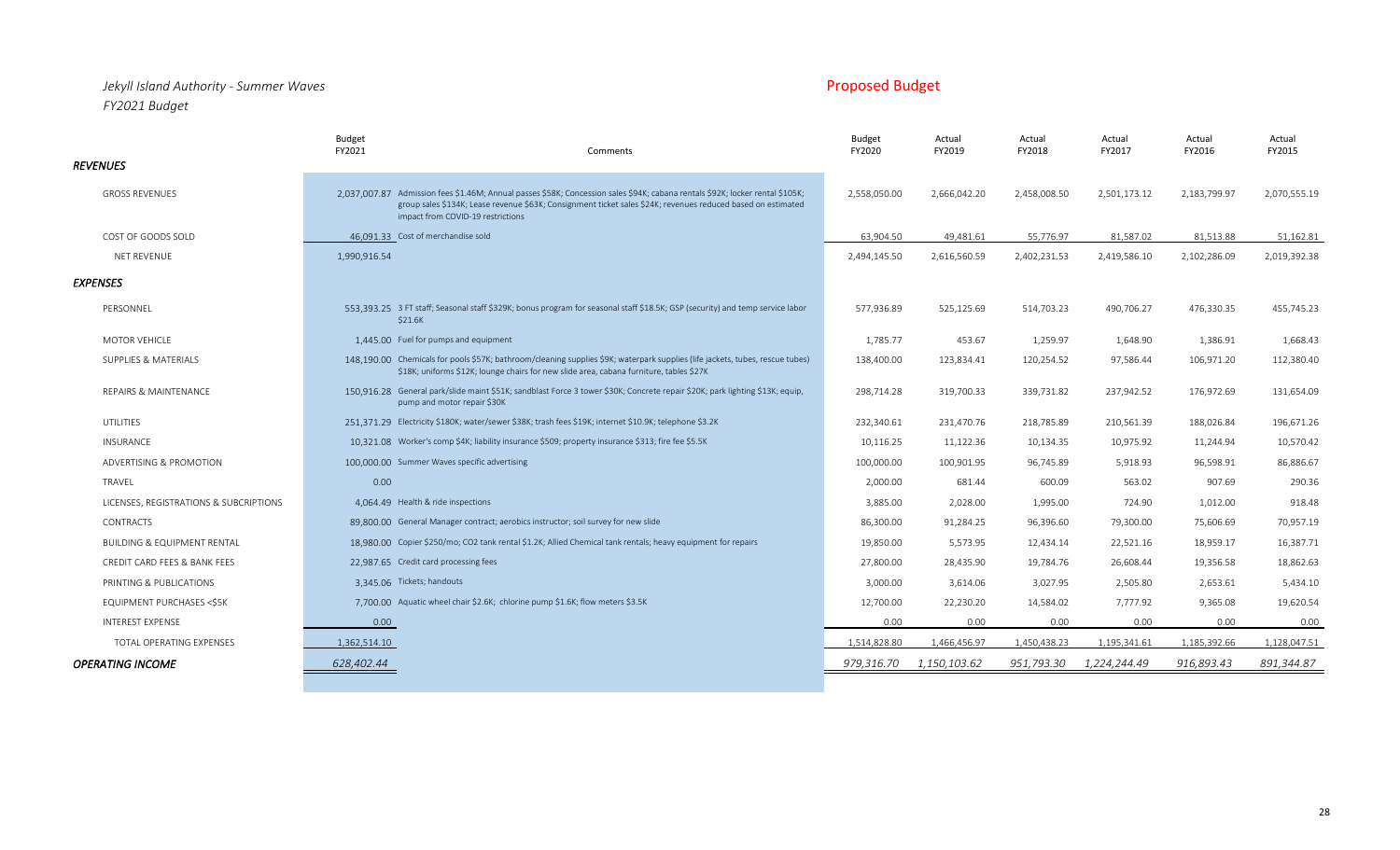### *Jekyll Island Authority - Campground* Proposed Budget *FY2021 Budget*

|                                        | <b>Budget</b><br>FY2021                                     | Comments                                                                                                                                                                                                                                          | <b>Budget</b><br>FY2020 | Actual<br>FY2019 | Actual<br>FY2018 | Actual<br>FY2017 | Actual<br>FY2016 | Actual<br>FY2015 |
|----------------------------------------|-------------------------------------------------------------|---------------------------------------------------------------------------------------------------------------------------------------------------------------------------------------------------------------------------------------------------|-------------------------|------------------|------------------|------------------|------------------|------------------|
| <b>REVENUES</b>                        |                                                             |                                                                                                                                                                                                                                                   |                         |                  |                  |                  |                  |                  |
| <b>GROSS REVENUES</b>                  | starting Jan 1                                              | 1,735,927.32 Site rental \$1.6M; Concession sales \$123K; Propane sales \$16K; Bike Rentals \$10K; washing machines \$13K;<br>camping fees (pet fee, late check out fees, etc) \$13K; Winter Rate increase \$27/mo, daily rate increase \$1/night | 1,613,166.86            | 1,611,348.01     | 1,348,678.95     | 1,307,479.33     | 1,143,875.27     | 1,205,895.55     |
| COST OF GOODS SOLD                     | 69,383.03 Cost of merchandise and propane sold              |                                                                                                                                                                                                                                                   | 64,766.07               | 67,867.25        | 60,725.66        | 67,263.92        | 67,384.99        | 55,854.61        |
| NET REVENUE                            | 1,666,544.29                                                |                                                                                                                                                                                                                                                   | 1,548,400.79            | 1,543,480.76     | 1,287,953.29     | 1,240,215.41     | 1,076,490.28     | 1,150,040.94     |
| <b>EXPENSES</b>                        |                                                             |                                                                                                                                                                                                                                                   |                         |                  |                  |                  |                  |                  |
| PERSONNEL                              | 240.184.97 4 FT employees; PT guest services staff          |                                                                                                                                                                                                                                                   | 256,854.35              | 252,135.79       | 236,736.56       | 233,261.54       | 211,168.98       | 203,593.59       |
| <b>MOTOR VEHICLE</b>                   | 2,188.36 Fuel and general R&M                               |                                                                                                                                                                                                                                                   | 2,455.80                | 4,209.50         | 2,457.15         | 1,776.16         | 1,710.83         | 2,548.29         |
| SUPPLIES & MATERIALS                   |                                                             | 28,771.48 Bathroom/cleaning supplies \$11K; office supplies \$5.7K; shop supplies \$7K; uniforms \$2.3K; small tools \$1.8K                                                                                                                       | 32,863.46               | 32,105.99        | 25,013.64        | 32,281.49        | 44,248.86        | 29,277.71        |
| REPAIRS & MAINTENANCE                  |                                                             | 24,330.20 General R&M & bathroom partions 15K; Road repairs \$6K; pest control; A/C maint                                                                                                                                                         | 52,630.20               | 34,782.52        | 45,144.73        | 63,561.54        | 22,635.87        | 26,383.95        |
| <b>UTILITIES</b>                       |                                                             | 262,211.79 Electricity \$143K; water/sewer \$32K; trash fees \$35K; internet & cable \$44K; telephone \$3.6K; propane \$4K                                                                                                                        | 240,862.14              | 230,966.80       | 215,977.41       | 207,684.23       | 197,218.78       | 205,145.53       |
| INSURANCE                              |                                                             | 7.460.03 Worker's comp \$5.4K; liability insurance \$678; property insurance \$77; fire fee \$1.3K                                                                                                                                                | 7,186.92                | 7,149.41         | 6,626.68         | 6,772.80         | 7,060.02         | 9,166.90         |
| ADVERTISING & PROMOTION                | 0.00                                                        |                                                                                                                                                                                                                                                   | 0.00                    | 153.19           | 1,069.20         | (543.17)         | 30,426.97        | 4,851.14         |
| TRAVEL                                 | 0.00                                                        |                                                                                                                                                                                                                                                   | 1,000.00                | 1,091.93         | 500.20           | 3,009.22         | 5,852.95         | 8,002.75         |
| LICENSES, REGISTRATIONS & SUBCRIPTIONS | 435.00 Health inspection fee                                |                                                                                                                                                                                                                                                   | 1,435.00                | 1,620.00         | 2,112.00         | 1,820.42         | 2,438.86         | 7,024.22         |
| <b>CONTRACTS</b>                       |                                                             | 12,000.00 Tree trimming & stump grinding; JIA crews will do more of it this year                                                                                                                                                                  | 24,000.00               | 25,790.83        | 11,536.64        | 12,262.50        | 26,729.37        | 14,720.21        |
| <b>BUILDING &amp; EQUIPMENT RENTAL</b> |                                                             | 700.00 Liberty rolloff dumpster; No longer have golf cart rental                                                                                                                                                                                  | 2,914.00                | 3,851.01         | 2,647.34         | 5,300.55         | 3,945.94         | 4,746.24         |
| CREDIT CARD FEES & BANK FEES           | 33,888.74 Credit card processing fees                       |                                                                                                                                                                                                                                                   | 27,580.07               | 33,562.94        | 28,616.12        | 28,293.25        | 23,386.28        | 21,156.17        |
| PRINTING & PUBLICATIONS                | 10,552.23 Good Sam publication \$9K; general printing needs |                                                                                                                                                                                                                                                   | 11,834.32               | 12,638.23        | 11,161.29        | 10,974.45        | 1,741.57         | 1,221.82         |
| EQUIPMENT PURCHASES <\$5K              | 0.00                                                        |                                                                                                                                                                                                                                                   | 7,000.00                | 16,176.08        | 6,352.51         | 15,725.98        | 8,817.47         | 3,568.05         |
| INTEREST EXPENSE                       | 0.00                                                        |                                                                                                                                                                                                                                                   | 0.00                    | 0.00             | 0.00             | 0.00             | 0.00             | 0.00             |
| TOTAL OPERATING EXPENSES               | 622,722.80                                                  |                                                                                                                                                                                                                                                   | 668,616.26              | 656,234.22       | 595,951.47       | 622,180.96       | 587,382.75       | 541,406.57       |
| <b>OPERATING INCOME</b>                | 1,043,821.49                                                |                                                                                                                                                                                                                                                   | 879,784.53              | 887,246.54       | 692,001.82       | 618,034.45       | 489,107.53       | 608,634.37       |

29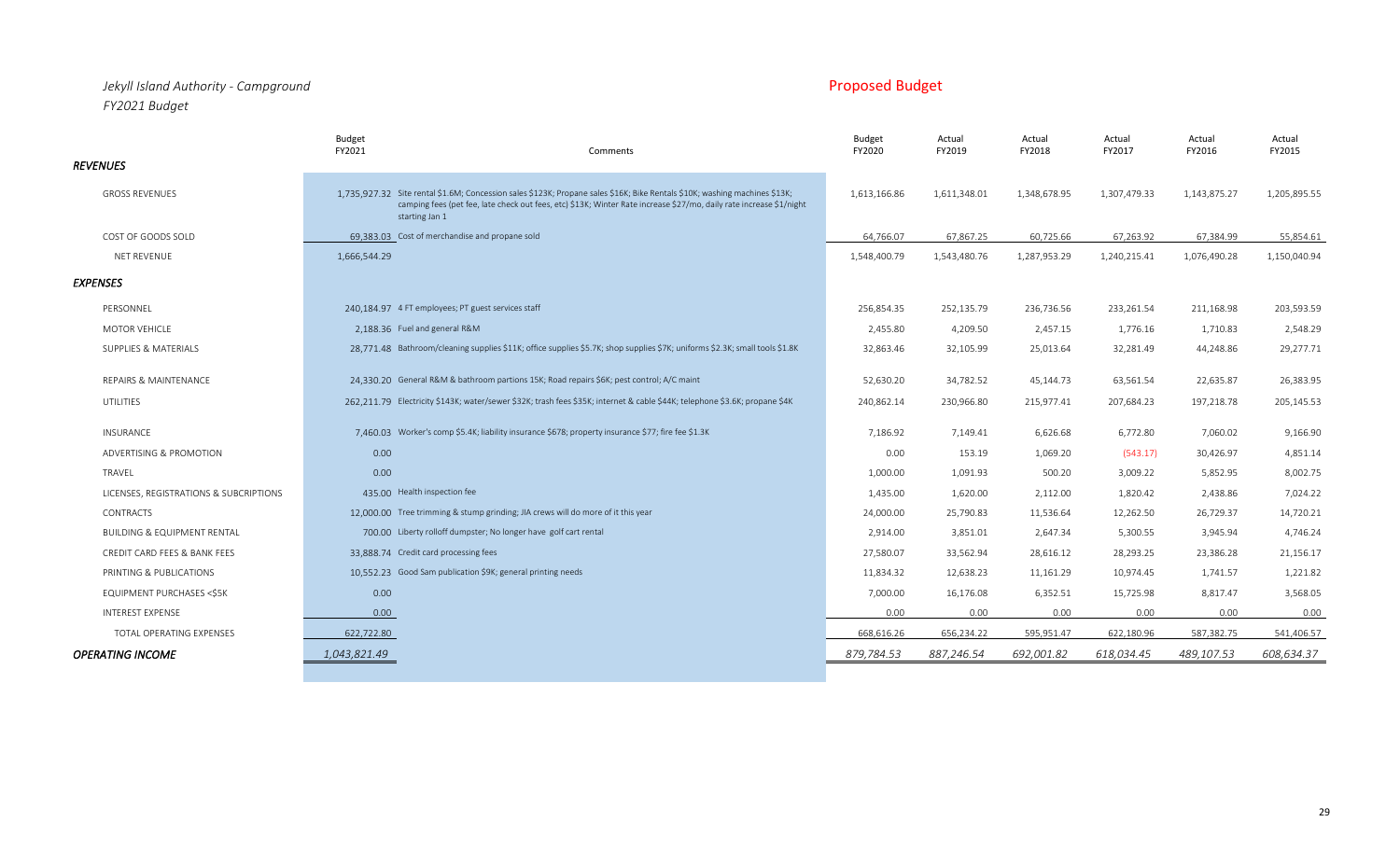### *Jekyll Island Authority - Golf* Proposed Budget *FY2021 Budget*

|                                        | Budget<br>FY2021                      | Comments                                                                                                                                                                                                                   | Budget<br>FY2020 | Actual<br>FY2019 | Actual<br>FY2018 | Actual<br>FY2017 | Actual<br>FY2016 | Actual<br>FY2015 |
|----------------------------------------|---------------------------------------|----------------------------------------------------------------------------------------------------------------------------------------------------------------------------------------------------------------------------|------------------|------------------|------------------|------------------|------------------|------------------|
| <b>REVENUES</b>                        |                                       |                                                                                                                                                                                                                            |                  |                  |                  |                  |                  |                  |
| <b>GROSS REVENUES</b>                  |                                       | 2,171,269.17 Memberships \$417K; greens fees \$593K; golf cart rentals \$409; golf card sales \$108K; concession sales \$308K;<br>tournament \$231K; Trackman system rentals \$38K; Driving range \$45K                    | 2,465,110.96     | 2,096,865.30     | 2,228,705.08     | 2,332,447.75     | 2,043,889.72     | 1,952,283.41     |
| COST OF GOODS SOLD                     | 184.632.14 Cost of merchandise sold   |                                                                                                                                                                                                                            | 190,712.27       | 179,812.98       | 180,459.04       | 195,167.92       | 203,388.03       | 219,248.84       |
| NET REVENUE                            | 1,986,637.03                          |                                                                                                                                                                                                                            | 2,274,398.69     | 1,917,052.32     | 2,048,246.04     | 2,137,279.83     | 1,840,501.69     | 1,733,034.57     |
| <b>EXPENSES</b>                        |                                       |                                                                                                                                                                                                                            |                  |                  |                  |                  |                  |                  |
| PERSONNEL                              |                                       | 1,320,874.34 Golf has 4 FT staff; eliminated 1 FT golf pro in FY21; GCM has 17 FT staff; temp service staffing \$95K                                                                                                       | 1,416,777.47     | 1,338,481.89     | 1,256,830.78     | 1,242,747.95     | 1,192,137.88     | 1,155,978.02     |
| <b>MOTOR VEHICLE</b>                   |                                       | 40.058.92 Gas and diesel for equipment and vehicles \$39.8K; general vehicle R&M \$300                                                                                                                                     | 42,567.47        | 43,979.42        | 31,587.28        | 32,247.80        | 30,883.28        | 44,559.71        |
| SUPPLIES & MATERIALS                   |                                       | 527,974.26 Chemicals/fertilizers \$411K; irrigation supplies \$15.5K; uniforms \$10.5K; plants/seeds \$4K; sand/soil \$17.1K; golf<br>course supplies \$26K; Special events supplies - GA/FL tournament \$26K              | 545,175.64       | 549,471.48       | 530,512.21       | 538,060.84       | 515,411.31       | 665,203.93       |
| REPAIRS & MAINTENANCE                  |                                       | 99.784.84 General R&M \$10.2K; renovate range building \$5K; cart path repairs & bench repair kits \$5.5K; General equipment<br>R&M \$63K; Service contracts \$16K (A/C maint; pest control; Waste2Water; Trackman system) | 109,781.88       | 93,732.80        | 76,854.09        | 100,909.12       | 172,084.93       | 128,256.83       |
| <b>UTILITIES</b>                       |                                       | 108.879.85 Electricity \$74K; water/sewer \$16K; trash fees \$12K; internet \$3.5K; telephone \$3.6K                                                                                                                       | 107,349.34       | 99,105.14        | 107,346.31       | 121,858.97       | 112,101.39       | 135,267.89       |
| INSURANCE                              | \$16K; property insurance \$945       | 59.228.78 General liability insurance on carts and equipment \$10K; Liability insurance \$4K; Workers comp \$28K; fire fees                                                                                                | 62,953.18        | 65,214.11        | 55,999.98        | 56,434.81        | 71,677.81        | 84,526.85        |
| ADVERTISING & PROMOTION                |                                       | 7,287.40 Golf-specific advertising and facebook ads; hoptel rooms for entertainers at GA/FL tournament                                                                                                                     | 11,095.00        | 3,426.56         | 9,308.78         | 12,738.35        | 47,370.61        | 22,801.28        |
| TRAVEL                                 | 0.00                                  |                                                                                                                                                                                                                            | 5,000.00         | 1,782.00         | 1,058.41         | 2,380.04         | 1,091.63         | 2,791.97         |
| LICENSES, REGISTRATIONS & SUBCRIPTIONS |                                       | 8,494.00 PGA dues; US Golf Assoc; Walter Travis Society; new Golf Genius tournament software (start in Dec '20)                                                                                                            | 7,394.00         | 4,532.00         | 5,612.86         | 6,204.08         | 2,685.00         | 4,739.16         |
| <b>CONTRACTS</b>                       |                                       | 14.500.00 Tree/stump work \$4K; GA/FL entertaining & catering expenses \$10.5K                                                                                                                                             | 21,500.00        | 19,304.07        | 18,682.19        | 8,853.38         | 66,542.37        | 109,911.51       |
| <b>BUILDING &amp; EQUIPMENT RENTAL</b> | for path maint \$212K                 | 492,443.66 Copier rental \$1.7K; golf cart lease with GPS feature \$278K; Golf cart utility vehicles, equipment leases, and rentals                                                                                        | 443,263.65       | 374,857.87       | 381,552.07       | 248,669.50       | 193,473.03       | 196,348.76       |
| CREDIT CARD FEES & BANK FEES           | 42.771.29 Credit card processing fees |                                                                                                                                                                                                                            | 40,000.00        | 42,018.58        | 36,635.82        | 38,350.64        | 30,874.36        | 29,279.96        |
| PRINTING & PUBLICATIONS                |                                       | 368.23 Printing tickets, registration, program course signs, golf tickets, etc                                                                                                                                             | 300.00           | 1,765.82         | 4,907.61         | 7,050.15         | 8,922.13         | 4,536.38         |
| EQUIPMENT PURCHASES <\$5K              |                                       | 5.000.00 General Small equipment replacement - Golf Course Maint                                                                                                                                                           | 9,200.00         | 8,690.97         | 10,595.86        | 21,830.42        | 27,247.16        | 11,876.20        |
| INTEREST EXPENSE                       | 0.00                                  |                                                                                                                                                                                                                            | 0.00             | 0.00             | 0.00             | 0.00             | 0.00             | 0.00             |
| TOTAL OPERATING EXPENSES               | 2,727,665.57                          |                                                                                                                                                                                                                            | 2,822,357.63     | 2,646,362.71     | 2,527,484.25     | 2,438,336.05     | 2,472,502.89     | 2,596,078.45     |
| <b>OPERATING INCOME</b>                | (741, 028.54)                         |                                                                                                                                                                                                                            | (547, 958.94)    | (729, 310.39)    | (479, 238.21)    | (301, 056.22)    | (632,001.20)     | (863, 043.88)    |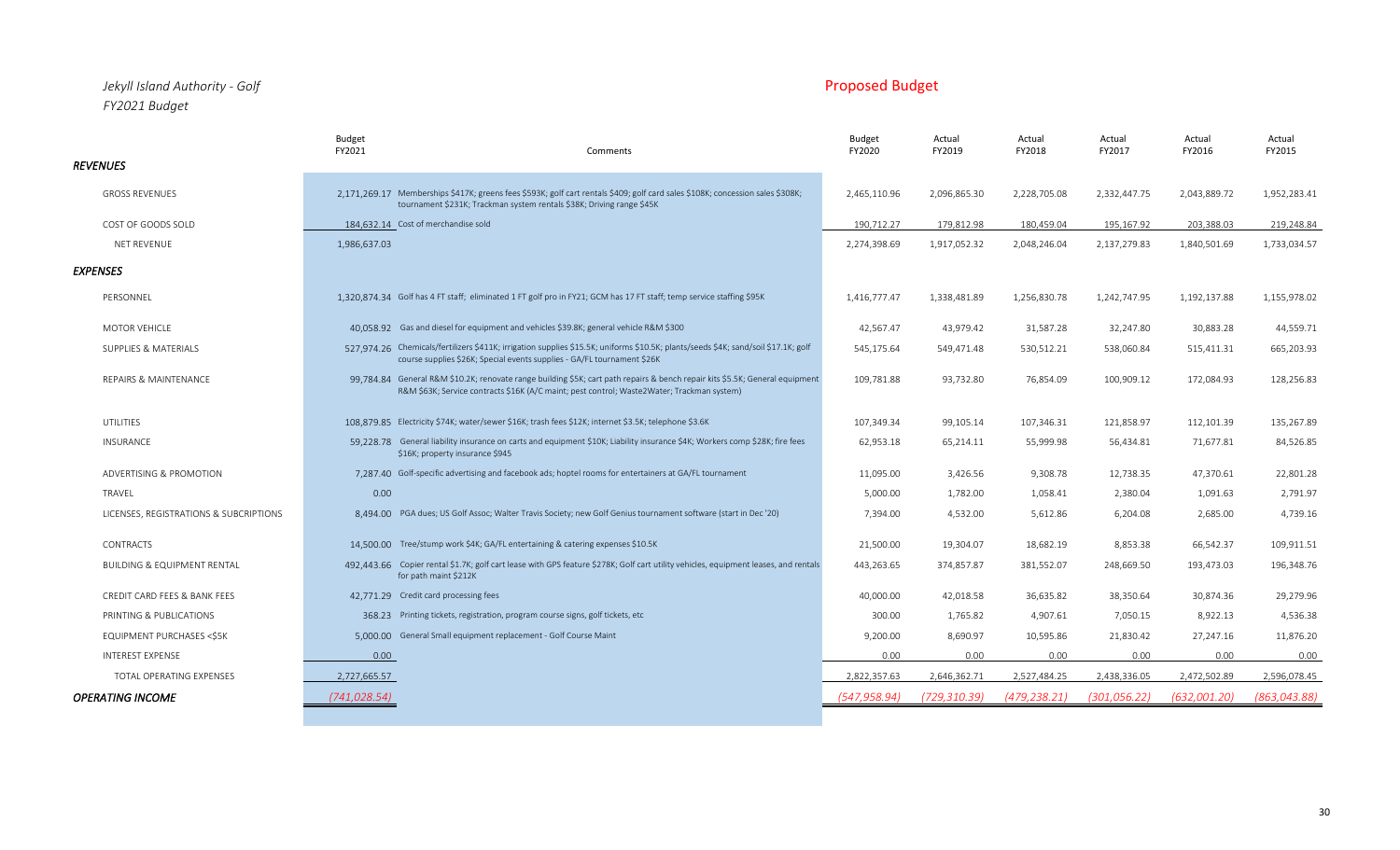

Total Hotel/Motel tax budget: \$2,239,351.24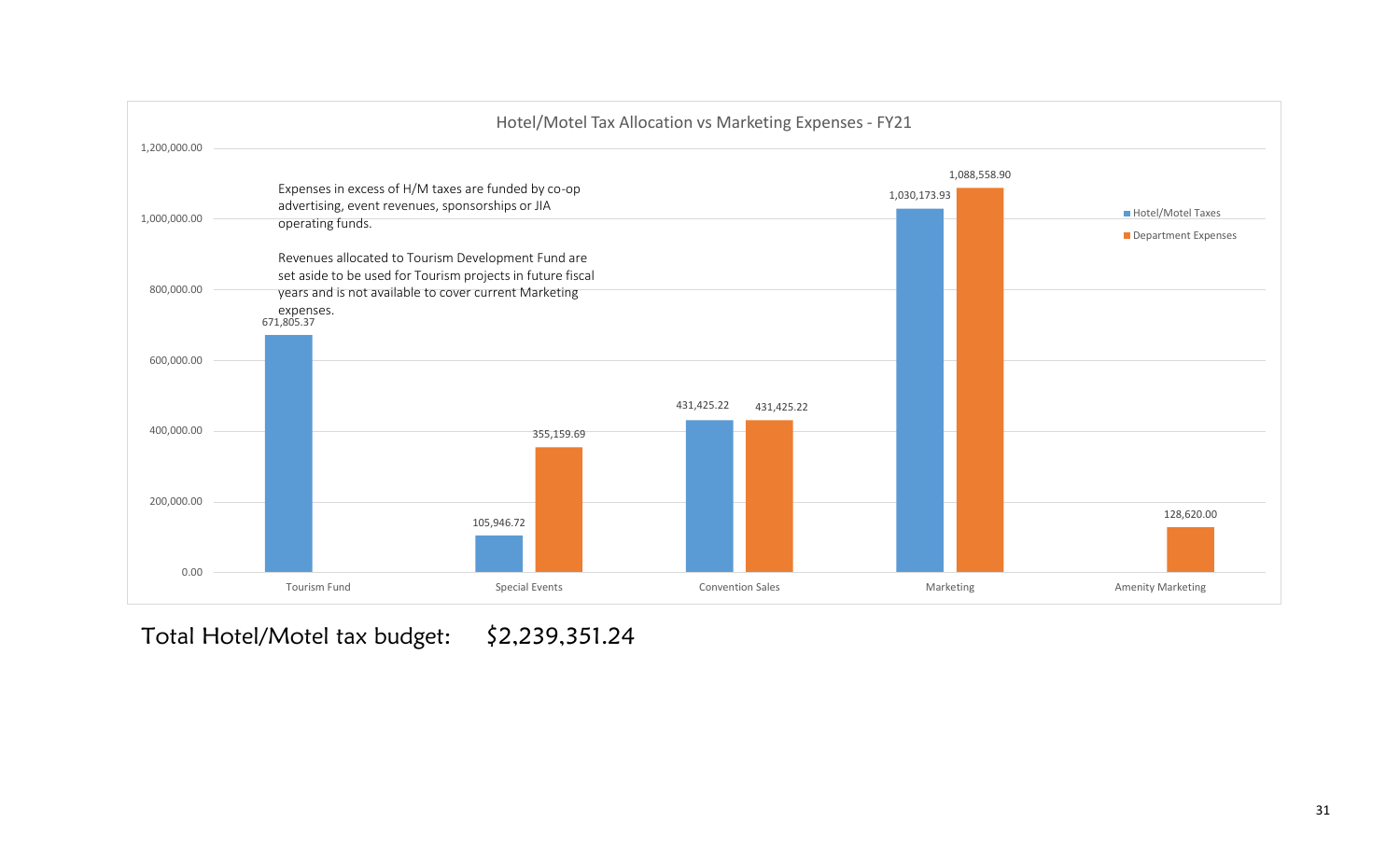# Allocation of Parking fees

|                                      |              | July         | August          | September    | October    | November        | December         | January          | February        | March      | April        | May        | June                    | Total        |
|--------------------------------------|--------------|--------------|-----------------|--------------|------------|-----------------|------------------|------------------|-----------------|------------|--------------|------------|-------------------------|--------------|
| Parking fee revenue                  |              | \$461,848.90 | 299.889.60      | 236.722.40   | 270,697.60 | 267,603.14      | 279,668.00<br>-S | 271,837.83<br>-S | 292,090.00      | 329,636.80 | 342,973.40   | 407,986.02 | 471,832.18<br>-S<br>- 5 | 3,932,785.87 |
| Percent of total                     |              | 11.7436%     | 7.6254%         | 6.0192%      | 6.8831%    | 6.8044%         | 7.1112%          | 6.9121%          | 7.4271%         | 8.3818%    | 8.7209%      | 10.3740%   | 11.9974%                | 100.0000%    |
|                                      |              |              |                 |              |            |                 |                  |                  |                 |            |              |            |                         |              |
|                                      |              |              |                 |              |            |                 |                  |                  |                 |            |              |            |                         |              |
| Conservation                         | 373,167.65   | 43,823.15    | 28,455.43       | 22,461.72    | 25,685.50  | 25,391.88       | 26,536.67        | 25,793.70        | 27,715.35       | 31,278.03  | 32,543.49    | 38,712.30  | 44,770.43               | 373,167.65   |
| Landscaping                          | 1,308,325.11 | 153,643.89   | 99,764.67       | 78,750.76    | 90,053.33  | 89,023.89       | 93,037.53        | 90,432.65        | 97,169.97       | 109,660.71 | 114,097.42   | 135,725.25 | 156,965.04              | 1,308,325.11 |
| Roads & Grounds                      | 1,188,919.79 | 139,621.46   | 90,659.57       | 71,563.51    | 81,834.54  | 80,899.06       | 84,546.38        | 82,179.25        | 88,301.68       | 99,652.44  | 103,684.23   | 123,338.18 | 142,639.50              | 1,188,919.79 |
| Safety                               | 175,000.00   | 20,551.22    | 13,344.40       | 10,533.61    | 12,045.43  | 11,907.73       | 12,444.59        | 12,096.16        | 12,997.34       | 14,668.09  | 15,261.53    | 18,154.45  | 20,995.46               | 175,000.00   |
| <b>Special Events</b>                | 0.00         | 0.00         | 0.00            | 0.00         | 0.00       | 0.00            | 0.00             | 0.00             | 0.00            | 0.00       | 0.00         | 0.00       | 0.00                    | 0.00         |
| Water/Sewer projects                 | 250,000.00   | 29,358.89    | 19,063.43       | 15,048.01    | 17,207.75  | 17,011.04       | 17,777.98        | 17,280.23        | 18,567.63       | 20,954.41  | 21,802.19    | 25,934.92  | 29,993.51               | 250,000.00   |
|                                      |              |              |                 |              |            |                 |                  |                  |                 |            |              |            |                         | 0.00         |
| Total allocated to other departments |              | 386,998.61   | 251,287.51      | 198,357.60   | 226,826.55 | 224,233.60      | 234,343.15       | 227,781.99       | 244,751.96      | 276,213.68 | 287,388.86   | 341,865.10 | 395,363.93              | 3,295,412.55 |
|                                      |              |              |                 |              |            |                 |                  |                  |                 |            |              |            |                         |              |
| Balance left to cover                |              |              |                 |              |            |                 |                  |                  |                 |            |              |            |                         |              |
| GIC expenses and special projects    |              | \$74,850.29  | 48,602.09<br>-5 | 38,364.80 \$ | 43,871.05  | 43,369.54<br>-5 | 45,324.85<br>-S  | 44,055.84        | 47,338.04<br>-S | 53,423.12  | 55,584.54 \$ | 66,120.92  | 76,468.25 \$<br>- S     | 637,373.32   |

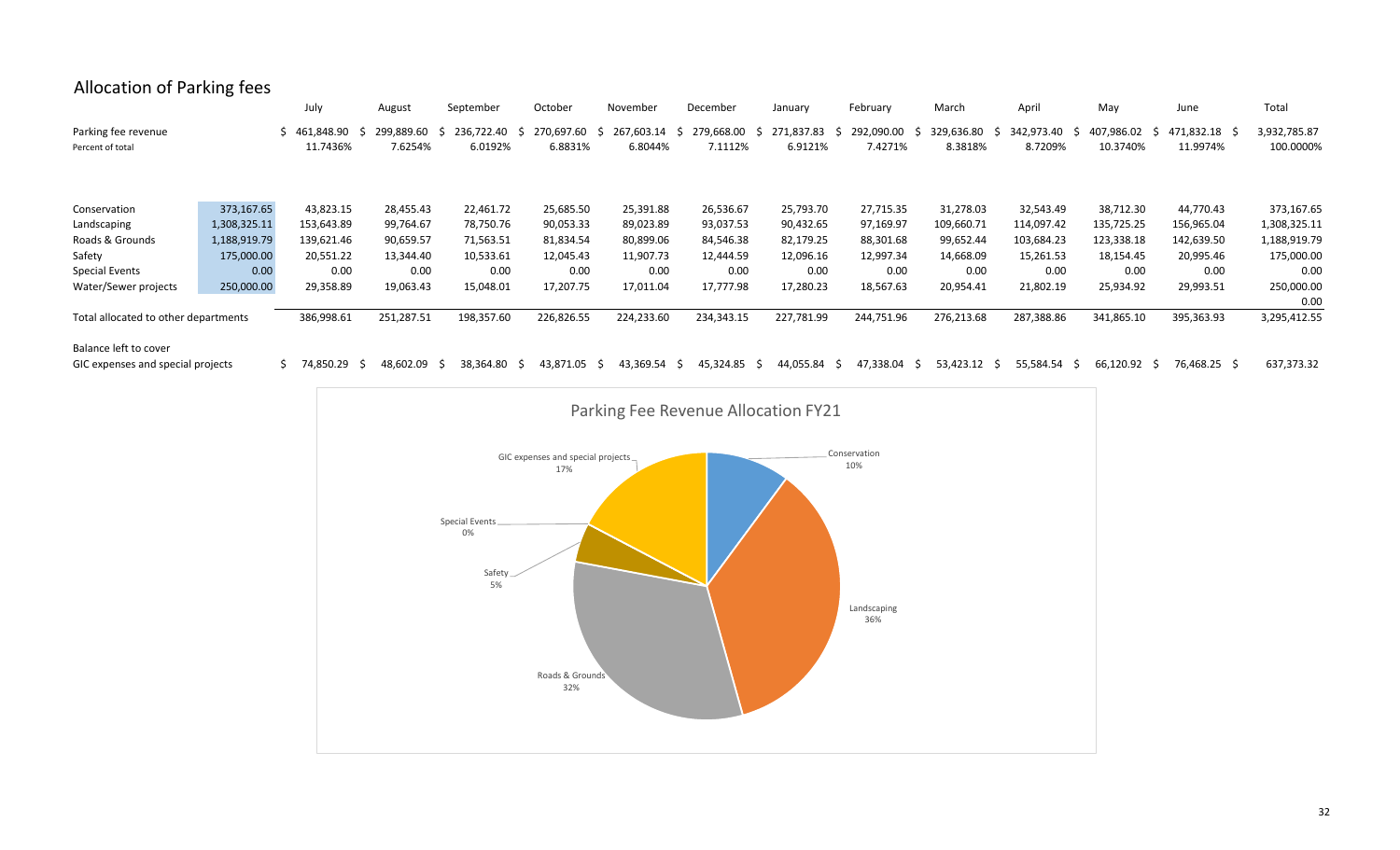

Appendix A

### **Jekyll Island Authority Goal Based Incentive Plan Effective:**

Purpose: The **purpose of the Jekyll Island Authority's goal**-based incentive pay is to reward Managers and Directors of Retail and Amenity departments that are responsible for bringing in revenue to the organization. Payments under this plan will be based on the goal criteria listed in the plan and will be reviewed, validated and confirmed by the Chief Accounting Officer and Executive Director as a realized goal.

**Goal Based Incentive Plan Guidelines for FY21**

The goal-based plan is developed to encourage the department Managers and Directors to manage multiple aspects of their budget including revenue, cost of goods sold %, labor % and total expenses. Managers and Directors that are successful in managing these items should reflect Net Income which exceeds budget for their department.

Manager positions eligible for the goal-based incentive plan:

- o Guest Information Center Manager
- o GSTC Gift Shop Manager
- o Life is Good Manager
- o McCormick's Grill Manager
- o Museum Gift Shop Manager
- o Summer Waves Gift Shop Manager
- o Mini-golf & bikes Manager
- o Summer Waves Sales & Operations Managers
- o Campground Manager
- o Golf Club House Manager

Director positions eligible for the goal-based incentive plan:

- o Director of Retail Operations
- o Director of Golf

**Allocation:** This Goal-based incentive plan is structured on an allocation approach as follows:

- The available incentive pool for each Manager/Director is determined as a percentage of Actual Net income in excess of Budgeted Net Income. The available incentive amount is set on an increasing scale as noted below.
	- o 5%-10% = \$2,000.00
	- o 11%-15% = \$2,500.00
	- o 16%-20% = \$3,000.00
	- o 21%-25% = \$3,500.00
	- $\Omega$  26%-30% = \$4,000.00
	- o  $31\% + \quad = \$5,000,00$
- For departments with cost of goods, the goals are broken down into 4 sections each worth 25% of the eligible incentive amount determined above. For departments without cost of goods sold, the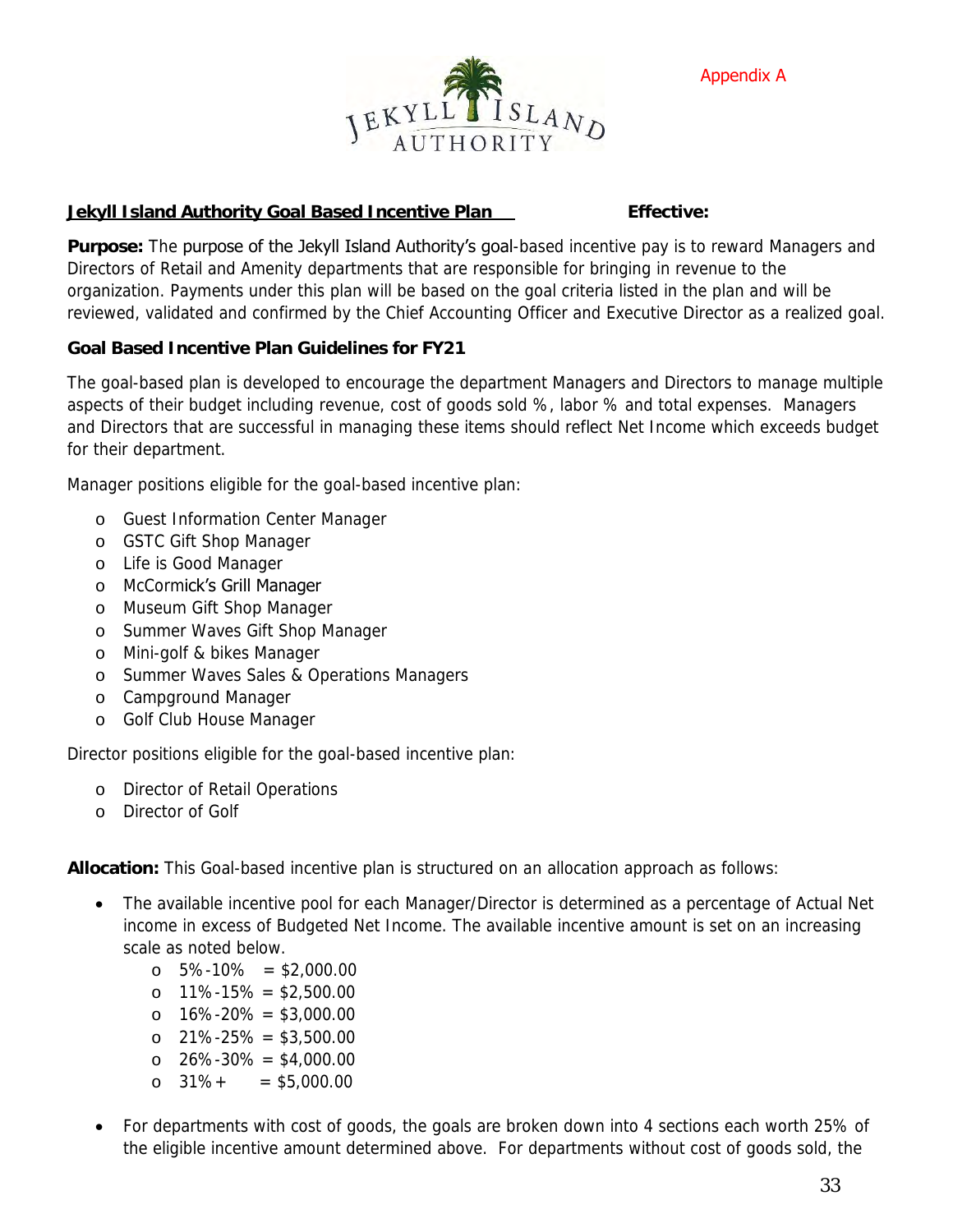allocation for the 3 applicable sections are each worth 33% of the eligible bonus amount determined above.

- o Revenues must be in excess of budget for the fiscal year
- o Cost of goods sold % must be less than budget or no more than 1.5% higher than budget for the year.
- o Labor as a % of revenue must be less than budget or no more than 1.5% higher than budget for the year.
- o Expenses must be equal to or less than budget for the year (expenses increased in proportion to revenue increases will be considered)
- Payment of the incentive will be allocated between the Manager and Director as follows:
	- o Guest Information Center 75% to Manager; 25% to Director of Retail
	- o GSTC Gift Shop 75% to Manager; 25% to Director of Retail
	- o Life is Good 75% to Manager; 25% to Director of Retail
	- o McCormick's Grill 75% to Manager; 25% to Director of Golf
	- o Museum Gift Shop 75% to Manager; 25% to Director of Retail
	- o Summer Waves Gift Shop 75% to Manager; 25% to Director of Retail
	- o Mini-golf & bikes 75% to Manager; 25% to Director of Golf
	- o Summer Waves Operations 50% to Operations Manager; 50% to Revenue Manager
	- o Campground 90% to Manager; 10% to Director of Retail
	- o Golf Club House 75% to Manager; 25% to Director of Golf

**Payment:** The incentive shall be awarded in the fall of each year between August and November for the prior fiscal year. Payments will be included as bonus pay in the pay period issued and will be taxed accordingly. Bonus pay shall not be included as earnable compensation for determining retirement benefits.

### **Eligibility:**

- Payment will only be made to employees who have at least "met expectations" on their last performance review, and/or there are no performance issues.
- Employees must be in an active employment status to receive the incentive.
- Employees who terminate either voluntarily or involuntarily prior to payment will not receive incentive pay.
- Payments may only be made for accomplished goals and may not be made in advance.

**Reporting:** The Chief Accounting Officer and Director of Human Resources shall monitor all payments made in accordance with this plan for compliance with the Jekyll Island Authority Incentive pay policy.

**Review:** Goal-based incentive plans are reviewed prior to each fiscal year during budget development and may vary depending upon budget each fiscal year.

\*\*\*\*\*\*\*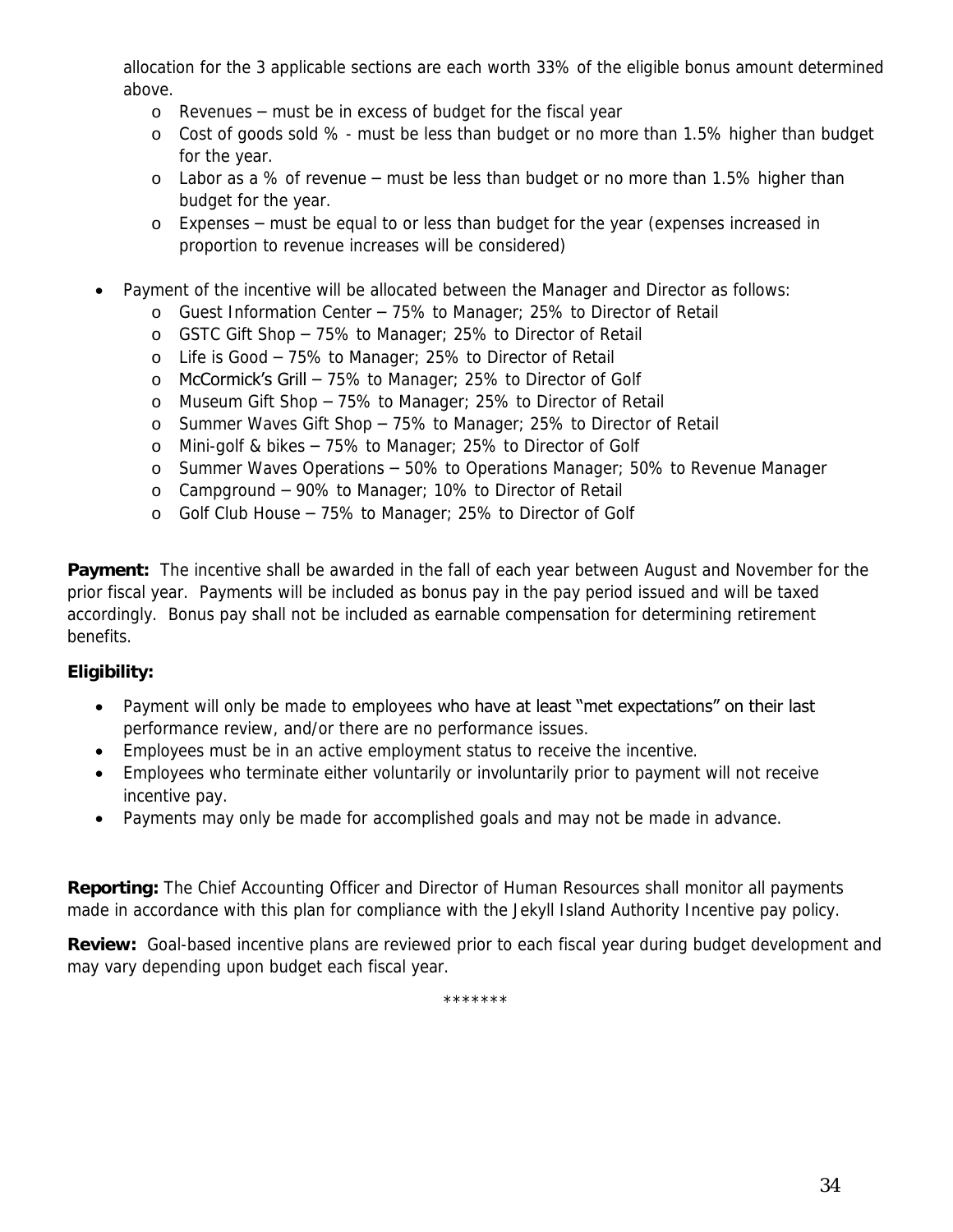

### **Jekyll Island Authority Hiring Incentive Plan Fig. 2016** Effective:

**Purpose:** The purpose of the Jekyll Island Authority's hiring incentive pay is to induce the employment of a prospective employee with particularly desirable qualifications and/or for a position that is difficult to fill. Positions identified are critical positions that present recruiting challenges due to skill level, area of expertise and/or geographic location.

**Hiring Incentive Plan Guidelines for FY21:**

**Positions:** The following positions, if vacated, may include a hiring incentive to induce employment:

- o Chief Accounting Officer
- o Chief Operations Officer
- o Director of Conservation
- o Director/Veterinarian of Georgia Sea Turtle Center
- o Director of Historic Resources
- o Director of Landscape and Planning
- o Sr. Director of Marketing
- o General Counsel (Legal)
- o Superintendent of Water/Wastewater
- o Golf Course Superintendent
- o Golf Course Assistant Superintendent
- o Facilities Superintendent

**Incentive amount:** Hiring incentive pay of up to 5% of base salary, not to exceed maximum of \$5,000, may be provided for hard to fill, critical positions which involves relocation of the selectee for the position.

**Agreement:** Employees receiving hiring incentive pay are required to sign repayment agreement terms prior to payment request approval.

**Repayment Terms:** In the event of a voluntary resignation by the employee during the initial twelve months of employment, the employee will be required to repay the full incentive amount.

**Approval:** Hiring incentive pay is subject to fund availability and approval by the Executive Director.

**Reporting:** The Chief Accounting Officer and Director of Human Resources shall monitor all payments made in accordance within this plan for compliance with the Jekyll Island Authority Incentive Pay policy.

**Review:** Hiring incentive plans are reviewed prior to each fiscal year during budget development and may vary depending on budget each fiscal year.

\*\*\*\*\*\*\*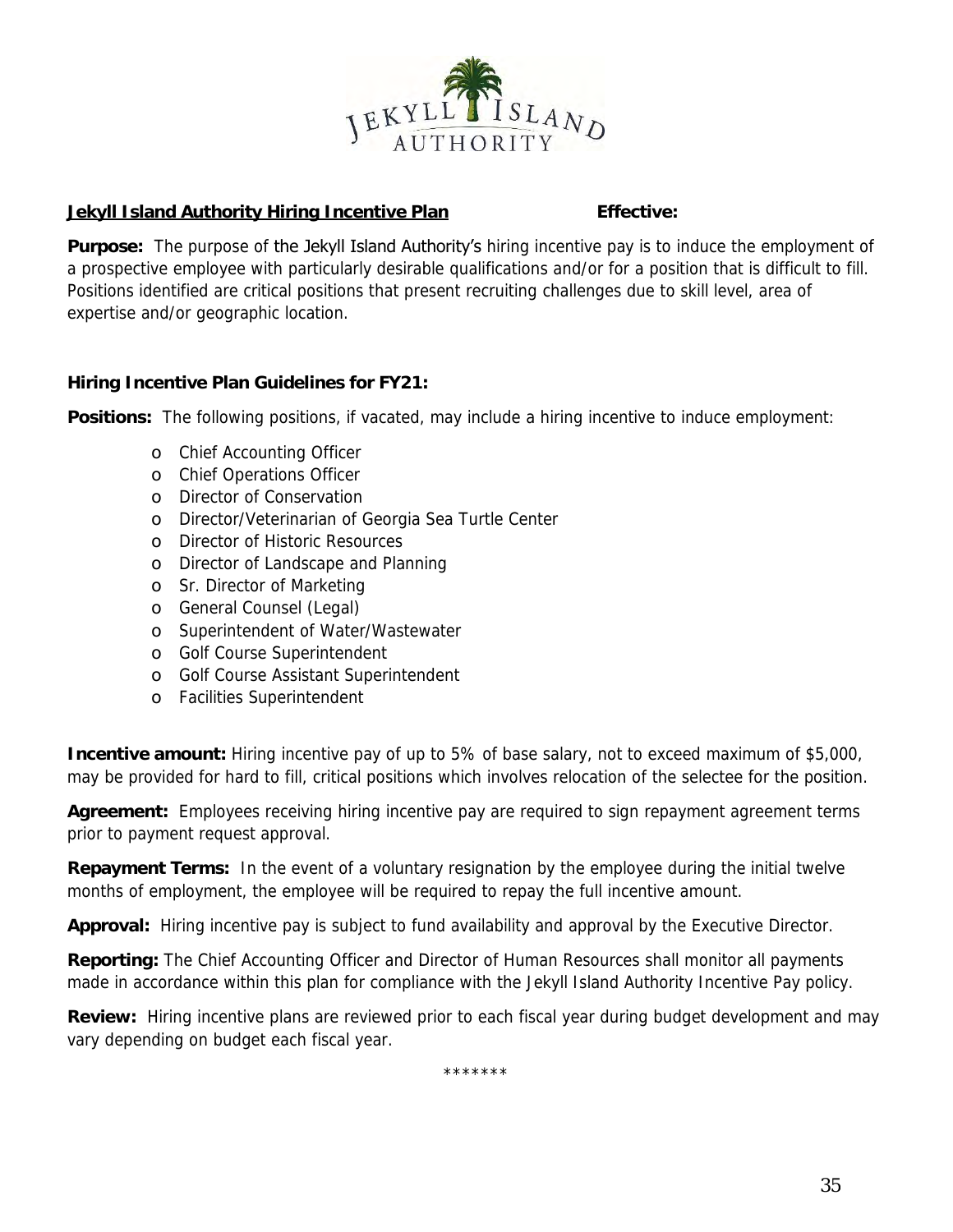

### **Jekyll Island Authority Performance Incentive Plan Effective:**

**Purpose:** The purpose of the Jekyll Island Authority's performance incentive pay is to reward employees for extraordinary performance, significant contributions and/or substantial accomplishments well beyond normal or regular work responsibilities impacting JIA operations.

**Performance Incentive Plan Guidelines for FY21**

**Recommendation:** Managers may recommend individual employees for performance incentive pay within the following;

- o Accomplishing and exceeding expectations on major projects or initiatives established by division director and/or immediate supervisor.
- o Participation in or completion of a project with significant impact to one or more JIA operation processes.
- o Significant cost saving or cost avoidance realized beyond normally expected or established standards.
- o Extraordinary effort during times of critical department need such as meeting critical deadline that could otherwise have an adverse impact on critical business operations or major project.
- o Contribution that clearly and significantly impacts the accomplishment of important or critical business operational goals, deliverables and/or time line.

## **Eligibility:**

- o Employees recommended for performance incentive pay must be in active employment.
- o Employees must have had at least "met expectations" on their last performance review and/or there are no performance issues.
- o Employees may not be awarded more than once for the same achievement.

**Documentation:** Managers must submit appropriate documentation including specific reason employee should receive performance incentive pay, including date or timeframe of contribution event and recommended bonus amount.

**Incentive amount**: Performance incentive pay may not exceed \$5,000 per employee per fiscal year.

**Approval:** Performance incentive pay is subject to fund availability and approval by the Executive director.

**Reporting:** The Chief Accounting Officer and Director of Human Resources shall monitor all recommendations and payments made in accordance with this plan for compliance with the Jekyll Island Authority Incentive pay policy.

**Review:** Performance incentive pay plan is reviewed prior to each fiscal year during budget development and may vary depending on budget each fiscal year.

\*\*\*\*\*\*\*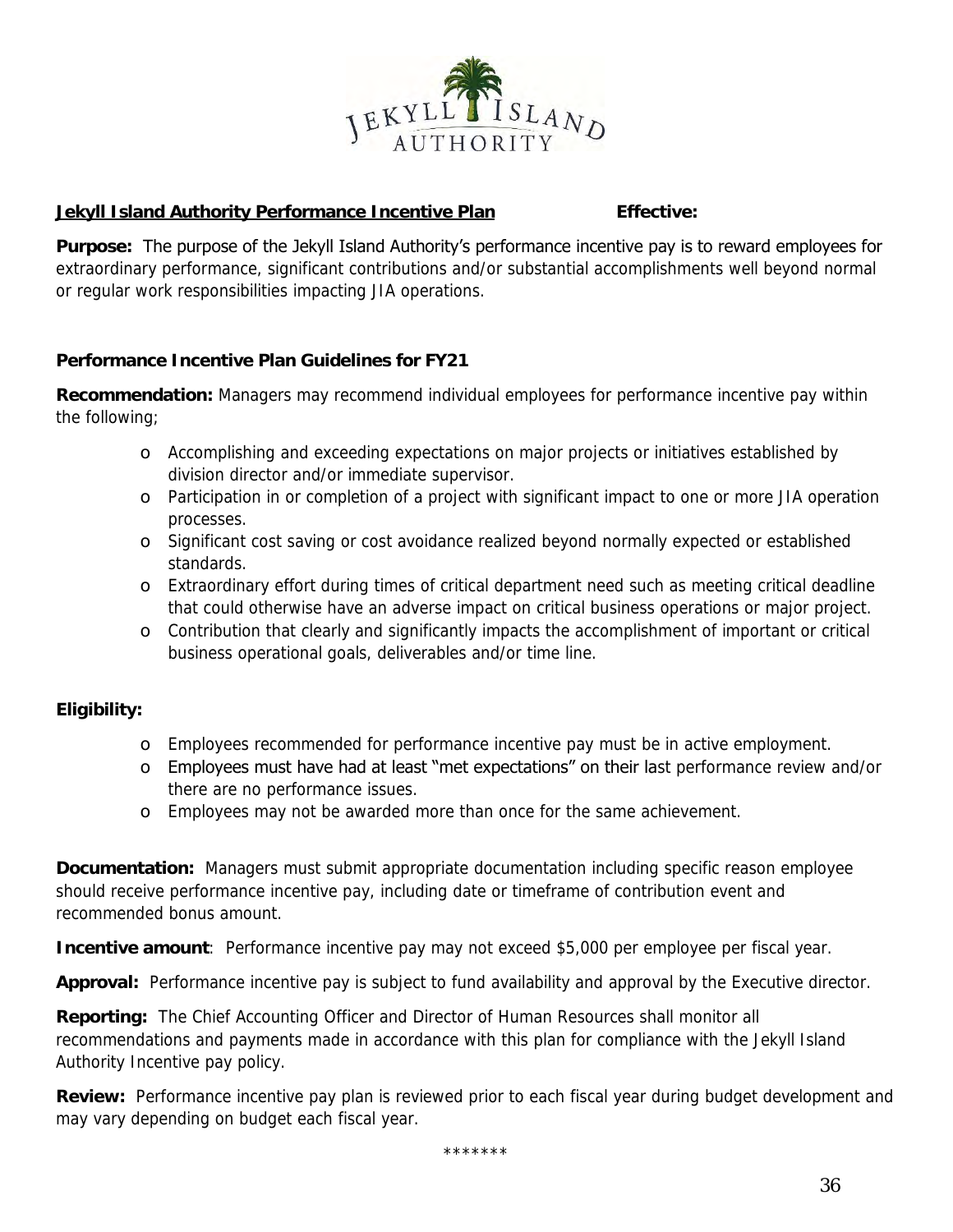## **FY21-22 Proposed Budget Overview/Highlights Jones Hooks, Executive Director**

- Due to Covid 19, looking at significant decreases in revenue projections and holding the line on expenditures to a great degree. Consequently, if you look back at our FY2016 / FY2017 budgets, the proposed budget mirrors those. Last year's operating budget was almost \$30.5 million. This year's proposed budget would be \$27.5 million. Keep in mind that with these cuts in revenues and expenses, our facilities footprint has grown since FY17 including two new public parks with restrooms, and the new Mosaic Museum and historic district restrooms. Additionally, significant sanitization expenses – labor, materials and supplies – must now be incurred.
- Even though the JIA operational budget does not receive funding through the State of Georgia, we feel it is important to be in sync with guidance from the Governor's Office regarding budget cuts. We anticipate a reduction of 9.2% in Revenues and a decrease of 11.0% in Expenses. The proposed budget would include a contribution into our reserve account of \$628,579 which appears critical at this point. The Revenues are highlighted on a pie chart prepared by Marjorie Johnson and supplied to you earlier. (attached)
- Beyond actions taken by the State, you are aware that over the past three months we have aggressively cut our present budget, as well as furloughing 43% of staff, including senior staff, in response to the pandemic. Our strategy was to avoid dipping into reserves if possible, since we must be prepared for hurricane season and the potential of a Covid19 second wave. As noted, we have accomplished this goal through May with a cushion of over \$300,000 as we approached the month of June.
- In light of the uncertainties of Covid19, in FY21-22, I am proposing a postponement of the scheduled fee increases for water and sewer services, no amenity rate increases – with some discounts – other than a relatively small rate increase for the campground (basically \$1 per night) which is less than was announced last year and would not take effect until January 1, 2021, no millage rate increases are anticipated in the proposed budget. Some of these fees can be postponed because as a result of the redirects over the past three months, we were not able to move forward with planned projects such as our water/sewer line assessment.
- Waste Management will increase their fees to Island residents and the JIA, but only by the allowed CPI factor of 1.1%.
- I am proposing revamped positions, reassessed programs and activities, and departmental reorganizations, including our Marketing and Historic Resources Departments. These assessments result in the elimination of 9 (nine) positions and the addition of 2 (two) new positions, including a full time EMT rather than a PT at the Fire Department and an additional Operator at our Wastewater Department.
- No salary increases.
- Because of Covid19 social distancing requirements and financial considerations, there will be no fireworks on July  $4<sup>th</sup>$  and no Shrimp & Grits Festival during this calendar year. (see attached Shrimp & Grits issue sheet) Shrimp & Grits will return in November 2021.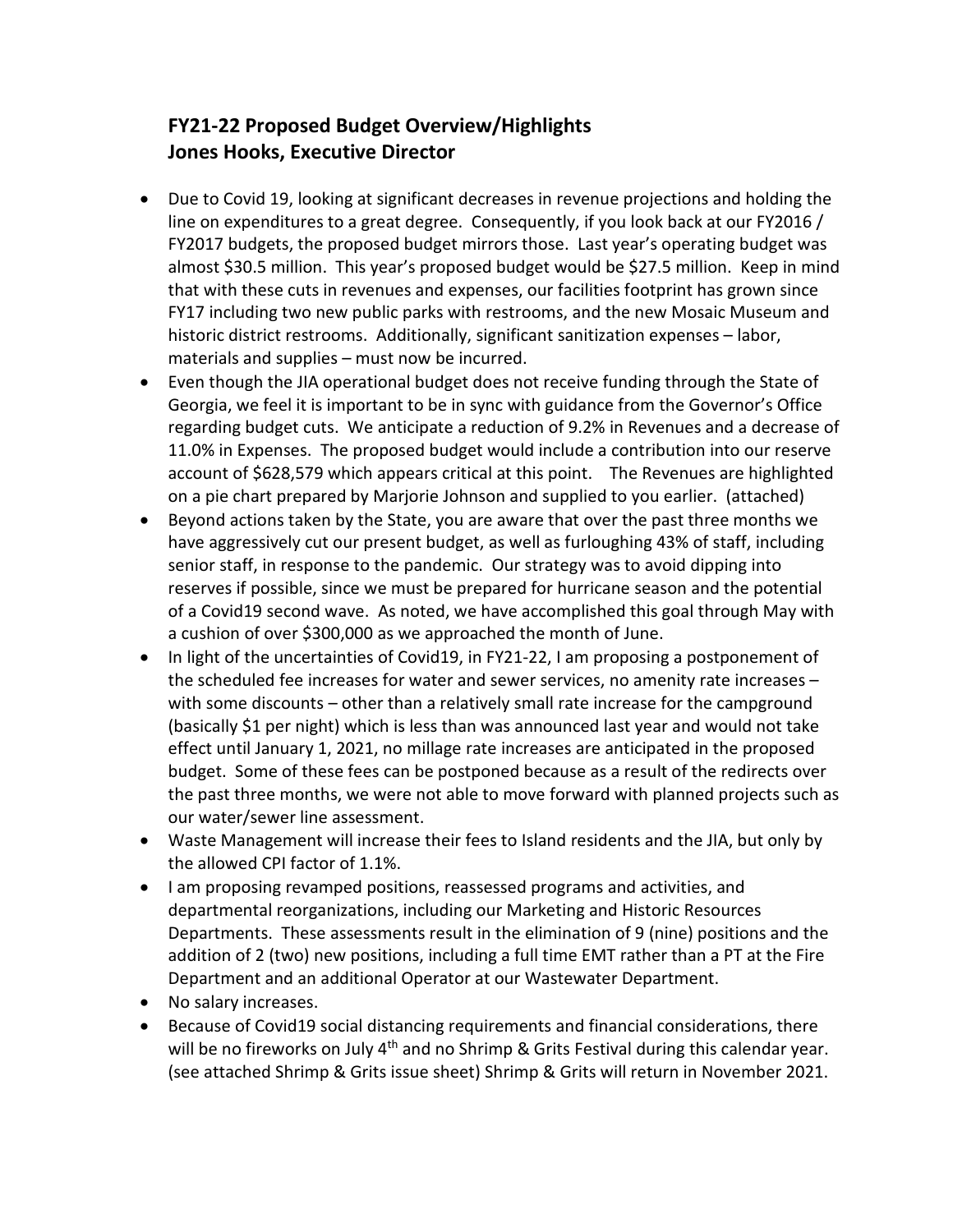- At the same time, we are not closing shop, but plan to move forward in completing several projects that were interrupted by Covid19 and others that are important as we look to the future. For instance, we have budgeted for the completion of the Golf Master Plan, including a final public input session and an economic feasibility assessment, the concept design for the beginning of an expansion of the Georgia Sea Turtle Center, Holly Jolley Season on the Island from Thanksgiving through New Year's Day, web site redesign, tennis court resurfacing, golf cart path paving, top of mind Convention Sales efforts, airport improvements, completion of the Conservation Plan update, entertainment in the Beach Village, AmeriCorps program, landscaping improvements, plans for a new attraction at Summer Waves, and the US Kids Golf Tournament that was cancelled in March will be held in September.
- Two departments that historically generate significant summer revenues for JIA operations have been hit the hardest by Covid19. These are the Convention Center and Summer Waves. Summer Waves was just allowed to open Friday, June 12, with significant restrictions, and the Convention Center has been dark since mid-March. Summer Waves does offer several improvements this year, including shade structures and a newly tiled and lined Lazy River. Regarding the Convention Center, we are excited, to announce the Georgia Association of Education Leaders (GAEL) which has been coming to Jekyll for many years has confirmed they will hold their summer conference at the Center in July! While we anticipate the attendance will be smaller than usual, it is significant to have a group with members from throughout the State return.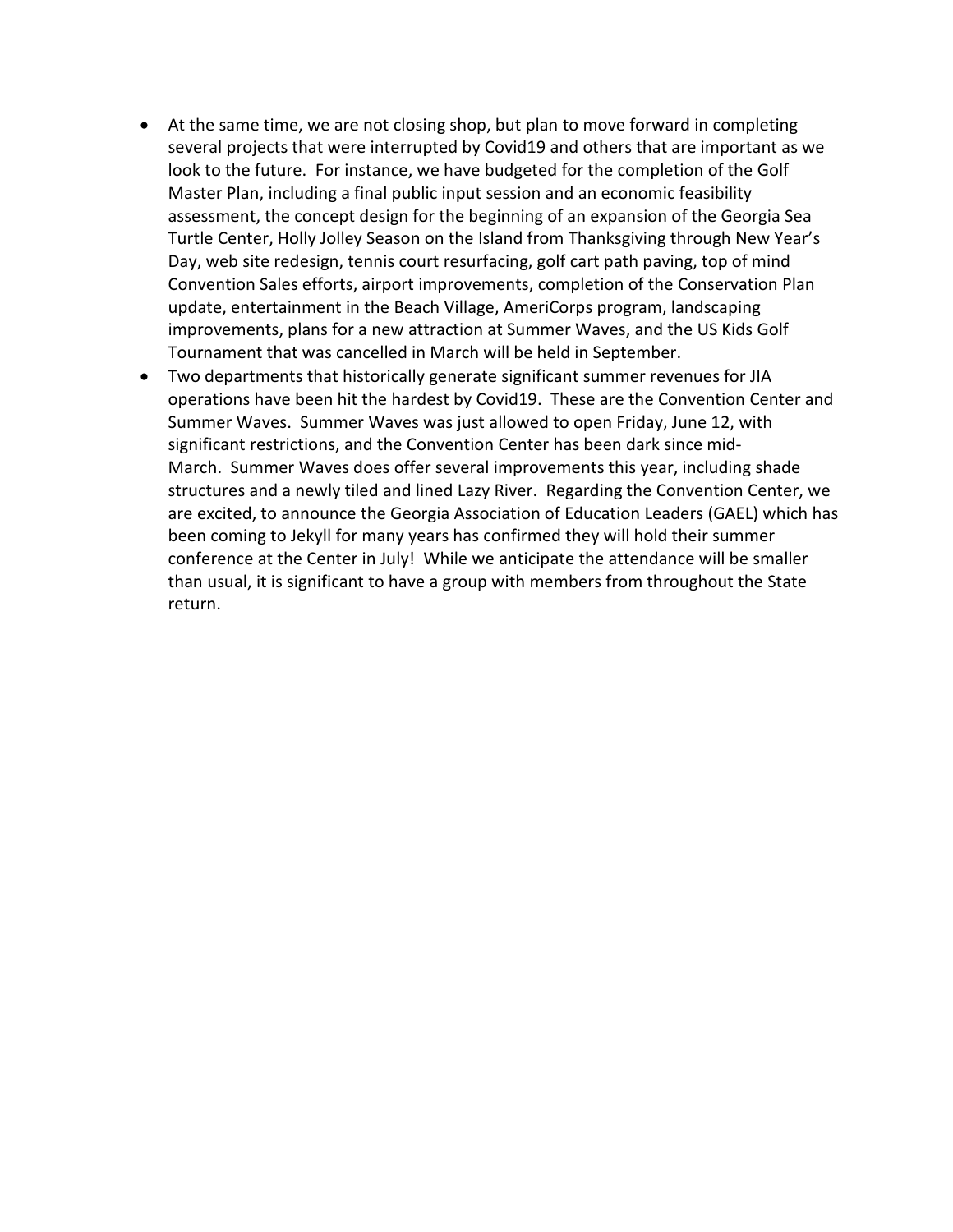Recommendation of Cancellation of Shrimp and Grits June 16, 2020 From C. Jones Hooks, Executive Director

After much consideration and internal discussion, I have recommended the Shrimp & Grits Festival be cancelled for this year, November 2020. From a present financial standpoint, this should be an easy conclusion. However, I want to make you aware of all of the issues involved and why senior staff members, including the Director of Events, recommend this year's festival be cancelled.

- First the relatively good news: For May our projections were that revenues would be down 65%, and they were only down 53%. We projected 28.5% expense savings and we were able to reach 34% savings. Bottom line is that we thought we would be off budget by \$1,254,653.41 at the end of May, but we were only off by \$775K. Translated, this means that as a result of employee layoffs and furloughs and holding tightly on all expenses, we have approximately \$313K of the cash flow cushion we had built up from earlier this year remaining to help offset anticipated June revenue shortages before we must dip into rainy day funds. We had feared we would have to utilize reserves as early as May. Fortunately, this has not been the case. I have attached our most recent revenue report from the first seven days of June, and you will note that Pacing Target would have been 23%, and our Total Revenues were at 12%. As noted at the bottom of this report, several of our amenities are still operating at less than full throttle, and we are hoping the present Executive Order will expire on June 15, and Summer Waves will then open on June 12. Of course, Summer Waves and the Campground are usually significant revenue sources for the JIA during this time of year.
- As you know, but many people do not realize, the annual Shrimp & Grits Festival is not a money maker for the island. Historically this festival has been conducted to draw attention to Jekyll Island from leisure travelers and the media, while certainly putting "heads in beds" for the weekend. Beyond that, the JIA expenditures are significant for this event. We estimate the total Shrimp & Grits costs for the 2019 festival, including labor were \$592,000. Of that amount only \$121,000 in sponsorships were received. For FY20, we experienced a loss of \$337,000. Over time, Shrimp & Grits net losses, excluding labor supplies, have ranged from a low in 2015 of \$16,592 to a high of \$127,375 in 2018 when the festival was cancelled.
- Information from the SE Association of Events and Festivals indicates that many festivals throughout the Southeast are being cancelled this year due to the lack of available corporate sponsorships. Additionally, discussions with other tourism/hospitality related associations in Atlanta have confirmed the lack of available corporate sponsorships. Locally, before Covid19 hit, and we were forced to furlough our events staff, we had secured only \$1700 in corporate sponsorships for this year's festival, 2020. Beyond corporate considerations, Georgia Grown, one of our lead sponsors over the past few years, has already informed us they will be unable to participate this year at all. Additionally, the Georgia Lottery is uncertainty regarding their sponsorship, and that organization also has been a significant